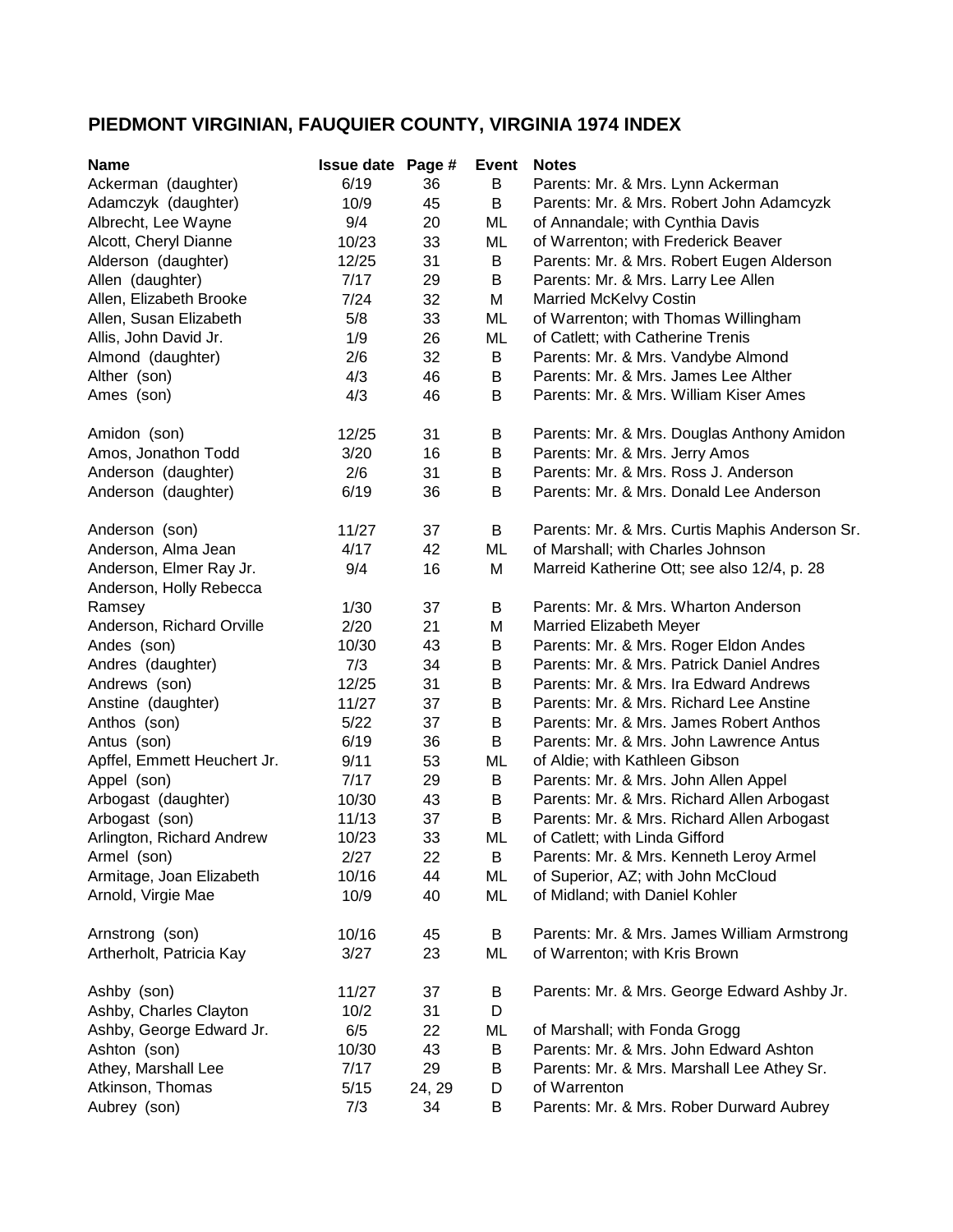| Austin (daughter)            | 12/25 | 31 | B  | Parents: Mr. & Mrs. Roger Anton Austin        |
|------------------------------|-------|----|----|-----------------------------------------------|
| Austin, Barbara Elizabeth    | 1/23  | 25 | ML | of Warrenton; with Jerry Burke                |
| Austin, Paul Anthony         | 10/16 | 45 | B  | Parents: Mr. & Mrs. Paul Douglas Austin       |
| Averett, Ernest Young        | 4/17  | 42 | ML | of Culpeper; with Grace Jenkins               |
| Ayers (son)                  | 10/30 | 28 | B  | Parents: Mr. & Mrs. John Ayers                |
| Ayers (son)                  | 11/27 | 37 | B  | Parents: Mr. & Mrs. John Harrover Ayers       |
| Baber (son)                  | 10/30 | 43 | B  | Parents: Mr. & Mrs. Herman Alfred Baber       |
| Babylon (son)                | 2/20  | 29 | B  | Mother: Miss Linda Louise Babylon             |
| Bach, Gothard (Rev.)         | 4/3   | 14 | D  | Died in California                            |
| Bacon, Russell G.            | 10/23 | 33 | ML | of Warrenton; with Debra Harris               |
| Bailey, Joseph Wine          | 4/17  | 35 | D  | of Loudoun County                             |
| Bailey, Joseph Y.            | 4/24  | 45 | D  | of Leesburg                                   |
| Bailey, Micheline Roberts    | 10/9  | 22 | B  | Parents: Mr. & Mrs. F. Scott Bailey           |
| Bailey, Robin Warren         | 10/9  | 22 | B  | Parents: Mr. & Mrs. F. Scott Bailey           |
| Bair, Tad William            | 9/4   | 37 | B  | Parents: Mr. & Mrs. Merle Stanford Bair Jr.   |
| Baker (daughter)             | 6/19  | 36 | B  | Parents: Mr. & Mrs. John Hope Baker           |
| Baker (son)                  | 7/3   | 34 | B  | Parents: Mr. & Mrs. Jesse Carl Baker          |
| Baker (son)                  | 8/28  | 45 | B  | Parents: Mr. & Mrs. Wesley Bruce Baker        |
| Baker, Christen Amanda       | 11/13 | 37 | B  | Parents: Mr. & Mrs. Robert Edward Baker Jr.   |
| Bakshi (daughter)            | 5/22  | 37 | B  | Parents: Mr. & Mrs. Ramesh S. Bakshi          |
| Baldwin (daughter)           | 7/17  | 29 | B  | Parents: Mr. & Mrs. Winford Robert Baldwin    |
| Balgavy (son)                | 9/4   | 37 | B  | Parents: Mr. & Mrs. Paul Balgavy Jr.          |
| Ball, Annie Laura            | 9/25  | 45 | D  | of Marshall                                   |
|                              |       |    |    |                                               |
| Ball, April Lynette          | 10/16 | 45 | B  | Parents: Mr. & Mrs. Samuel Tylis Burton Ball  |
| Ballenger, Howard Moatz Jr.  | 7/17  | 31 | ML | of Upperville; with Fannie Embrey             |
| Baltimore, Henry Lee         | 11/20 | 30 | ML | of Marshall; with Nolar Thomas                |
| Balulis (daughter)           | 11/27 | 37 | B  | Parents: Mr. & Mrs. Jude John Balulis         |
| Banks (daughter)             | 1/3   | 23 | B  | Parents: Mr. & Mrs. Thomas Henry Banks        |
| Barbour, Christine Elizabeth | 5/15  | 38 | ML | of The Plains; with Donald Lacy               |
| Barbour, Rosetta Marrie      | 3/20  | 38 | ML | of The Plains; with Albert Lambert            |
| Barker (son)                 | 1/9   | 36 | В  | Parents: Mr. & Mrs. Cecil Clarence Barker     |
| Barkman, Dana Catherine      | 11/13 | 37 | B  | Parents: Mr. & Mrs. Gary Alonzo Barkman Sr.   |
| Barnes, Michael Clagett      | 4/10  | 12 | В  | Parents: Mr. & Mrs. James Carlton Barnes      |
| Barnette, Vivian Marie       | 9/4   | 20 | ML | of Midland; with Floyd Hitt                   |
|                              |       |    |    |                                               |
| Barnhouse, Jacob David       | 7/17  | 29 | B  | Parents: Mr. & Mrs. Douglas Everett Barnhouse |
| Barror, Collette Jean        | 12/4  | 28 | ML | of Warrenton; with Ricky Edwards              |
| Barton (daughter)            | 7/17  | 29 | B  | Parents: Mr. & Mrs. Roger Denton Barton       |
| Barzegar (daughter)          | 10/30 | 43 | B  | Parents: Mr. & Mrs. Massoud Luke Barzegar     |
| Baseler (daughter)           | 1/9   | 36 | B  | Parents: Mr. & Mrs. James Edward Baseler      |
| Bateman, Ronald Frank        | 8/14  | 40 | ML | of Richmond; with Donna Freeman               |
| Batterman (son)              | 1/9   | 36 | B  | Parents: Mr. & Mrs. David Eugene Batterman    |
| Battle, Gregory Johnathon    | 7/17  | 31 | ML | of Marshall; with Jamie Turner                |
| Baxter (daughter)            | 3/20  | 47 | B  | Parents: Mr. & Mrs. Kenneth Walter Baxter Jr. |
| Beach, Nellie Jean           | 7/31  | 45 | ML | of Warrenton; with Allen Harless              |
| Beach, Sharon Lynn           | 7/10  | 15 | ML | of Warrenton; with Richard Steadman           |
| Beales, Nina Louise          | 4/17  | 42 | ML | of Warrenton; with James Sullivan             |
| Beall (daughter)             | 2/6   | 32 | B  | Parents: Mr. & Mrs. Jackie Harold Beall       |
|                              |       |    |    |                                               |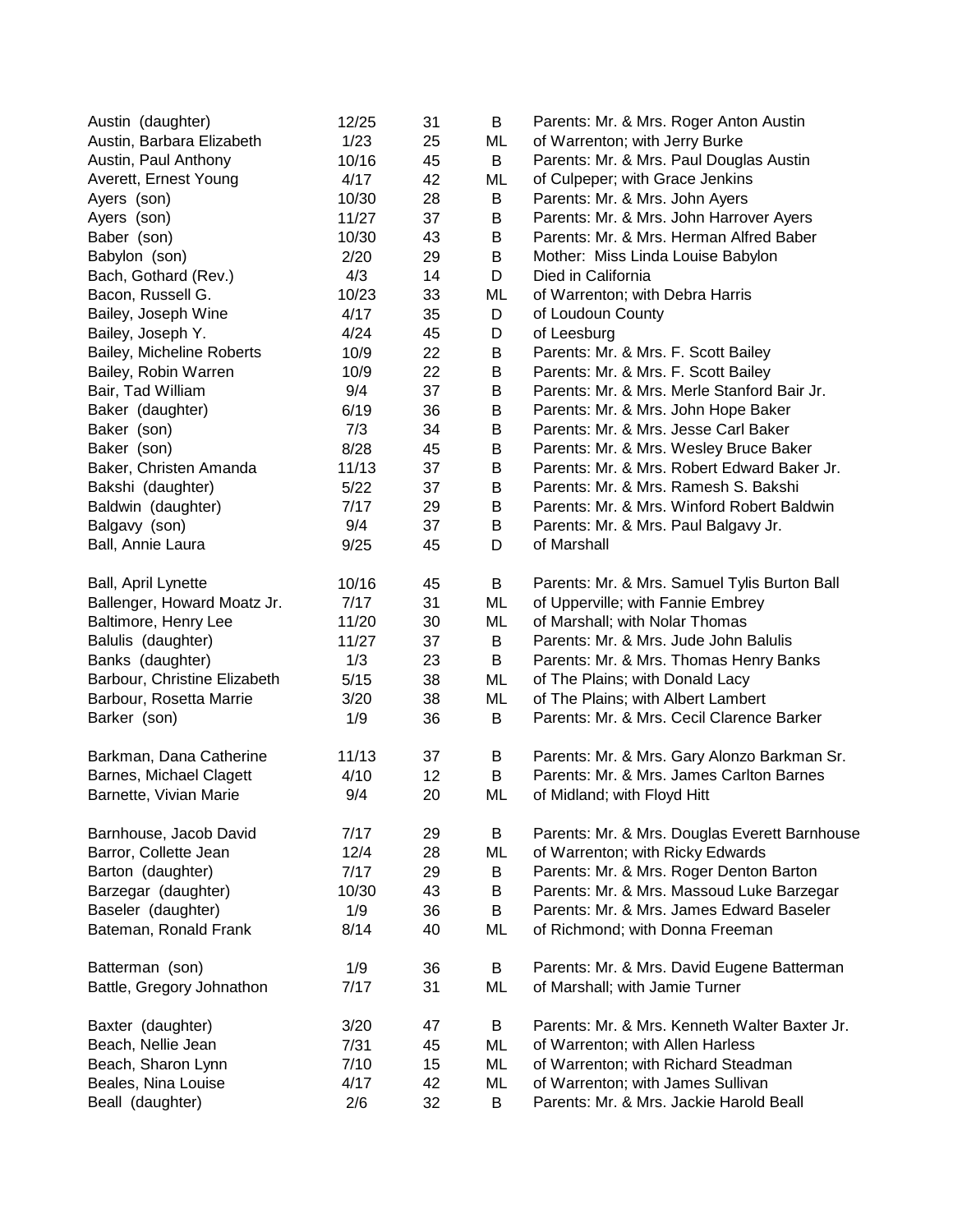| Bean (daughter)                 | 7/17  | 29 | В  | Parents: Mr. & Mrs. Robert Horace Bean                                         |
|---------------------------------|-------|----|----|--------------------------------------------------------------------------------|
| Bean, Donna Louise              | 11/13 | 37 | B  | Parents: Mr. & Mrs. Donald Richard Bean                                        |
| Beard, David Nelson             | 11/13 | 36 | ML | of Broad Run; with Debra Kerrick                                               |
| Beaty (daughter)                | 7/17  | 29 | B  | Parents: Mr. & Mrs. Luther Elwood Beaty<br>Parents: Mr. & Mrs. Charles Vincent |
| Beauchamp (daughter)            | 2/27  | 22 | B  | Beauchamp                                                                      |
| Beaver, Frederick Kendall       | 10/23 | 33 | ML | of Warrenton; with Cheryl Alcott                                               |
| Beavers, John Dudley            | 1/16  | 17 | М  | <b>Married Laura Wiatt</b>                                                     |
| Beavers, Roger Lee              | 9/4   | 20 | ML | of The Plains; with Wanda Sowash                                               |
| Beemer (daughter)               | 7/17  | 29 | В  | Parents: Mr. & Mrs. Vincent Elwood Beemer                                      |
| Bell (son)                      | 9/4   | 37 | Β  | Parents: Mr. & Mrs. Agnew Bell                                                 |
| Bell, Brian Wayne               | 5/15  | 20 | B  | Parents: Mr. & Mrs. Richard Wayne Bell                                         |
| Bell, Simuel Merselious Jr.     | 7/10  | 15 | ML | of Warrenton; with Veonia Brooks                                               |
| Belshay (son)                   | 7/17  | 29 | B  | Parents: Mr. & Mrs. Richard Lee Belshay                                        |
| Bender, Albert J.               | 7/24  | 37 | ML | of Catlett; with Barbara Nissley                                               |
| Bentley, Larry Russell          | 1/9   | 26 | ML | of Catlett; with Bennie Price                                                  |
|                                 |       |    |    | Buried in Sharon Cemetery, Middleburg; see                                     |
| Benton, Grace Browning          | 5/15  | 43 | D  | also 5/8, p. 22                                                                |
| Berdine (daughter)              | 4/3   | 46 | B  | Parents: Mr. & Mrs. Fred Walton Berdine                                        |
| Berg, Kathleen Marie            | 10/30 | 33 | ML | of Warrenton; with James Combs                                                 |
| Bernstein (daughter)            | 11/27 | 37 | B  | Parents: Mr. & Mrs. Marvin Donald Bernstein                                    |
| Betts, Jennifer Nicole          | 2/13  | 32 | B  | Parents: Mr. & Mrs. Willis Lee Betts                                           |
| Bilton (son)                    | 7/3   | 34 | В  | Parents: Mr. & Mrs. Gary Edward Bilton                                         |
| Bird (son)                      | 2/6   | 32 | B  | Parents: Mr. & Mrs. David Leon Bird                                            |
| Birkett, Donna June             | 9/11  | 53 | B  | Parents: Mr. & Mrs. Preston Caudale Birkett                                    |
| Black, James Roger              | 12/4  | 28 | ML | of Warrenton; with Sandra Dobbins                                              |
| Blackburn, Mildred Jane         | 1/9   | 26 | ML | of Bealeton; with Wayne Jessee                                                 |
| Bladen, Mary Bland              | 9/25  | 45 | ML | of Remington; with William Dodson                                              |
| Blair, Carrie Elizabeth         | 10/2  | 15 | M  | Married James Herbert Jr.                                                      |
| Blair, Heather Valenca          | 6/19  | 36 | B  | Parents: Mr. & Mrs. Howard Donald Blair                                        |
| Blais, Melody Ann               | 1/16  | 26 | MI | of Vint Hill Farm Station; with Ward Crow Jr.                                  |
| Blake (son)                     | 12/25 | 31 | B  | Parents: Mr. & Mrs. Lawrence Allan Blake                                       |
| Blanchette, Arthur Alfred Jr.   | 1/30  | 28 | ML | of Stanley; with Leta Fairchild                                                |
| Bland, Arthur Marion            | 3/6   | 28 | D  | Died in house fire                                                             |
| Bland, Ruth Beatrice            | 10/9  | 17 | D  | of The Plains                                                                  |
| Blank (daughter)                | 11/27 | 37 | В  | Parents: Mr. & Mrs. James Richard Blank Jr.                                    |
| Blevins (son)                   | 7/3   | 34 | В  | Parents: Mr. & Mrs. Ray Ambrus Blevins                                         |
| Blevins (son)                   | 9/4   | 37 | В  | Parents: Mr. & Mrs. William Joseph Blevins                                     |
| Boardwine (son)                 | 9/4   | 37 | B  | Parents: Mr. & Mrs. Garland Bruce Boardwine                                    |
| Bohon (son)                     | 1/30  | 47 | Β  | Parents: Mr. & Mrs. Archie Claybrook Bohon                                     |
| Boland, Patrick Sean            | 11/27 | 37 | B  | Parents: Mr. & Mrs. Edwin Arthur Boland Jr.                                    |
| Bolding (son)                   | 2/20  | 29 | Β  | Parents: Mr. & Mrs. Darrell Gene Bolding                                       |
| Boldt (son)                     | 11/13 | 37 | B  | Parents: Mr. & Mrs. Alan Richard Boldt                                         |
| Bolling, Jaetta Beth            | 10/23 | 33 | ML | of Catlett; with Roy Habersetzer                                               |
| Bolton (son)                    | 7/17  | 29 | В  | Parents: Mr. & Mrs. Charles David Bolton Sr.                                   |
| Bonneville, Richard Charles Jr. | 10/2  | 45 | ML | of Boca Raton, FL; with Carmela Fleming                                        |
| Bostic, Vernon Lee              | 6/12  | 16 | D  | of Turtle Creek, PA; plane accident                                            |
| Boston, Rebecca Jo              | 8/28  | 45 | B  | Parents: Mr. & Mrs. Robert Joseph Boston                                       |
| Bower (son)                     | 2/27  | 28 | В  | Parents: Mr. & Mrs. Norman Davis Bower                                         |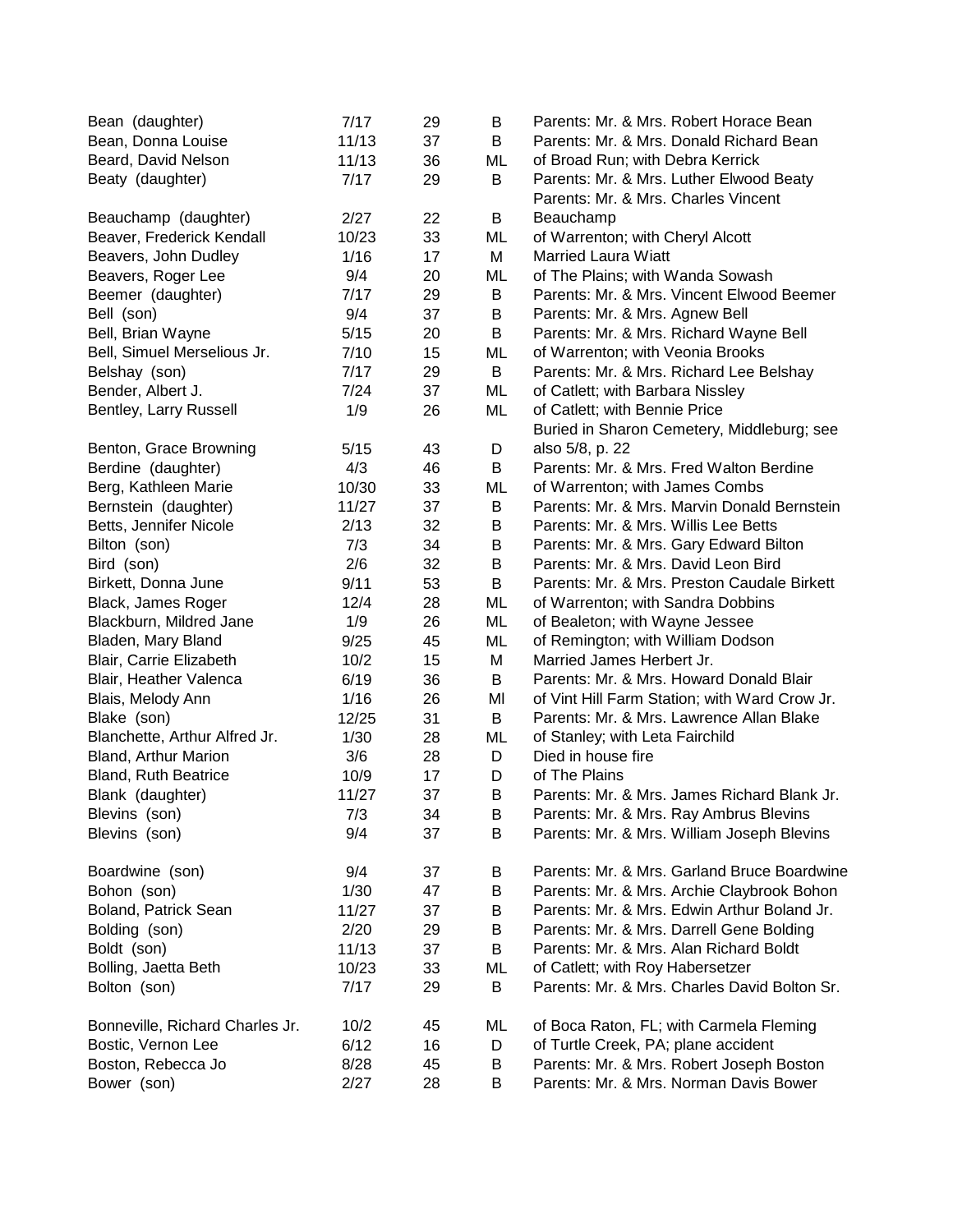| Bower, Michael C.              | 7/24   | 31             | M           | Married Theresa Walker; see also 9/25, p. 11                                              |
|--------------------------------|--------|----------------|-------------|-------------------------------------------------------------------------------------------|
| Bowles (son)                   | 11/13  | 37             | В           | Parents: Mr. & Mrs. James Robert Bowles Sr.                                               |
| Bowling (daughter)             | 11/27  | 37             | В           | Parents: Mr. & Mrs. Phillip Darrell Bowling<br>Parents: Mr. & Mrs. Leonard Carnell Bowman |
| Bowman, Christine Lee          | 8/28   | 45             | B           | Jr.                                                                                       |
| Boyd (son)                     | 7/3    | 34             | B           | Parents: Mr. & Mrs. Karl Terrance Boyd                                                    |
|                                |        |                |             | Parents: Mr. & Mrs. Thomas Whittington                                                    |
| Bradford (daughter)            | 11/13  | 37             | В           | <b>Bradford</b>                                                                           |
| Bradford, Ann Margaret         | 1/3    | $\overline{7}$ | $\mathsf C$ | Parents: Mr. & Mrs. Marvin R. Bradford III                                                |
| Brady (son)                    | 5/22   | 37             | B           | Parents: Mr. & Mrs. Ronald Carlin Brady                                                   |
| Brady, Milton Howard           | 3/27   | 45             | D           | of Marshall                                                                               |
| Brammer (son)                  | 7/31   | 28             | B           | Parents: Mr. & Mrs. Robert Lee Brammer                                                    |
| Brannon (daughter)             | 11/13  | 37             | B           | Parents: Mr. & Mrs. Robert Warfield Brannon                                               |
| Brashears, Arthur (Mrs.)       | 8/14   | 18             | D           |                                                                                           |
| Braxton, Hillery Alexander Jr. | 10/16  | 44             | ML          | of Marshall; with Jacqueline Quinn                                                        |
| Brebner, James Irwin           | 7/24   | 34             | Μ           | Married Julia Macdonald; see also 8/14, p. 37                                             |
| Breeden, Marilyn Regina        | 10/30  | 43             | B           | Parents: Mr. & Mrs. Samuel Breeden                                                        |
| Breen (daughter)               | 10/16  | 45             | B           | Parents: Mr. & Mrs. Ronald George Breen                                                   |
| Brindock (twin son and         |        |                |             |                                                                                           |
| daughter)                      | 8/28   | 45             | B           | Parents: Mr. & Mrs. Michael Andrew Brindock                                               |
| Brittle (son)                  | 2/20   | 29             | B           | Parents: Mr. & Mrs. Samuel Cole Brittle III                                               |
| Brooks (daughter)              | 4/3    | 46             | B           | Parents: Mr. & Mrs. James Michael Brooks                                                  |
| Brooks (daughter)              | 7/3    | 34             | B           | Parents: Mr. & Mrs. Norman Lee Brooks                                                     |
| Brooks (daughter)              | 7/3    | 34             | B           | Parents: Mr. & Mrs. Karsten Avone Brooks                                                  |
| Brooks (son)                   | 6/19   | 36             | B           | Parents: Mr. & Mrs. David Guy Brooks                                                      |
| Brooks, Veonia                 | 7/10   | 15             | ML          | of Warrenton; with Simuel Bell Jr.                                                        |
| Brothers, James Michael        | 3/27   | 23             | ML          | of Gainesville; with Bobbie Lee Tiller                                                    |
| Brough, Shannon                | 11/20  | 20             | B           | Parents: Mr. & Mrs. Charles B. Brough                                                     |
| Broughman, Heather Lee         | 7/3    | 34             | B           | Parents: Mr. & Mrs. James E. Broughman II                                                 |
| Brown (son)                    | 2/27   | 28             | B           | Parents: Mr. & Mrs. Will Roger Brown                                                      |
| Brown (son)                    | $5/22$ | 37             | B           | Parents: Mr. & Mrs. Dennis Keith Brown                                                    |
| Brown, Adrian Leslie           | 11/27  | 37             | B           | Parents: Mr. & Mrs. William Legard Brown                                                  |
| Brown, Chauncy B.              | 11/13  | $\overline{2}$ | D           | of Warrenton                                                                              |
| Brown, Helen Alice             | 7/3    | 34             | B           | Parents: Mr. & Mrs. John Thomas Brown                                                     |
| Brown, James                   | 11/27  | $\overline{c}$ | D           | Killed in gasoline tank explosion                                                         |
| Brown, James Robert            | 5/1    | 47             | ML          | of Sumerduck; with Betty Melton                                                           |
| Brown, Kris Dale               | 3/27   | 23             | ML          | of Warrenton; with Patricia Artherholt                                                    |
| Brown, Mildred B.              | 12/18  | 39             | D           | of Marshall                                                                               |
| Brown, Richard Hurst           | 5/8    | 33             | ML          | of Middleburg; with Mireya Carvajal                                                       |
| Brundage (son)                 | 1/3    | 3              | В           | Parents: Mr. & Mrs. Elmer Wright Brundage                                                 |
|                                |        |                |             |                                                                                           |
| Brundage (son)                 | 1/9    | 36             | B           | Parents: Mr. & Mrs. Elmer Douglas Brundage                                                |
| Brundage, Paul Neil            | 1/9    | 26             | ML          | of Fayetteville, NC; with Janet Petrie                                                    |
| Bryant (son)                   | 11/27  | 37             | B           | Parents: Mr. & Mrs. Gary Joe Bryant                                                       |
| Bryant, Stuart (Mr. & Mrs.)    | 6/12   | ??             | A           | 30th wedding anniversary                                                                  |
| Buchanan (daughter)            | 2/27   | 22             | B           | Parents: Mr. & Mrs. Barbara Jean Buchanan                                                 |
| Buhl (daughter)                | 6/19   | 36             | B           | Parents: Mr. & Mrs. Walter Larry Buhl                                                     |
| Bullen, Eleanor Virginia       | 10/23  | 33             | ML          | of Catlett; with Andrew Washington                                                        |
| Bumbray, Howard                | 1/23   | 25             | ML          | of Catlett; with Florence Edwards                                                         |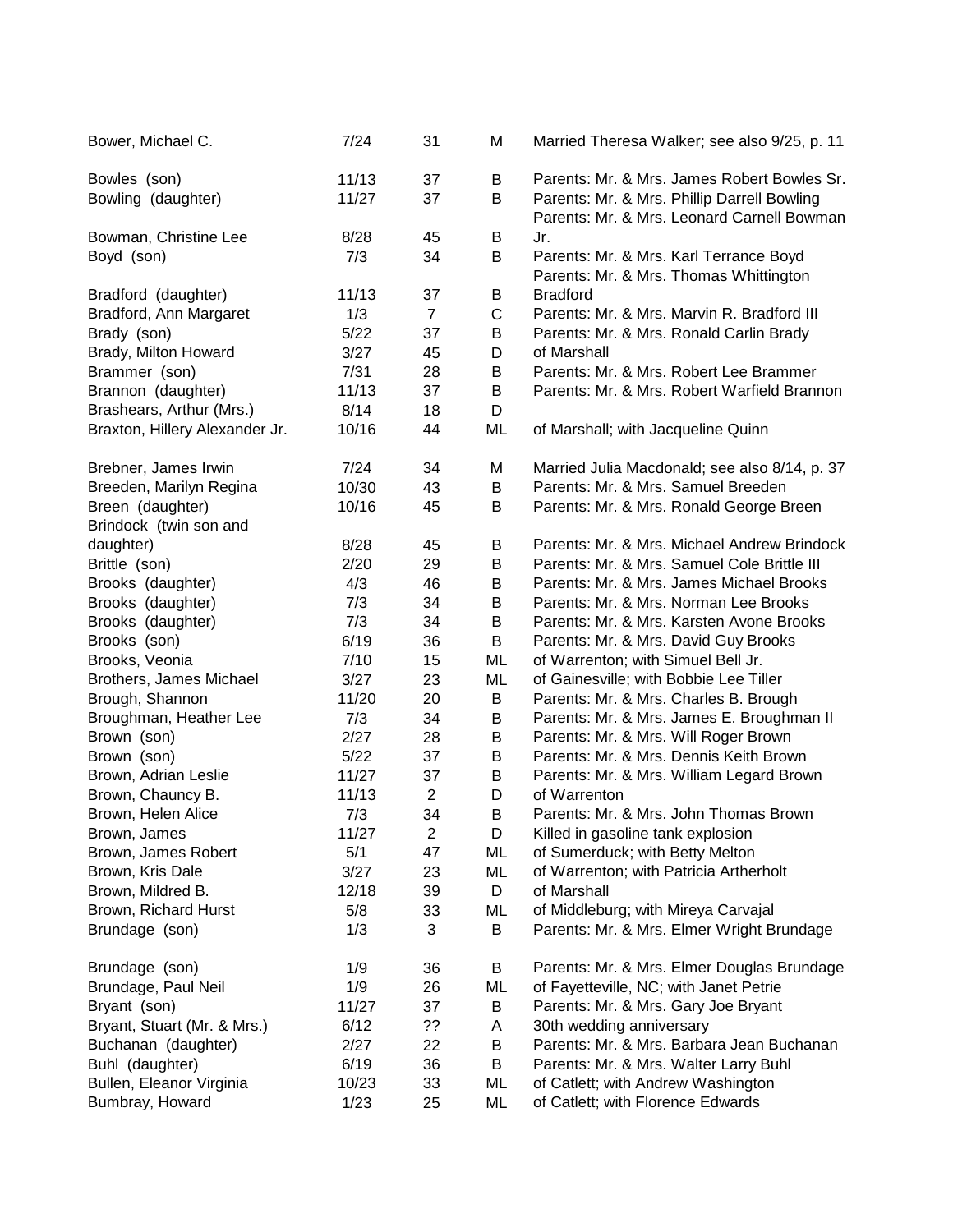| Bumbray, Linda Elizabeth    | 7/24  | 37 | ML  | of Catlett; with Vernell Rogers                 |
|-----------------------------|-------|----|-----|-------------------------------------------------|
| Burch, Fred Wilson Jr.      | 5/15  | 38 | ML  | of Warrenton; with Dale Glascock                |
| Burke, Jerry Wayne          | 1/23  | 25 | ML  | of Warrenton; with Barbara Austin               |
| Burr (son)                  | 7/3   | 34 | B   | Parents: Mr. & Mrs. Eddie Burr                  |
| Burton, Patricia Louise     | 11/20 | 30 | ML  | of Broad Run; with Mark Duncan                  |
| Burton, Richard Otis        | 3/27  | 23 | ML  | of Warrenton; with Anna Mae Evans               |
| Burton, Sandra Lee          | 11/27 | 32 | ML  | of Warrenton; with Ronald Colvin                |
| Burwell (son)               | 2/13  | 31 | B   | Parents: Mr. & Mrs. Armistead Burwell Jr.       |
| Buscema (daughter)          | 1/9   | 36 | B   | Parents: Mr. & Mrs. Vincenco Joseph Buscema     |
| Bushrod (daughter)          | 10/16 | 45 | B   | Parents: Mr. & Mrs. Arthur Reginald Bushrod     |
| Butler (daughter)           | 9/4   | 37 | B   | Parents: Mr. & Mrs. Charles Ray Butler          |
| Butler, Helen D.            | 1/3   | 15 | D   | of East Point, GA                               |
| Byerly (daughter)           | 2/6   | 32 | B   | Parents: Mr. & Mrs. Harry Henry Byerly          |
| Byler (son)                 | 2/6   | 32 | B   | Parents: Mr. & Mrs. Simon William Byler         |
| Byrd, Lucy Bradshaw         | 9/11  | 51 | Eng | To George Carter                                |
| Byrne (daughter)            | 7/3   | 34 | B   | Parents: Mr. & Mrs. Edward Paul Byrne           |
| Cabaniss (daughter)         | 10/9  | 45 | B   | Parents: Mr. & Mrs. Lynn Foster Cabaniss        |
|                             |       |    |     | Married Patricia Pickett; see also 7/17, p. 43; |
| Cairns, Charles William Jr. | 1/9   | 16 | M   | 8/7, p. 39                                      |
| Caison, Jerry Edward        | 6/26  | 22 | ML  | of Marshall; with Ruby King                     |
| Cale, Rebecca Christine     | 11/27 | 37 | B   | Parents: Mr. & Mrs. Richard Paul Cale           |
| Calvert (daughter)          | 6/19  | 36 | B   | Parents: Mr. & Mrs. Melvin Wayne Calvert        |
| Cameron, Cynthia Rae        | 7/17  | 29 | B   | Parents: Mr. & Mrs. Daniel Franklin Cameron     |
| Camill (son)                | 7/17  | 29 | B   | Parents: Mr. & Mrs. Phillip Camill              |
|                             |       |    |     | Parents: Mr. & Mrs. Norman Howard Campbell      |
| Campbell (son)              | 9/4   | 37 | B   | Sr.                                             |
| Campbell, Cecil Thomas      | 7/10  | 16 | D   | <b>Buried in Middleburg Memorial Cemetery</b>   |
| Campion (daughter)          | 6/19  | 36 | B   | Parents: Mr. & Mrs. Douglas Joseph Campion      |
| Canard, Cora                | 10/30 | 24 | D   | of Marshall                                     |
| Canard, Harrison Wayne      | 3/13  | 37 | ML  | of Warrenton; with Edna Moore                   |
| Cantrell (son)              | 7/17  | 29 | B   | Parents: Mr. & Mrs. Danny Alan Cantrell         |
| Cantrell, Dixie             | 7/17  | 30 | D   |                                                 |
| Cantrell, Teressa Lynne     | 8/7   | 45 | ML  | of Warrenton; with Kenneth Rowns                |
| Carey (son)                 | 7/17  | 29 | B   | Parents: Mr. & Mrs. Richard Arnold Carey        |
| Carey, Charles William Jr.  | 6/12  | 24 | ML  | of Manassas; with Deborah Lane                  |
| Carrell, Casse              | 8/28  | 45 | B   | Parents: Mr. & Mrs. John Edward Carrell Jr.     |
| Carroll, Sean Patrick       | 11/27 | 37 | B   | Parents: Mr. & Mrs. John Francis Carroll        |
| Carson (daughter)           | 4/3   | 46 | B   | Parents: Mr. & Mrs. Donald John Carson          |
| Carter (daughter)           | 9/4   | 37 | B   | Parents: Mr. & Mrs. Alfred William Carter       |
| Carter (daughter)           | 10/9  | 45 | B   | Parents: Mr. & Mrs. Norfleet Lee Carter         |
| Carter (daughter)           | 11/27 | 37 | B   | Parents: Mr. & Mrs. Terrill Avery Carter        |
| Carter (daughter)           | 11/27 | 37 | B   | Parents: Mr. & Mrs. Benjamin Lee Carter         |
| Carter (daughter)           | 12/25 | 31 | B   | Parents: Mr. & Mrs. David Lee Carter Sr.        |
|                             |       |    |     |                                                 |
| Carter (son)                | 7/17  | 29 | B   | Parents: Mr. & Mrs. William Frazier Carter Jr.  |
| Carter Jennifer Ann         | 9/11  | 51 | M   | <b>Married Gregor Downey</b>                    |
| Carter, George Holladay     | 9/11  | 51 | Eng | To Lucy Byrd                                    |
| Carter, Joseph Samuel       | 8/14  | 40 | ML  | of Warrenton; with Mary Catherine Rector        |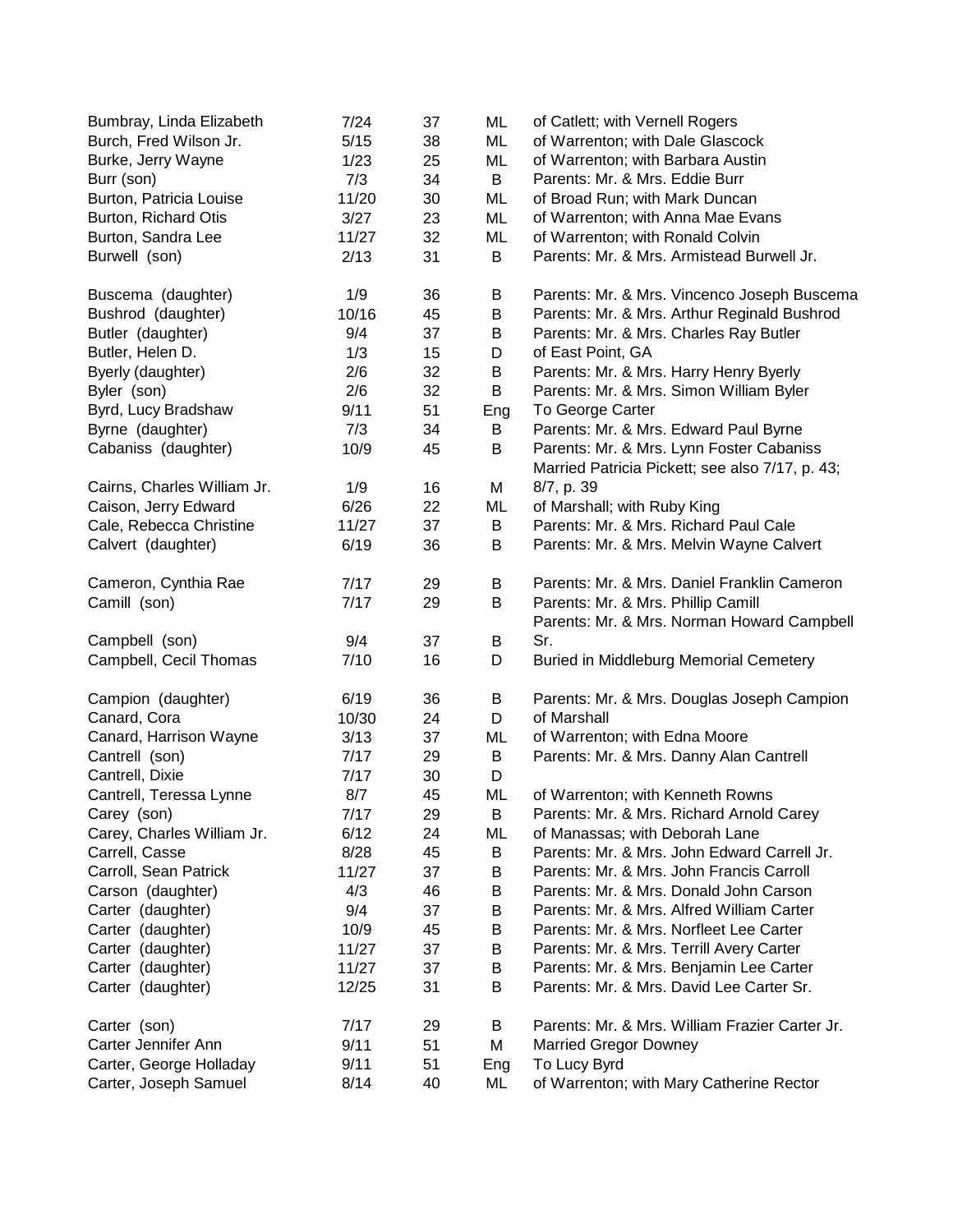| Carter, Joyanne Barrett Thomas | 8/7   | 4  | M  | <b>Married Bruce Sundlun</b>                                                             |
|--------------------------------|-------|----|----|------------------------------------------------------------------------------------------|
| Carter, Judy Mae               | 7/24  | 37 | ML | of Linden; with Garland Gaskins                                                          |
| Carter, Kenneth                | 1/3   | 9  | D  | of Unison                                                                                |
| Carter, Louis W.               | 5/8   | 36 | D  | Owner of Aldie Garage                                                                    |
| Carter, Richard Nicholas       | 6/26  | 22 | ML | of Centreville; with Saundria Colbert                                                    |
| Carter, Sylvia Mae             | 10/2  | 45 | ML | of Warrenton; with James Davis                                                           |
| Carter, Thomas Anthony         | 12/25 | 31 | B  | Parents: Mr. & Mrs. Wade Woodrow Carter Jr.                                              |
| Carter, William Calvin Jr.     | 5/1   | 47 | ML | of Warrenton; with Cheryl Herbert                                                        |
| Cartwright, Donald Francis     | 6/26  | 27 | D  | of Marshall                                                                              |
| Carvajal, Mireya Vargas        | 5/8   | 33 | ML | of Middleburg; with Richard Brown                                                        |
| Casey, Karen                   | 1/3   | 26 | M  | <b>Married David Seals</b>                                                               |
| Cashin, Peter Bliss            | 11/20 | 20 | M  | Married Vivienne Kibler; see also 11/27, p. 32                                           |
| Casto (daughter)               | 10/9  | 45 | B  | Parents: Mr. & Mrs. William Clinton Casto                                                |
| Caston-Clark, Danyon           | 6/5   | 22 | M  | To Susan Fox; see also 5/1, p. 32; 6/26, p. 27                                           |
| Cates, John Martin III         | 7/31  | 42 | M  | Married Eleonora Jankai                                                                  |
| Catoe (daughter)               | 2/6   | 32 | B  | Mother: Mrs. Linda Pearl Catoe                                                           |
| Catts (son)                    | 10/30 | 43 | B  | Parents: Mr. & Mrs. Michael William Catts                                                |
| Caudle, Sharon Elaine          | 8/14  | 40 | ML | of Warrenton; with Jackie McConchie Jr.                                                  |
| Cave, Frances Virginia         | 12/4  | 28 | ML | of Remington; with Cornell Parrish                                                       |
| Caviness, Brett Adrian         | 10/16 | 45 | B  | Parents: Mr. & Mrs. John Edward Caviness Jr.                                             |
| Cenate, Michael Paul           | 2/13  | 32 | B  | Parents: Mr. & Mrs. Paul George Cenate III                                               |
| Cephas, Marilyn Yvonne         | 6/12  | 24 | ML | of Warrenton; with Clifton Rector                                                        |
| Cernoch (son)                  | 10/16 | 45 | B  | Parents: Mr. & Mrs. Daniel Joseph Cernoch Jr.                                            |
| Chaffin (daughter)             | 11/27 | 37 | B  | Parents: Mr. & Mrs. Elmo Edwin Chaffin Jr.                                               |
| Chamberlin, Paul               | 7/24  | 34 | M  | Married Youngcha Kim                                                                     |
| Champ (son)                    | 2/13  | 29 | B  | Parents: Mr. & Mrs. William Kenneth Champ                                                |
| Childress, Brian Jason         | 4/3   | 46 | B  | Parents: Mr. & Mrs. Tommy Vernon Childress                                               |
| Childress, Dustin Lee          | 11/13 | 37 | B  | Parents: Mr. & Mrs. Kermit Lee Childress<br>Parents: Mr. & Mrs. William Samuel Christian |
| Christian (daughter)           | 7/17  | 29 | В  | Jr.                                                                                      |
| Christner (daughter)           | 10/16 | 45 | В  | Parents: Mr. & Mrs. Henry Edward Christner                                               |
| Churchill (daughter)           | 9/4   | 37 | B  | Parents: Mr. & Mrs. Michael Joel Churchill                                               |
| Clagett, William (Mr. & Mrs.)  | 9/18  | 23 | Α  | 29th wedding anniversary                                                                 |
| Clark (son)                    | 1/9   | 36 | B  | Parents: Mr. & Mrs. Robert Eugene Clark                                                  |
| Clark, Brenda Mae              | 5/1   | 47 | ML | of Warrenton; with James Staley                                                          |
| Clark, Donna Jean              | 5/15  | 20 | B  | Parents: Mr. & Mrs. Eugene Franklin Clark Sr.                                            |
| Clark, George C.               | 1/9   | 27 | D  | <b>Buried in Rock Creek Cemetery</b>                                                     |
| Clark, Steven Ross             | 6/19  | 36 | Β  | Parents: Mr. & Mrs. Charles John Clark                                                   |
| Clatterbuck (daughter)         | 8/28  | 45 | В  | Mother: Miss Vivian Marie Clatterbuck                                                    |
| Clatterbuck, Calvin Ray        | 5/22  | 37 | ML | of Elkwood; with Betty Lou Heflin                                                        |
| Cloniger, James Howard         | 9/25  | 45 | ML | of Midland; with Beverly Franzell                                                        |
| Cloud, Jeremy Lee              | 4/10  | 12 | B  | Parents: Mr. & Mrs. John Nelson Cloud                                                    |
| Cockerham (daughter)           | 4/3   | 46 | B  | Parents: Mr. & Mrs. Dennis Ray Cockerham                                                 |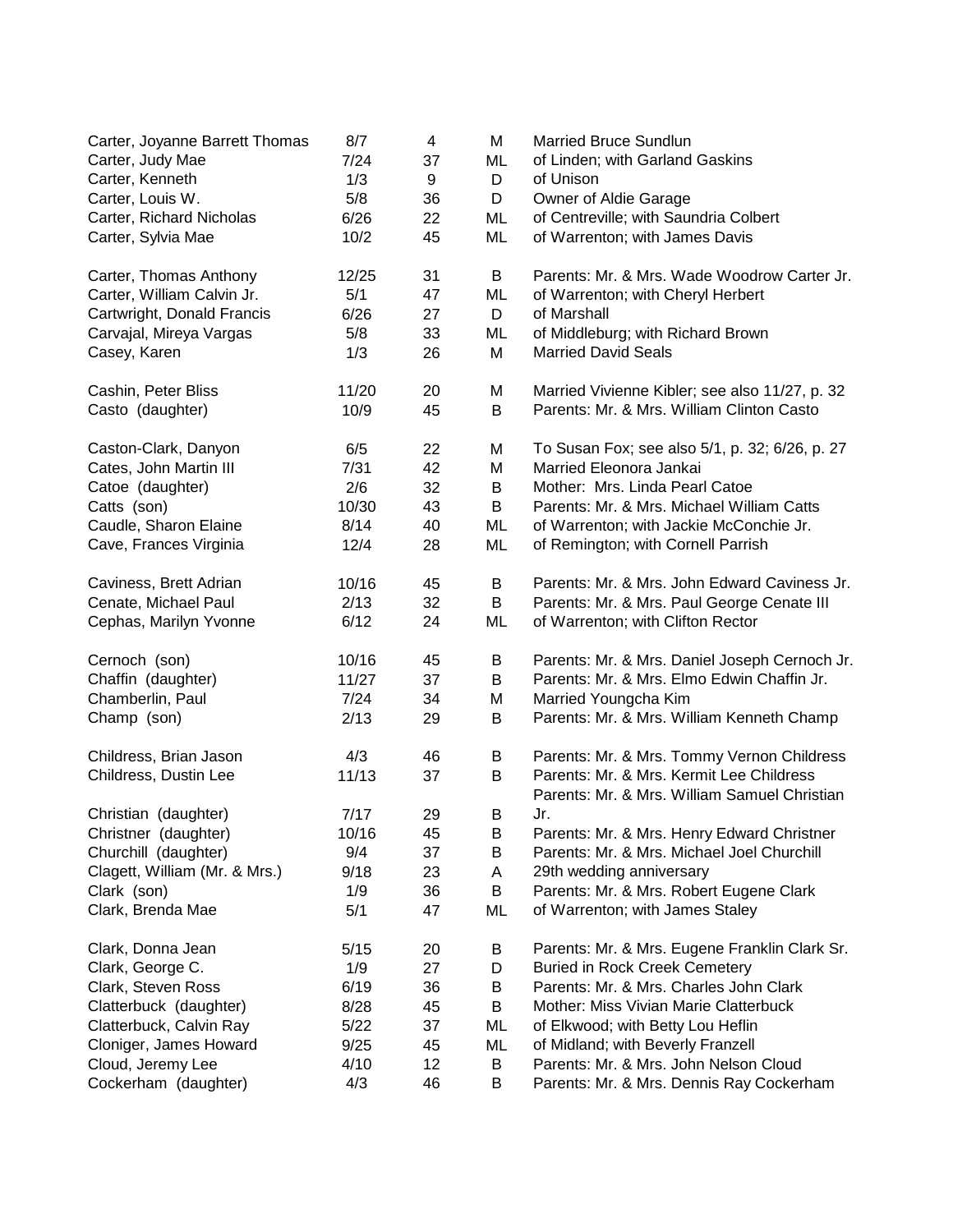| Cockerham (twin sons)       | 2/6   | 32 | B  | Parents: Mr. & Mrs. Michael Stuart Cockerham                 |
|-----------------------------|-------|----|----|--------------------------------------------------------------|
| Cockerham (twin sons)       | 2/6   | 32 | D  | Parents: Mr. & Mrs. Michael Stuart Cockerham                 |
| Coe, Charles F. (Admiral)   | 2/6   | 26 | D  | of Alexandria                                                |
| Cogburn, Ralph Thomas       | 11/6  | 36 | ML | of Clarksville, TN; with Martha Seary                        |
| Colberg (son)               | 6/19  | 36 | B  | Parents: Mr. & Mrs. Theodore Kelp Colberg                    |
| Colbert, Saundria Elizabeth | 6/26  | 22 | ML | of Warrenton; with Richard Carter                            |
| Cole (daughter)             | 7/17  | 29 | B  | Parents: Mr. & Mrs. Esterl Elton Cole                        |
| Coleman (daughter)          | 7/17  | 29 | B  | Parents: Mr. & Mrs. Eugene Gordon Coleman                    |
| Coleman, James Craig        | 9/11  | 53 | B  | Parents: Mr. & Mrs. James Carl Coleman                       |
| Coleson (daughter)          | 7/17  | 29 | B  | Parents: Mr. & Mrs. Herman William Coleson                   |
| Colley, Winfred Calvin      | 2/27  | 29 | D  | of The Plains                                                |
| Collins, Charles Roderick   | 6/19  | 36 | B  | Parents: Mr. & Mrs. Charles Oliver Collins                   |
| Colucci, Mario              | 7/10  | 15 | ML | of Warrenton; with Deborah McWilliams                        |
| Colvin (daughter)           | 2/6   | 32 | B  | Parents: Mr. & Mrs. Harry Wayne Colvin                       |
| Colvin, Lynn (Dr.)          | 8/14  | 31 | D  | <b>Buried at Manassas</b>                                    |
| Colvin, Ronald Bruce        | 11/27 | 32 | ML | of Catlett; with Sandra Burton                               |
| Combs, James David          | 10/30 | 33 | ML | of Warrenton; with Kathleen Berg                             |
| Commins (son)               | 7/3   | 34 | B  | Parents: Mr. & Mrs. Ernest Altman Commins                    |
| Compton (daughter)          | 7/17  | 29 | B  | Parents: Mr. & Mrs. Robert L. Compton                        |
| Condit (son)                | 10/30 | 43 | B  | Parents: Mr. & Mrs. David Everett Condit                     |
| Conner, Jennifer Dawn       | 9/4   | 37 | B  | Parents: Mr. & Mrs. Russell Ellsworth Conner                 |
| Conover, David Arthur       | 6/19  | 36 | B  | Parents: Mr. & Mrs. Samuel Evans Conover                     |
| Conrad (daughter)           | 7/3   | 34 | B  | Parents: Mr. & Mrs. Thomas William Conrad                    |
|                             |       |    |    | Parents: Mr. & Mrs. James Vaseleos                           |
| Constantine (daughter)      | 8/28  | 45 | B  | Constantine                                                  |
| Cook (daughter)             | 4/3   | 46 | B  | Parents: Mr. & Mrs. Richard Sherman Cook                     |
| Cook (son)                  | 6/19  | 36 | B  | Parents: Mr. & Mrs. Carl Hamilton Cook Jr.                   |
| Cook, Kermit Marshall       | 6/19  | 32 | ML | of Richmond; with Sallie Stone                               |
| Cooper (daughter)           | 7/3   | 34 | B  | Parents: Mr. & Mrs. Carl Davey Cooper                        |
| Cooper, Jame Elizabeth      | 10/16 | 45 | B  | Parents: Mr. & Mrs. John Howard Cooper Jr.                   |
| Cooper, Lisa Michelle       | 11/13 | 37 | B  | Parents: Mr. & Mrs. Donald Ray Cooper                        |
| Cooper, Virginia Ridgeway   | 3/13  | 8  | D  | of The Plains<br>Parents: Mr. & Mrs. John Thomas Copperthite |
| Copperthite (son)           | 9/11  | 53 | Β  | Sr.                                                          |
| Corbin (son)                | 1/9   | 36 | B  | Parents: Mr. & Mrs. Thomas Virgil Corbin                     |
| Corbin (son)                | 7/3   | 34 | B  | Parents: Mr. & Mrs. Wade Emerson Corbin                      |
| Corbin, Mary Agnes          | 8/28  | 11 | D  | of Marshall                                                  |
| Cormack, Michael Patrick    | 7/3   | 34 | B  | Parents: Mr. & Mrs. Marcus John Cormack                      |
| Cornwell (son)              | 2/6   | 31 | B  | Parents: Mr. & Mrs. Charles Conrad Cornwell                  |
| Cornwell, Kimberly Ann      | 1/16  | 26 | ML | of Warrenton; with Grover Glascock Jr.                       |
| Corsaro (son)               | 2/27  | 28 | B  | Parents: Mr. & Mrs. Larry Corsaro Sr.                        |
| Corum (son)                 | 2/6   | 32 | B  | Parents: Mr. & Mrs. Leon Beverley Corum                      |
| Costello, Brian Stacy       | 1/9   | 36 | В  | Parents: Mr. & Mrs. William Franklin Costello Jr.            |
| Costello, Carl Brian        | 7/3   | 34 | B  | Parents: Mr. & Mrs. James Earl Costello                      |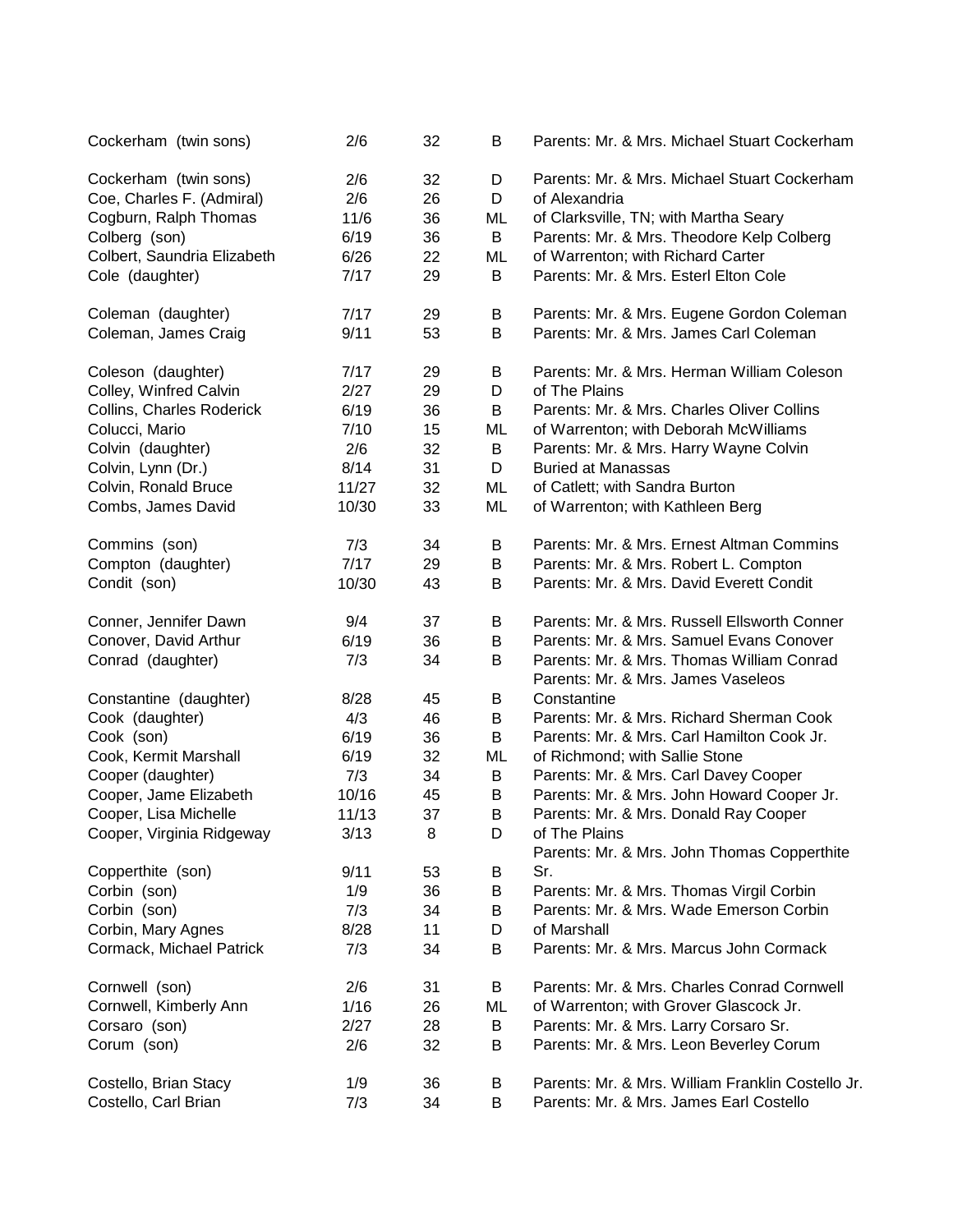| Costin, McKelvy               | 7/24  | 32 | Μ  | Married Elizabeth Allen                                                            |
|-------------------------------|-------|----|----|------------------------------------------------------------------------------------|
| Courtney, Candi Dale          | 7/17  | 29 | B  | Parents: Mr. & Mrs. Bruce Lorimer Courtney                                         |
| Cowhig, W.T. (Mr. & Mrs.)     | 2/27  | 29 | A  | 53rd wedding anniversary                                                           |
| Cowles, Wanda Jean            | 9/4   | 20 | ML | of Remington; with Robert Moffett Jr.                                              |
| Cox (daughter)                | 10/9  | 45 | B  | Parents: Mr. & Mrs. Michael Ray Cox                                                |
| Cox (son)                     | 7/3   | 34 | B  | Parents: Mr. & Mrs. Thomas Daniel Cox                                              |
| Cox (son)                     | 7/31  | 28 | B  | Parents: Mr. & Mrs. Ronald Howard Cox                                              |
| Cox (son)                     | 9/11  | 53 | B  | Parents: Mr. & Mrs. Shular Llewellen Cox                                           |
| Cox, Michael Dean             | 6/5   | 22 | M  | of Vint Hill Farm Station; with Rhonda Spaulding                                   |
| Craig, Kyle Tourissant        | 6/5   | 22 | ML | of Warrenton; with Aliye Ozarickman                                                |
| Cranford (daughter)           | 7/3   | 34 | B  | Parents: Mr. & Mrs. Richard Darrly Cranford                                        |
| Crawford (son)                | 7/17  | 29 | B  | Parents: Mr. & Mrs. John Rush Crawford                                             |
| Crawford, William             | 1/9   | 26 | ML | of Warrenton; with Donna Wall                                                      |
| Crawley (daughter)            | 7/17  | 29 | B  | Parents: Mr. & Mrs. Leslie Irvin Crawley                                           |
| Creel (son)                   | 10/9  | 45 | B  | Parents: Mr. & Mrs. Allen Thomas Creel                                             |
| Crider (daughter)             | 7/17  | 29 | B  | Parents: Mr. & Mrs. Gary William Crider                                            |
| Criss, Richard Allen Jr.      | 6/12  | 24 | ML | of Amissville; with Mary Elizabeth Kelly                                           |
| Crites (son)                  | 2/6   | 31 | B  | Parents: Mr. & Mrs. Ronald Love Crites                                             |
| Crites, Karen Sue             | 11/6  | 36 | ML | of Remington; with Charles Heflin                                                  |
| Cronk, Annica Fredericka      | 2/20  | 21 | B  | Parents: Mr. & Mrs. Fred Cronk                                                     |
| Croson (daughter)             | 9/11  | 53 | B  | Parents: Mr. & Mrs. Kenneth Eugene Croson                                          |
| Crouch (daughter)             | 7/17  | 29 | B  | Parents: Mr. & Mrs. Emmett Ralph Crouch                                            |
| Crouch (daughter)             | 9/11  | 53 | B  | Parents: Mr. & Mrs. Roy Wayne Crouch                                               |
| Crouse, Leon Francis          | 11/6  | 10 | D  | of The Plains                                                                      |
| Crow, Ward Duane Jr.          | 1/16  | 26 | ML | of Vint Hill Farm Station; with Melody Blais                                       |
| Crowder (son)                 | 7/3   | 34 | B  | Parents: Mr. & Mrs. Robert Ryan Crowder III                                        |
| Cruz, Carolyn Marie           | 7/24  | 37 | ML | of Casanova; with H. Davis Williams                                                |
| Culbertson (daughter)         | 7/3   | 34 | B  | Parents: Mr. & Mrs. Carlos Neal Culbertson                                         |
| Cullinane, Tighe Woods        | 7/3   | 34 | B  | Parents: Mr. & Mrs. Michael Thomas Cullinane                                       |
| Cummings, Beverly Lynn        | 7/31  | 45 | ML | of Warrenton; with William Rider Jr.                                               |
| Cummings, Lesly Elizabeth     | 7/3   | 34 | B  | Parents: Mr. & Mrs. Thomas Lester Cummings<br>Parents: Mr. & Mrs. Laurence Charles |
| Cunningham, Kendra Rhea       | 7/3   | 34 | B  | Cunningham                                                                         |
| Cunningham, Lydia Carolyn     | 3/27  | 23 | ML | of Warrenton; with Lonid Jackson                                                   |
| Cunningham, Olene Elizabeth   | 11/27 | 32 | ML | of Warrenton; with Henry Lewis                                                     |
| Curtis, Clarence Peyton       | 11/13 | 36 | ML | of Warrenton; with Corinne Jackson                                                 |
| Curtis, Edison Douglas        | 7/31  | 28 | B  | of Warrenton; with Patricia Hogue                                                  |
| Curtis, Jean Elizabeth        | 12/25 | 14 | M  | Married Jeffrey Neeld; see also 12/4, p. 28                                        |
| Curtis, William John          | 1/30  | 28 | ML | of Sumerduck; with Gloria Owens                                                    |
| <b>Cutting, Mary Converse</b> | 8/21  | 42 | M  | of Warrenton; married Worth Laney; see also<br>7/17, p. 31                         |
| Dade, Vivian Ann              | 7/24  | 37 | ML | of Warrenton; with David Penic                                                     |
| Dail, James Russell Jr.       | 6/19  | 36 | B  | Parents: Mr. & Mrs. James Russell Dail                                             |
| Daily (daughter)              | 2/20  | 29 | B  | Parents: Mr. & Mrs. Thomas Richard Daily                                           |
| Daines (son)                  | 9/11  | 53 | В  | Parents: Mr. & Mrs. Thomas Donald Daines                                           |
| Daka, Donald Edward           | 7/3   | 18 | ML | of Warrenton; with Teresa Kuhlman                                                  |
| Dalbo (son)                   | 9/11  | 53 | B  | Parents: Mr. & Mrs. James Joseph Dalbo                                             |
| Dana, Gregory Richard         | 8/7   | 32 | Μ  | <b>Married Susan Falconer</b>                                                      |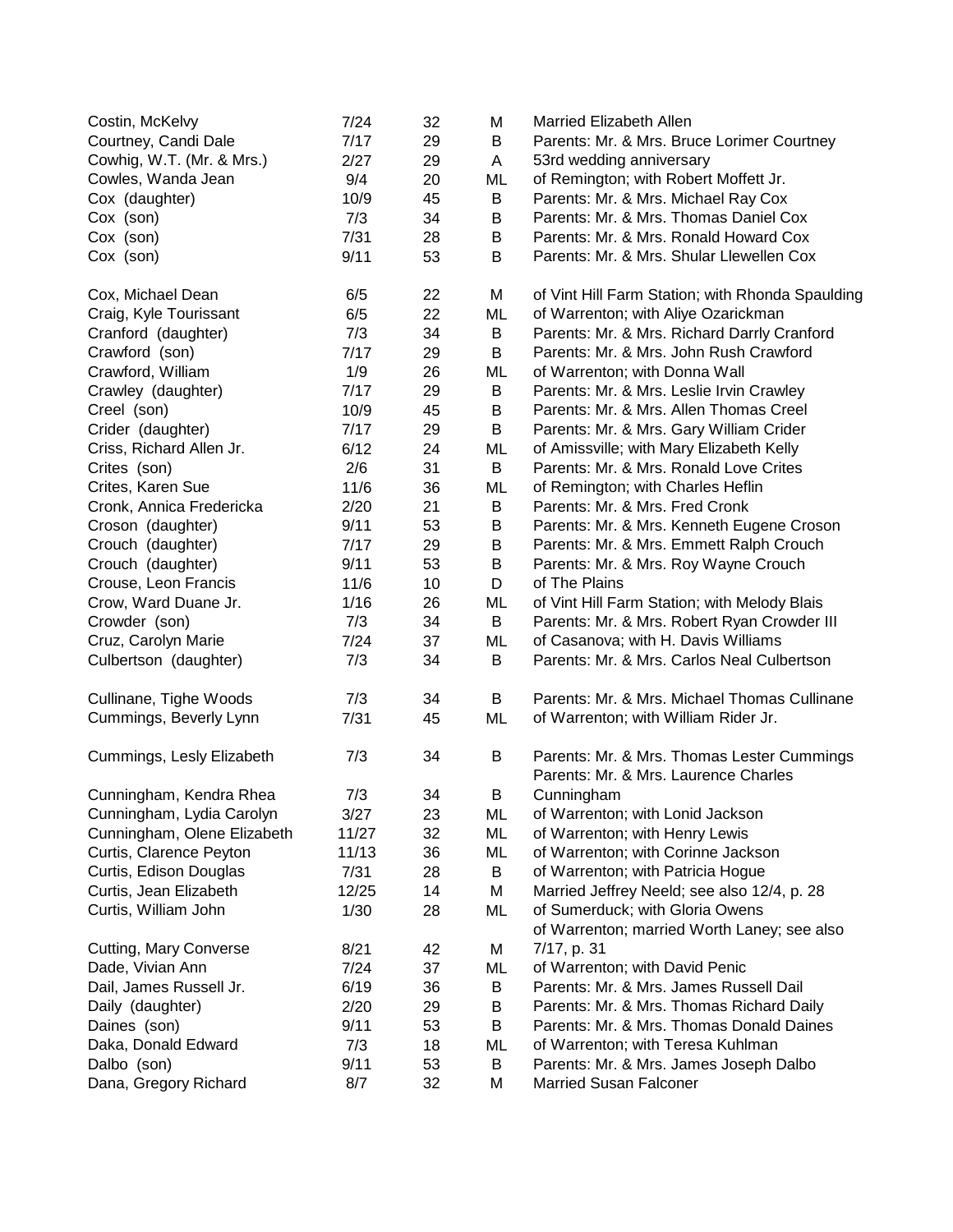| Dana, Monique Christiane  | 8/7   | 32     | M  | Married Theodore Gregory; see also 10/2, p. 43  |
|---------------------------|-------|--------|----|-------------------------------------------------|
| Daniel, David Byron       | 6/19  | 36     | B  | Parents: Mr. & Mrs. David Leon Daniel           |
| Daniels (daughter)        | 10/30 | 43     | В  | Parents: Mr. & Mrs. Aubrey Eugene Daniels       |
| Daniels, Steven Wayne     | 9/4   | 37     | B  | Parents: Mr. & Mrs. Melvin Franklin Daniels Jr. |
| Darnell, Phyllis Carol    | 5/29  | 24     | ML | of Warrenton; with Randy Prieb                  |
| Davis (son)               | 7/3   | 34     | B  | Parents: Mr. & Mrs. Richard Arthur Davis        |
| Davis (son)               | 7/17  | 29     | B  | Parents: Mr. & Mrs. Richard Mark Davis          |
| Davis (son)               | 12/25 | 31     | B  | Parents: Mr. & Mrs. James Richard Davis         |
| Davis, Cynthia Lee        | 9/4   | 20     | ML | of Warrenton; with Lee Albrecht                 |
| Davis, Frank Lee III      | 10/16 | 45     | B  | Parents: Mr. & Mrs. Frank L. Davis Jr.          |
| Davis, James Andrew       | 10/2  | 45     | ML | of Midland; with Sylvia Carter                  |
| Dawson (son)              | 4/3   | 46     | B  | Parents: Mr. & Mrs. Claude Henry Dawson Jr.     |
| Dawson (son)              | 7/17  | 29     | B  | Parents: Mr. & Mrs. Kenneth William Dawson      |
| Dawson (twin daughters)   | 10/9  | 45     | B  | Parents: Mr. & Mrs. Russell Homer Dawson Jr.    |
| Day, Luther Lee Jr.       | 7/31  | 45     | ML | of Midland; with Susan Scott                    |
| Day, Susan Jane           | 3/20  | 23, 38 | M  | Married John Fewell Jr.                         |
| Deale, Jeromy Adam        | 9/11  | 53     | B  | Parents: Mr. & Mrs. Charles Dwight Deale        |
| Dearborn, Mary Patton     | 6/26  | 22     | ML | of Warrenton; with Robert Roberts Jr.           |
| Decker (daughter)         | 1/30  | 47     | B  | Parents: Mr. & Mrs. Bruce Lee Decker            |
| Deex, Jonathan Montgomery | 2/6   | 32     | B  | Parents: Mr. & Mrs. Arthur John Deex III        |
| Delaney (son)             | 10/30 | 43     | B  | Parents: Mr. & Mrs. Everett O'Keath Delaney     |
| DeLashmutt, Morgan Lee    | 9/4   | 37     | B  | Parents: Mr. & Mrs. Basil Munson DeLashmutt     |
| DeLong, Robert Clay       | 4/24  | 28     | M  | <b>Married Nina Reaves</b>                      |
| Delph (daughter)          | 2/27  | 28     | B  | Parents: Mr. & Mrs. Samuel Delph                |
| Dempsey (son)             | 7/17  | 29     | B  | Parents: Mr. & Mrs. John Charles Dempsey        |
| Dennis (daughter)         | 10/9  | 45     | B  | Parents: Mr. & Mrs. Charles Alan Dennis         |
| Dent, Muffy               | 9/11  | 51     | M  | Married John Stuart; see also 9/25, p. 32       |
| Dent, Troy Edward Jr.     | 6/26  | 22     | ML | of Warrenton; with Karen Edwards                |
| Denver (son)              | 2/13  | 31     | B  | Parents: Mr. & Mrs. Danny Ross Denver           |
| Devers, Debra Kaye        | 1/30  | 47     | B  | Parents: Mr. & Mrs. Robert Arthur Devers Jr.    |
| DeWolf (son)              | 10/16 | 45     | В  | Parents: Mr. & Mrs. James Hugo DeWolf           |
| Dick (daughter)           | 6/19  | 36     | В  | Parents: Mr. & Mrs. James Edward Dick           |
| Dickinson, Gale           | 3/27  | 23     | ML | of Sterling; with Joseph Hough                  |
| Dietrich (son)            | 6/19  | 36     | B  | Parents: Mr. & Mrs. Dennis Barry Dietrich       |
| Dill (daughter)           | 7/17  | 29     | В  | Parents: Mr. & Mrs. Travis Mark Dill            |
| Dillard, Tyree III        | 7/10  | 35     | M  | Married Mrs. Tina Mussenden                     |
| Dinwoodie, Teresa Carol   | 11/27 | 32     | ML | of Warrenton; with Thomas Salmeri               |
| Dixon, Adrienne           | 3/20  | 38     | ML | of Brooklyn, NY; with Roger Fears               |
| Dobbins, Sandra Lee       | 12/4  | 28     | ML | of Remington; with James Black                  |
| Dobson (son)              | 10/30 | 43     | В  | Parents: Mr. & Mrs. Roger Alan Dobson           |
| Dodd (daughter)           | 7/3   | 34     | В  | Parents: Mr. & Mrs. Leslie Alton Dodd           |
| Dodds, Mary Lea           | 9/11  | 53     | В  | Parents: Mr. & Mrs. David Lee Dodds             |
| Dodson (daughter)         | 10/2  | 45     | В  | Parents: Mr. & Mrs. Larry Glenn Dodson          |
| Dodson, Burnem Frank      | 10/30 | 33     | ML | of The Plains; with Beatrice Rankin             |
| Dodson, Howard            | 11/13 | 29     | D  | of Washington DC                                |
| Dodson, Paul Elwood       | 2/6   | 32     | B  | Parents: Mr. & Mrs. Thomas Elwood Dodson        |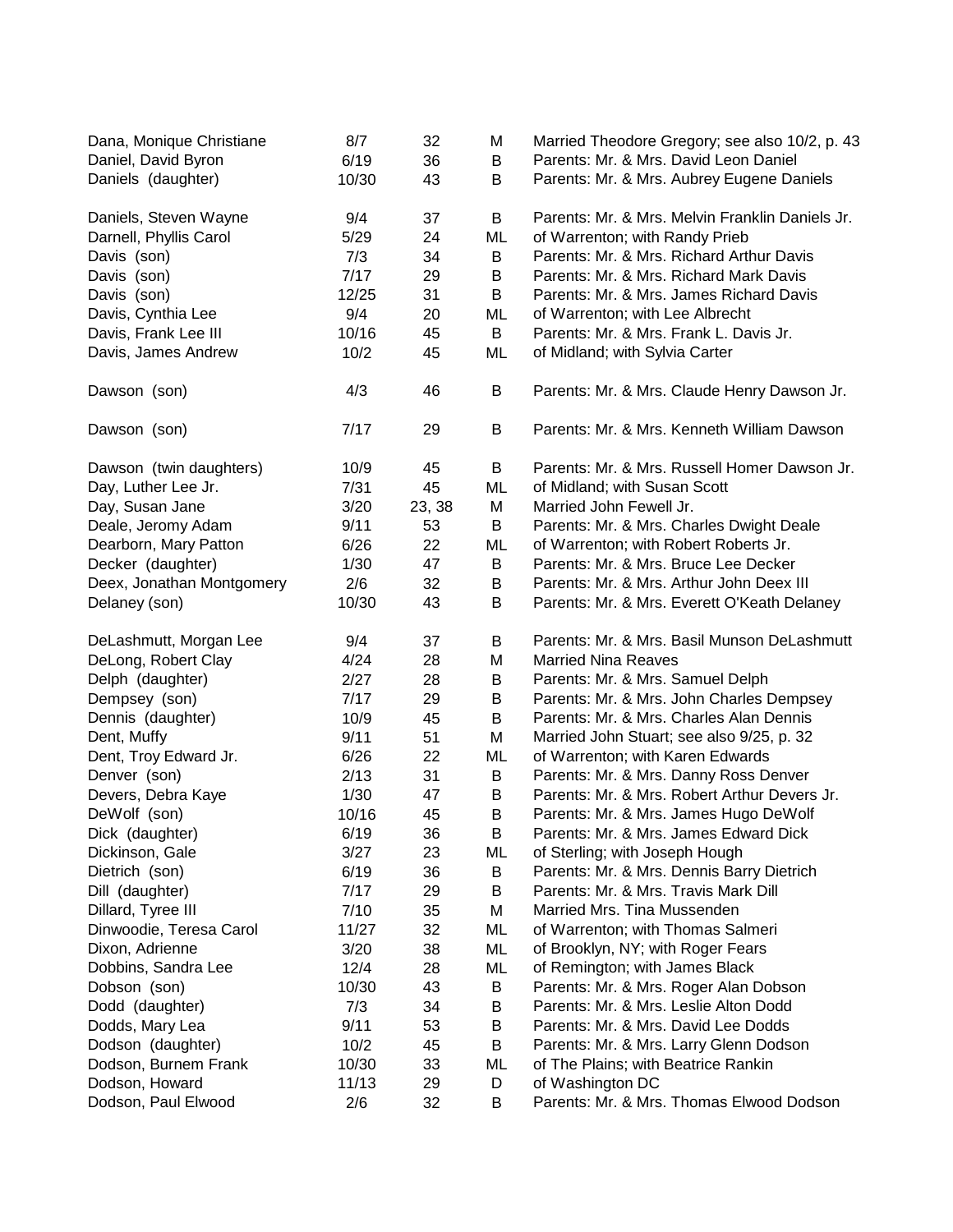|                              |       |    |    | Married Marianne Peppiatt; see also 12/11, p. |
|------------------------------|-------|----|----|-----------------------------------------------|
| Dodson, Thomas Strickland    | 6/19  | 29 | M  | 28                                            |
| Dodson, William Luther Sr.   | 9/25  | 45 | ML | of Remington; with Mary Bladen                |
| Doeller, Wiliam Eldon (Col.) | 1/3   | 15 | D  | U.S. Army, retired                            |
| Doggett (son)                | 10/9  | 45 | B  | Parents: Mr. & Mrs. Warren Douglas Doggett    |
| Dolan (son)                  | 9/4   | 37 | B  | Parents: Mr. & Mrs. George Edward Dolan       |
| Dolby (son)                  | 10/30 | 43 | B  | Parents: Mr. & Mrs. Lawrence Bruce Dolby Jr.  |
| Dorman (son)                 | 9/4   | 37 | B  | Parents: Mr. & Mrs. Danny Criss Dorman        |
| Dorsey (son)                 | 1/9   | 36 | B  | Parents: Mr. & Mrs. John William Dorsey       |
| Douglas, James (LTC)         | 2/27  | 29 | D  | <b>Buried in Arlington National Cemetery</b>  |
| Dove (son)                   | 1/3   | 20 | B  | Parents: Mr. & Mrs. Harvey Allen Dove         |
| Dovell, Sheila Gay           | 12/18 | 46 | ML | of Bealeton; with William Madison             |
| Downey, Gregor Studebaker    | 9/11  | 51 | M  | <b>Married Jennifer Carter</b>                |
| Downs, Chris Leroy           | 5/8   | 33 | ML | of Midland; with Darlene Waddell              |
| Dows (daughter)              | 9/4   | 35 | B  | Parents: Mr. & Mrs. Jesse Lewis Dows          |
| Draper, Timothy Vaughn       | 2/13  | 32 | B  | Parents: Mr. & Mrs. Vaughn Leon Draper        |
| Drawdy (daughter)            | 2/27  | 22 | B  | Parents: Mr. & Mrs. Robert Louis Drawdy       |
| Drawdy (son)                 | 8/28  | 45 | B  | Parents: Mr. & Mrs. Amos Henley Drawdy        |
| Driscoll (daughter)          | 7/31  | 28 | B  | Parents: Mr. & Mrs. David Martin Driscoll     |
| Drone, Ramey Walter          | 6/19  | 37 | D  | of Marshall                                   |
| Duckworth, Kenton Morris Jr. | 11/20 | 30 | ML | of Remington; with Gloria Payne               |
| Duddleson (son)              | 9/4   | 37 | B  | Parents: Mr. & Mrs. Doyle Michael Duddleson   |
| Dunbar (daughter)            | 1/9   | 36 | B  | Parents: Mr. & Mrs. John Winnard Dunbar       |
| Duncan (daughter)            | 11/27 | 37 | B  | Parents: Mr. & Mrs. Johnny Wayne Duncan       |
| Duncan, Mark Douglas         | 11/20 | 30 | ML | of Warrenton; with Patricia Burton            |
| Duncan, William Eugene       | 11/27 | 32 | ML | of Washington DC; with Lillian Scott          |
| Dunn, Colleen Ruth           | 8/28  | 45 | В  | Parents: Mr. & Mrs. Herbert Thomas Dunn Jr.   |
| Dunson, Jennifer Mae         | 4/3   | 46 | B  | Parents: Mr. & Mrs. Michael Harvey Dunson     |
| Durand (son)                 | 7/3   | 34 | В  | Parents: Mr. & Mrs. James Ernest Durand       |
| Durham (son)                 | 7/3   | 34 | B  | Parents: Mr. & Mrs. Charles Thomas Durham     |
| Durham, Pamela Goodrich      | 12/18 | 46 | ML | of Hume; with David Marshall                  |
| Durtix, Virginia Lee         | 8/7   | 45 | ML | of Sumerduck; with Donnie Estes               |
| Dutilly, Christopher Sheldon | 7/3   | 34 | В  | Parents: Mr. & Mrs. Roland Albert Dutilly     |
| Duugherty (daughter)         | 11/27 | 37 | Β  | Parents: Mr. & Mrs. Richard Craig Dougherty   |
| Duvall (son)                 | 10/23 | 35 | B  | Parents: Mr. & Mrs. Carroll Lynwood Duvall    |
| Dwyer (daughter)             | 7/17  | 29 | B  | Parents: Mr. & Mrs. Thomas Ellis Dwyer        |
| Dye (son)                    | 10/9  | 45 | B  | Parents: Mr. & Mrs. Terry Roland Dye          |
| Earhart (son)                | 12/25 | 31 | B  | Parents: Mr. & Mrs. Richard Price Earhart     |
| Early (daughter)             | 1/9   | 36 | B  | Parents: Mr. & Mrs. John Franklin Early       |
| Early, Stephen Gordon        | 10/30 | 33 | ML | of Warrenton; with Shirley Foster             |
| Eckelberry, Dean Francis     | 10/23 | 33 | ML | of Warrenton; with Barbara Frazier            |
| Edmonds, Frances Theresa     |       |    |    |                                               |
| Jane                         | 7/3   | 18 | ML | of Casanova; with Herman Williams             |
| Edmonds, Fritz               | 5/29  | 28 | D  | of Casanova                                   |
| Edmonds, Kathleen Annette    | 10/30 | 43 | В  | Parents: Mr. & Mrs. James Arthur Edmonds      |
| Edwards (daughter)           | 10/2  | 45 | B  | Parents: Mr. & Mrs. Howard Franklin Edwards   |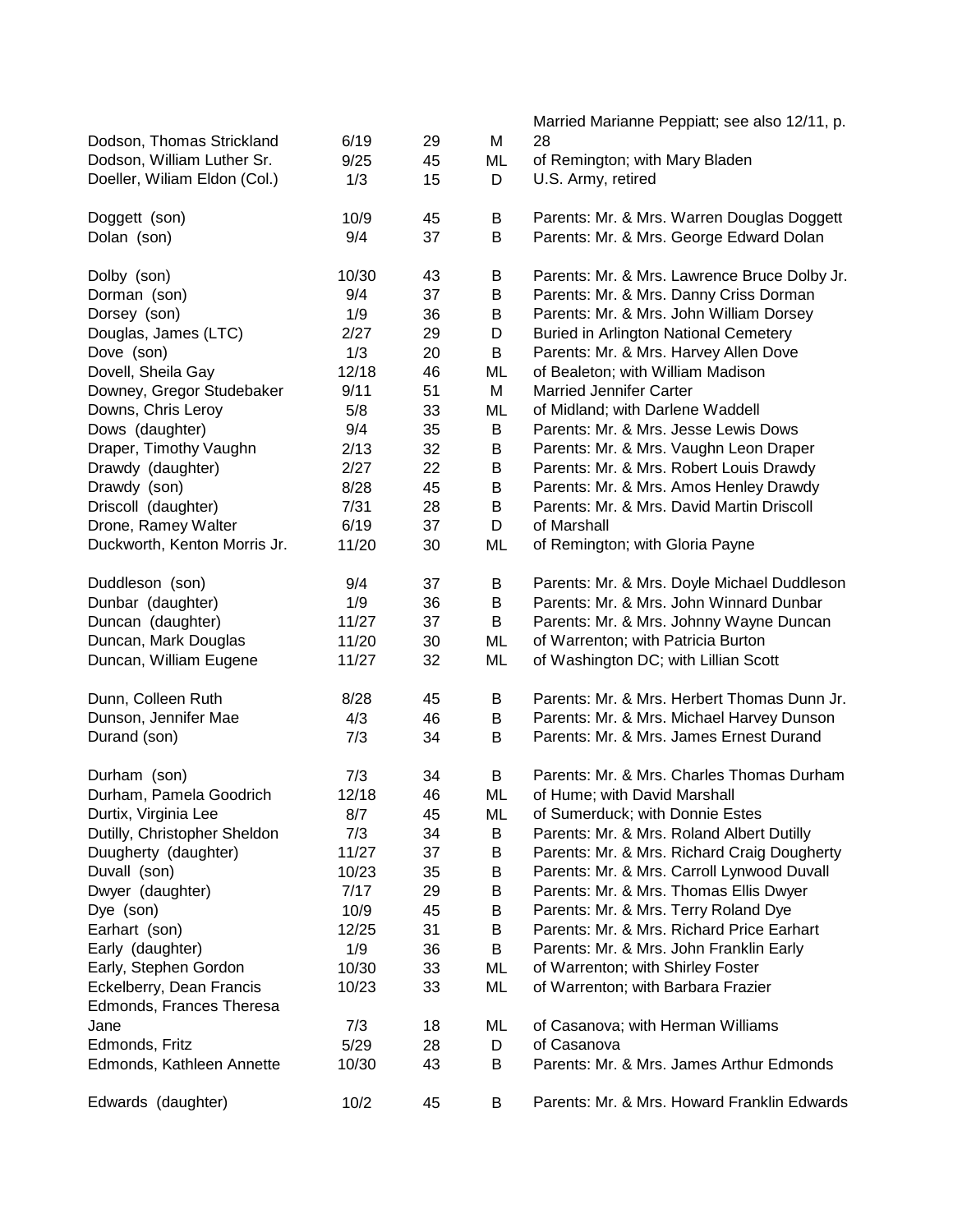| Edwards, Florence Edna<br>1/23<br>of Catlett; with Howard Bumbray<br>25<br>ML<br>3/6<br>ML<br>Edwards, Harry Phillip<br>23<br>of Warrenton; with Barbara Norris<br>5/1<br>23<br>D<br>Edwards, Isaiah<br><b>Buried in Warrenton Cemetery</b><br>6/26<br>22<br>ML<br>Edwards, Karen Lee<br>of Warrenton; with Troy Dent Jr.<br>ML<br>Edwards, Ricky Leverne<br>12/4<br>28<br>of Warrenton; with Collette Barror<br>7/3<br>ML<br>Edwards, Teresa Anne<br>18<br>of Warrenton; with Ronald Lutz<br>1/9<br>Eicher, Susan Page<br>26<br>ML<br>of Warrenton; with Kenneth Lambert<br>2/20<br>29<br>Elam (daughter)<br>B<br>Parents: Mr. & Mrs. Glen Evertt Elam<br>10/23<br>Elkins (son)<br>35<br>B<br>Parents: Mr. & Mrs. Warren Edward Elkins<br>Elkins, Jennry Rebecca<br>3/20<br>47<br>B<br>Parents: Mr. & Mrs. Dock Wayne Elkins<br>11/13<br>B<br>37<br>Parents: Mr. & Mrs. Thomas Henry Ellis II<br>Ellis, Janine Deanna<br>7/3<br>Parents: Mr. & Mrs. William Keith Embrey Jr.<br>Embrey (son)<br>34<br>Β<br>Embrey, David Archibald<br>7/31<br>B<br>Parents: Ronnie & Valerie Embrey<br>29<br>Embrey, Douglas Ray<br>9/25<br>of Ostrander, OH; with Cynthia Schuck<br>45<br>ML<br>Embrey, Fannie Buckley<br>7/17<br>31<br>of Bealeton; with Howard Ballenger Jr.<br>ML<br>England, John Thomas<br>Travanion<br>Parents: Mr. & Mrs. Thomas Lewis England Jr.<br>8/28<br>45<br>Β<br>Ennis (son)<br>7/3<br>34<br>B<br>Parents: Mr. & Mrs. Roger Clinton Ennis Sr.<br>$\sf B$<br>Parents: Mr. & Mrs. Leo Henry Eppley Jr.<br>Eppley (daughter)<br>1/9<br>36<br>Epstein (daughter)<br>7/31<br>B<br>Parents: Mr. & Mrs. Steven Earl Epstein<br>28<br>4/3<br>Parents: Mr. & Mrs. Geautano Frank Esposito<br>Esposito (daughter)<br>46<br>B<br>Estep, James Frederick<br>1/3<br>21<br>B<br>Parents: Mr. & Mrs. James Frederick Estep<br>Estes, Donnie Ray<br>8/7<br>45<br>ML<br>of Goldvein; with Virginia Durtix<br>Parents: Mr. & Mrs. Paul Allen Eure<br>Eure, Dawn April<br>11/13<br>37<br>B<br>Eustace, Matthew James<br>6/19<br>19<br>B<br>Parents: Mr. & Mrs. Jimmie Eustace<br>Evans, Anna Mae<br>3/27<br>23<br>of Warrenton; with Richard Burton<br>ML<br>7/3<br>34<br>B<br>Parents: Mr. & Mrs. Tim Leslie Everett<br>Everett (son)<br>11/13<br>37<br>B<br>Mother: Mrs. Linda Lee Ewell<br>Ewell (daughter)<br>Faber, Peter Marshall (Lt.)<br>7/10<br>32<br>U.S. Air Force; to Lucinda Haworth<br>Eng<br>15<br>Fahy, Ronald Wayne<br>7/10<br>ML<br>of Richmond; with Bonnie Kines<br>Fairchild, Leta Mae<br>1/30<br>28<br>ML<br>of Markham; with Arthur Blanchette Jr.<br>Fairfax, Sue Ann<br>3/13<br>37<br>ML<br>of Gainesville; with Thomas Herbert Marshall<br>8/7<br>32<br>Falconer, Susan Jean<br>M<br>Married Gregory Dana<br>1/3<br>20<br>Parents: Mr. & Mrs. Michael Robert Fancher<br>Fancher (daughter)<br>B<br>11/27<br>37<br>B<br>Fawley, Jennifer Lynnette<br>Parents: Mr. & Mrs. Ronald Eugene Fawley<br>3/20<br>Fears, Roger Leo<br>38<br>ML<br>of Warrenton; with Adrienne Dixon<br>Felder (daughter)<br>7/3<br>34<br>B<br>Parents: Mr. & Mrs. Steven Nelson Felder<br>10/16<br>Parents: Mr. & Mrs. Michael William Fellabaum<br>Fellabaum, Melinda Marie<br>45<br>В<br>Felton, Catherine Adele<br>1/9<br>36<br>B<br>Parents: Mr. & Mrs. Robert Lee Felton III<br>Feuti, Pamela Jean<br>1/9<br>26<br>ML<br>of Warrenton; with Hunter Smith<br>Fewell, Bertha Elizabeth<br>10/23<br>33<br>ML<br>of Marshall; with Roy Lunceford<br>Fewell, John Alexander Jr.<br>M<br><b>Married Susan Day</b><br>3/20<br>23, 38<br>6/19<br>Parents: Mr. & Mrs. Raymond Arnold Fields<br>Fields (son)<br>36<br>B<br>Fields, Marcus Dulaney<br>of Annandale; with Robin Upshur<br>7/17<br>31<br>ML<br>9/4<br>Parents: Mr. & Mrs. Herbert Roy Figgins<br>Figgins (son)<br>37<br>B<br>of Berryville; with Elizabeth Thomas; see also<br>10/30, p. 33<br>Fincham, John Robert Jr.<br>ML<br>10/9<br>40<br>Fincham, Steven Leroy<br>7/24<br>of Warrenton; with Susan Wain<br>37<br>ML | Edwards, Christina Michelle | 11/27 | 37 | B | Parents: Mr. & Mrs. Roger Lee Edwards |
|---------------------------------------------------------------------------------------------------------------------------------------------------------------------------------------------------------------------------------------------------------------------------------------------------------------------------------------------------------------------------------------------------------------------------------------------------------------------------------------------------------------------------------------------------------------------------------------------------------------------------------------------------------------------------------------------------------------------------------------------------------------------------------------------------------------------------------------------------------------------------------------------------------------------------------------------------------------------------------------------------------------------------------------------------------------------------------------------------------------------------------------------------------------------------------------------------------------------------------------------------------------------------------------------------------------------------------------------------------------------------------------------------------------------------------------------------------------------------------------------------------------------------------------------------------------------------------------------------------------------------------------------------------------------------------------------------------------------------------------------------------------------------------------------------------------------------------------------------------------------------------------------------------------------------------------------------------------------------------------------------------------------------------------------------------------------------------------------------------------------------------------------------------------------------------------------------------------------------------------------------------------------------------------------------------------------------------------------------------------------------------------------------------------------------------------------------------------------------------------------------------------------------------------------------------------------------------------------------------------------------------------------------------------------------------------------------------------------------------------------------------------------------------------------------------------------------------------------------------------------------------------------------------------------------------------------------------------------------------------------------------------------------------------------------------------------------------------------------------------------------------------------------------------------------------------------------------------------------------------------------------------------------------------------------------------------------------------------------------------------------------------------------------------------------------------------------------------------------------------------------------------------------------------------------------------------------------------------------------------------------------------------------------------------------------------------------------------------------------------------------------------------------------------------------------------------------------------------------------------------------------------------------------------------------------------------------------------------------------|-----------------------------|-------|----|---|---------------------------------------|
|                                                                                                                                                                                                                                                                                                                                                                                                                                                                                                                                                                                                                                                                                                                                                                                                                                                                                                                                                                                                                                                                                                                                                                                                                                                                                                                                                                                                                                                                                                                                                                                                                                                                                                                                                                                                                                                                                                                                                                                                                                                                                                                                                                                                                                                                                                                                                                                                                                                                                                                                                                                                                                                                                                                                                                                                                                                                                                                                                                                                                                                                                                                                                                                                                                                                                                                                                                                                                                                                                                                                                                                                                                                                                                                                                                                                                                                                                                                                                                                 |                             |       |    |   |                                       |
|                                                                                                                                                                                                                                                                                                                                                                                                                                                                                                                                                                                                                                                                                                                                                                                                                                                                                                                                                                                                                                                                                                                                                                                                                                                                                                                                                                                                                                                                                                                                                                                                                                                                                                                                                                                                                                                                                                                                                                                                                                                                                                                                                                                                                                                                                                                                                                                                                                                                                                                                                                                                                                                                                                                                                                                                                                                                                                                                                                                                                                                                                                                                                                                                                                                                                                                                                                                                                                                                                                                                                                                                                                                                                                                                                                                                                                                                                                                                                                                 |                             |       |    |   |                                       |
|                                                                                                                                                                                                                                                                                                                                                                                                                                                                                                                                                                                                                                                                                                                                                                                                                                                                                                                                                                                                                                                                                                                                                                                                                                                                                                                                                                                                                                                                                                                                                                                                                                                                                                                                                                                                                                                                                                                                                                                                                                                                                                                                                                                                                                                                                                                                                                                                                                                                                                                                                                                                                                                                                                                                                                                                                                                                                                                                                                                                                                                                                                                                                                                                                                                                                                                                                                                                                                                                                                                                                                                                                                                                                                                                                                                                                                                                                                                                                                                 |                             |       |    |   |                                       |
|                                                                                                                                                                                                                                                                                                                                                                                                                                                                                                                                                                                                                                                                                                                                                                                                                                                                                                                                                                                                                                                                                                                                                                                                                                                                                                                                                                                                                                                                                                                                                                                                                                                                                                                                                                                                                                                                                                                                                                                                                                                                                                                                                                                                                                                                                                                                                                                                                                                                                                                                                                                                                                                                                                                                                                                                                                                                                                                                                                                                                                                                                                                                                                                                                                                                                                                                                                                                                                                                                                                                                                                                                                                                                                                                                                                                                                                                                                                                                                                 |                             |       |    |   |                                       |
|                                                                                                                                                                                                                                                                                                                                                                                                                                                                                                                                                                                                                                                                                                                                                                                                                                                                                                                                                                                                                                                                                                                                                                                                                                                                                                                                                                                                                                                                                                                                                                                                                                                                                                                                                                                                                                                                                                                                                                                                                                                                                                                                                                                                                                                                                                                                                                                                                                                                                                                                                                                                                                                                                                                                                                                                                                                                                                                                                                                                                                                                                                                                                                                                                                                                                                                                                                                                                                                                                                                                                                                                                                                                                                                                                                                                                                                                                                                                                                                 |                             |       |    |   |                                       |
|                                                                                                                                                                                                                                                                                                                                                                                                                                                                                                                                                                                                                                                                                                                                                                                                                                                                                                                                                                                                                                                                                                                                                                                                                                                                                                                                                                                                                                                                                                                                                                                                                                                                                                                                                                                                                                                                                                                                                                                                                                                                                                                                                                                                                                                                                                                                                                                                                                                                                                                                                                                                                                                                                                                                                                                                                                                                                                                                                                                                                                                                                                                                                                                                                                                                                                                                                                                                                                                                                                                                                                                                                                                                                                                                                                                                                                                                                                                                                                                 |                             |       |    |   |                                       |
|                                                                                                                                                                                                                                                                                                                                                                                                                                                                                                                                                                                                                                                                                                                                                                                                                                                                                                                                                                                                                                                                                                                                                                                                                                                                                                                                                                                                                                                                                                                                                                                                                                                                                                                                                                                                                                                                                                                                                                                                                                                                                                                                                                                                                                                                                                                                                                                                                                                                                                                                                                                                                                                                                                                                                                                                                                                                                                                                                                                                                                                                                                                                                                                                                                                                                                                                                                                                                                                                                                                                                                                                                                                                                                                                                                                                                                                                                                                                                                                 |                             |       |    |   |                                       |
|                                                                                                                                                                                                                                                                                                                                                                                                                                                                                                                                                                                                                                                                                                                                                                                                                                                                                                                                                                                                                                                                                                                                                                                                                                                                                                                                                                                                                                                                                                                                                                                                                                                                                                                                                                                                                                                                                                                                                                                                                                                                                                                                                                                                                                                                                                                                                                                                                                                                                                                                                                                                                                                                                                                                                                                                                                                                                                                                                                                                                                                                                                                                                                                                                                                                                                                                                                                                                                                                                                                                                                                                                                                                                                                                                                                                                                                                                                                                                                                 |                             |       |    |   |                                       |
|                                                                                                                                                                                                                                                                                                                                                                                                                                                                                                                                                                                                                                                                                                                                                                                                                                                                                                                                                                                                                                                                                                                                                                                                                                                                                                                                                                                                                                                                                                                                                                                                                                                                                                                                                                                                                                                                                                                                                                                                                                                                                                                                                                                                                                                                                                                                                                                                                                                                                                                                                                                                                                                                                                                                                                                                                                                                                                                                                                                                                                                                                                                                                                                                                                                                                                                                                                                                                                                                                                                                                                                                                                                                                                                                                                                                                                                                                                                                                                                 |                             |       |    |   |                                       |
|                                                                                                                                                                                                                                                                                                                                                                                                                                                                                                                                                                                                                                                                                                                                                                                                                                                                                                                                                                                                                                                                                                                                                                                                                                                                                                                                                                                                                                                                                                                                                                                                                                                                                                                                                                                                                                                                                                                                                                                                                                                                                                                                                                                                                                                                                                                                                                                                                                                                                                                                                                                                                                                                                                                                                                                                                                                                                                                                                                                                                                                                                                                                                                                                                                                                                                                                                                                                                                                                                                                                                                                                                                                                                                                                                                                                                                                                                                                                                                                 |                             |       |    |   |                                       |
|                                                                                                                                                                                                                                                                                                                                                                                                                                                                                                                                                                                                                                                                                                                                                                                                                                                                                                                                                                                                                                                                                                                                                                                                                                                                                                                                                                                                                                                                                                                                                                                                                                                                                                                                                                                                                                                                                                                                                                                                                                                                                                                                                                                                                                                                                                                                                                                                                                                                                                                                                                                                                                                                                                                                                                                                                                                                                                                                                                                                                                                                                                                                                                                                                                                                                                                                                                                                                                                                                                                                                                                                                                                                                                                                                                                                                                                                                                                                                                                 |                             |       |    |   |                                       |
|                                                                                                                                                                                                                                                                                                                                                                                                                                                                                                                                                                                                                                                                                                                                                                                                                                                                                                                                                                                                                                                                                                                                                                                                                                                                                                                                                                                                                                                                                                                                                                                                                                                                                                                                                                                                                                                                                                                                                                                                                                                                                                                                                                                                                                                                                                                                                                                                                                                                                                                                                                                                                                                                                                                                                                                                                                                                                                                                                                                                                                                                                                                                                                                                                                                                                                                                                                                                                                                                                                                                                                                                                                                                                                                                                                                                                                                                                                                                                                                 |                             |       |    |   |                                       |
|                                                                                                                                                                                                                                                                                                                                                                                                                                                                                                                                                                                                                                                                                                                                                                                                                                                                                                                                                                                                                                                                                                                                                                                                                                                                                                                                                                                                                                                                                                                                                                                                                                                                                                                                                                                                                                                                                                                                                                                                                                                                                                                                                                                                                                                                                                                                                                                                                                                                                                                                                                                                                                                                                                                                                                                                                                                                                                                                                                                                                                                                                                                                                                                                                                                                                                                                                                                                                                                                                                                                                                                                                                                                                                                                                                                                                                                                                                                                                                                 |                             |       |    |   |                                       |
|                                                                                                                                                                                                                                                                                                                                                                                                                                                                                                                                                                                                                                                                                                                                                                                                                                                                                                                                                                                                                                                                                                                                                                                                                                                                                                                                                                                                                                                                                                                                                                                                                                                                                                                                                                                                                                                                                                                                                                                                                                                                                                                                                                                                                                                                                                                                                                                                                                                                                                                                                                                                                                                                                                                                                                                                                                                                                                                                                                                                                                                                                                                                                                                                                                                                                                                                                                                                                                                                                                                                                                                                                                                                                                                                                                                                                                                                                                                                                                                 |                             |       |    |   |                                       |
|                                                                                                                                                                                                                                                                                                                                                                                                                                                                                                                                                                                                                                                                                                                                                                                                                                                                                                                                                                                                                                                                                                                                                                                                                                                                                                                                                                                                                                                                                                                                                                                                                                                                                                                                                                                                                                                                                                                                                                                                                                                                                                                                                                                                                                                                                                                                                                                                                                                                                                                                                                                                                                                                                                                                                                                                                                                                                                                                                                                                                                                                                                                                                                                                                                                                                                                                                                                                                                                                                                                                                                                                                                                                                                                                                                                                                                                                                                                                                                                 |                             |       |    |   |                                       |
|                                                                                                                                                                                                                                                                                                                                                                                                                                                                                                                                                                                                                                                                                                                                                                                                                                                                                                                                                                                                                                                                                                                                                                                                                                                                                                                                                                                                                                                                                                                                                                                                                                                                                                                                                                                                                                                                                                                                                                                                                                                                                                                                                                                                                                                                                                                                                                                                                                                                                                                                                                                                                                                                                                                                                                                                                                                                                                                                                                                                                                                                                                                                                                                                                                                                                                                                                                                                                                                                                                                                                                                                                                                                                                                                                                                                                                                                                                                                                                                 |                             |       |    |   |                                       |
|                                                                                                                                                                                                                                                                                                                                                                                                                                                                                                                                                                                                                                                                                                                                                                                                                                                                                                                                                                                                                                                                                                                                                                                                                                                                                                                                                                                                                                                                                                                                                                                                                                                                                                                                                                                                                                                                                                                                                                                                                                                                                                                                                                                                                                                                                                                                                                                                                                                                                                                                                                                                                                                                                                                                                                                                                                                                                                                                                                                                                                                                                                                                                                                                                                                                                                                                                                                                                                                                                                                                                                                                                                                                                                                                                                                                                                                                                                                                                                                 |                             |       |    |   |                                       |
|                                                                                                                                                                                                                                                                                                                                                                                                                                                                                                                                                                                                                                                                                                                                                                                                                                                                                                                                                                                                                                                                                                                                                                                                                                                                                                                                                                                                                                                                                                                                                                                                                                                                                                                                                                                                                                                                                                                                                                                                                                                                                                                                                                                                                                                                                                                                                                                                                                                                                                                                                                                                                                                                                                                                                                                                                                                                                                                                                                                                                                                                                                                                                                                                                                                                                                                                                                                                                                                                                                                                                                                                                                                                                                                                                                                                                                                                                                                                                                                 |                             |       |    |   |                                       |
|                                                                                                                                                                                                                                                                                                                                                                                                                                                                                                                                                                                                                                                                                                                                                                                                                                                                                                                                                                                                                                                                                                                                                                                                                                                                                                                                                                                                                                                                                                                                                                                                                                                                                                                                                                                                                                                                                                                                                                                                                                                                                                                                                                                                                                                                                                                                                                                                                                                                                                                                                                                                                                                                                                                                                                                                                                                                                                                                                                                                                                                                                                                                                                                                                                                                                                                                                                                                                                                                                                                                                                                                                                                                                                                                                                                                                                                                                                                                                                                 |                             |       |    |   |                                       |
|                                                                                                                                                                                                                                                                                                                                                                                                                                                                                                                                                                                                                                                                                                                                                                                                                                                                                                                                                                                                                                                                                                                                                                                                                                                                                                                                                                                                                                                                                                                                                                                                                                                                                                                                                                                                                                                                                                                                                                                                                                                                                                                                                                                                                                                                                                                                                                                                                                                                                                                                                                                                                                                                                                                                                                                                                                                                                                                                                                                                                                                                                                                                                                                                                                                                                                                                                                                                                                                                                                                                                                                                                                                                                                                                                                                                                                                                                                                                                                                 |                             |       |    |   |                                       |
|                                                                                                                                                                                                                                                                                                                                                                                                                                                                                                                                                                                                                                                                                                                                                                                                                                                                                                                                                                                                                                                                                                                                                                                                                                                                                                                                                                                                                                                                                                                                                                                                                                                                                                                                                                                                                                                                                                                                                                                                                                                                                                                                                                                                                                                                                                                                                                                                                                                                                                                                                                                                                                                                                                                                                                                                                                                                                                                                                                                                                                                                                                                                                                                                                                                                                                                                                                                                                                                                                                                                                                                                                                                                                                                                                                                                                                                                                                                                                                                 |                             |       |    |   |                                       |
|                                                                                                                                                                                                                                                                                                                                                                                                                                                                                                                                                                                                                                                                                                                                                                                                                                                                                                                                                                                                                                                                                                                                                                                                                                                                                                                                                                                                                                                                                                                                                                                                                                                                                                                                                                                                                                                                                                                                                                                                                                                                                                                                                                                                                                                                                                                                                                                                                                                                                                                                                                                                                                                                                                                                                                                                                                                                                                                                                                                                                                                                                                                                                                                                                                                                                                                                                                                                                                                                                                                                                                                                                                                                                                                                                                                                                                                                                                                                                                                 |                             |       |    |   |                                       |
|                                                                                                                                                                                                                                                                                                                                                                                                                                                                                                                                                                                                                                                                                                                                                                                                                                                                                                                                                                                                                                                                                                                                                                                                                                                                                                                                                                                                                                                                                                                                                                                                                                                                                                                                                                                                                                                                                                                                                                                                                                                                                                                                                                                                                                                                                                                                                                                                                                                                                                                                                                                                                                                                                                                                                                                                                                                                                                                                                                                                                                                                                                                                                                                                                                                                                                                                                                                                                                                                                                                                                                                                                                                                                                                                                                                                                                                                                                                                                                                 |                             |       |    |   |                                       |
|                                                                                                                                                                                                                                                                                                                                                                                                                                                                                                                                                                                                                                                                                                                                                                                                                                                                                                                                                                                                                                                                                                                                                                                                                                                                                                                                                                                                                                                                                                                                                                                                                                                                                                                                                                                                                                                                                                                                                                                                                                                                                                                                                                                                                                                                                                                                                                                                                                                                                                                                                                                                                                                                                                                                                                                                                                                                                                                                                                                                                                                                                                                                                                                                                                                                                                                                                                                                                                                                                                                                                                                                                                                                                                                                                                                                                                                                                                                                                                                 |                             |       |    |   |                                       |
|                                                                                                                                                                                                                                                                                                                                                                                                                                                                                                                                                                                                                                                                                                                                                                                                                                                                                                                                                                                                                                                                                                                                                                                                                                                                                                                                                                                                                                                                                                                                                                                                                                                                                                                                                                                                                                                                                                                                                                                                                                                                                                                                                                                                                                                                                                                                                                                                                                                                                                                                                                                                                                                                                                                                                                                                                                                                                                                                                                                                                                                                                                                                                                                                                                                                                                                                                                                                                                                                                                                                                                                                                                                                                                                                                                                                                                                                                                                                                                                 |                             |       |    |   |                                       |
|                                                                                                                                                                                                                                                                                                                                                                                                                                                                                                                                                                                                                                                                                                                                                                                                                                                                                                                                                                                                                                                                                                                                                                                                                                                                                                                                                                                                                                                                                                                                                                                                                                                                                                                                                                                                                                                                                                                                                                                                                                                                                                                                                                                                                                                                                                                                                                                                                                                                                                                                                                                                                                                                                                                                                                                                                                                                                                                                                                                                                                                                                                                                                                                                                                                                                                                                                                                                                                                                                                                                                                                                                                                                                                                                                                                                                                                                                                                                                                                 |                             |       |    |   |                                       |
|                                                                                                                                                                                                                                                                                                                                                                                                                                                                                                                                                                                                                                                                                                                                                                                                                                                                                                                                                                                                                                                                                                                                                                                                                                                                                                                                                                                                                                                                                                                                                                                                                                                                                                                                                                                                                                                                                                                                                                                                                                                                                                                                                                                                                                                                                                                                                                                                                                                                                                                                                                                                                                                                                                                                                                                                                                                                                                                                                                                                                                                                                                                                                                                                                                                                                                                                                                                                                                                                                                                                                                                                                                                                                                                                                                                                                                                                                                                                                                                 |                             |       |    |   |                                       |
|                                                                                                                                                                                                                                                                                                                                                                                                                                                                                                                                                                                                                                                                                                                                                                                                                                                                                                                                                                                                                                                                                                                                                                                                                                                                                                                                                                                                                                                                                                                                                                                                                                                                                                                                                                                                                                                                                                                                                                                                                                                                                                                                                                                                                                                                                                                                                                                                                                                                                                                                                                                                                                                                                                                                                                                                                                                                                                                                                                                                                                                                                                                                                                                                                                                                                                                                                                                                                                                                                                                                                                                                                                                                                                                                                                                                                                                                                                                                                                                 |                             |       |    |   |                                       |
|                                                                                                                                                                                                                                                                                                                                                                                                                                                                                                                                                                                                                                                                                                                                                                                                                                                                                                                                                                                                                                                                                                                                                                                                                                                                                                                                                                                                                                                                                                                                                                                                                                                                                                                                                                                                                                                                                                                                                                                                                                                                                                                                                                                                                                                                                                                                                                                                                                                                                                                                                                                                                                                                                                                                                                                                                                                                                                                                                                                                                                                                                                                                                                                                                                                                                                                                                                                                                                                                                                                                                                                                                                                                                                                                                                                                                                                                                                                                                                                 |                             |       |    |   |                                       |
|                                                                                                                                                                                                                                                                                                                                                                                                                                                                                                                                                                                                                                                                                                                                                                                                                                                                                                                                                                                                                                                                                                                                                                                                                                                                                                                                                                                                                                                                                                                                                                                                                                                                                                                                                                                                                                                                                                                                                                                                                                                                                                                                                                                                                                                                                                                                                                                                                                                                                                                                                                                                                                                                                                                                                                                                                                                                                                                                                                                                                                                                                                                                                                                                                                                                                                                                                                                                                                                                                                                                                                                                                                                                                                                                                                                                                                                                                                                                                                                 |                             |       |    |   |                                       |
|                                                                                                                                                                                                                                                                                                                                                                                                                                                                                                                                                                                                                                                                                                                                                                                                                                                                                                                                                                                                                                                                                                                                                                                                                                                                                                                                                                                                                                                                                                                                                                                                                                                                                                                                                                                                                                                                                                                                                                                                                                                                                                                                                                                                                                                                                                                                                                                                                                                                                                                                                                                                                                                                                                                                                                                                                                                                                                                                                                                                                                                                                                                                                                                                                                                                                                                                                                                                                                                                                                                                                                                                                                                                                                                                                                                                                                                                                                                                                                                 |                             |       |    |   |                                       |
|                                                                                                                                                                                                                                                                                                                                                                                                                                                                                                                                                                                                                                                                                                                                                                                                                                                                                                                                                                                                                                                                                                                                                                                                                                                                                                                                                                                                                                                                                                                                                                                                                                                                                                                                                                                                                                                                                                                                                                                                                                                                                                                                                                                                                                                                                                                                                                                                                                                                                                                                                                                                                                                                                                                                                                                                                                                                                                                                                                                                                                                                                                                                                                                                                                                                                                                                                                                                                                                                                                                                                                                                                                                                                                                                                                                                                                                                                                                                                                                 |                             |       |    |   |                                       |
|                                                                                                                                                                                                                                                                                                                                                                                                                                                                                                                                                                                                                                                                                                                                                                                                                                                                                                                                                                                                                                                                                                                                                                                                                                                                                                                                                                                                                                                                                                                                                                                                                                                                                                                                                                                                                                                                                                                                                                                                                                                                                                                                                                                                                                                                                                                                                                                                                                                                                                                                                                                                                                                                                                                                                                                                                                                                                                                                                                                                                                                                                                                                                                                                                                                                                                                                                                                                                                                                                                                                                                                                                                                                                                                                                                                                                                                                                                                                                                                 |                             |       |    |   |                                       |
|                                                                                                                                                                                                                                                                                                                                                                                                                                                                                                                                                                                                                                                                                                                                                                                                                                                                                                                                                                                                                                                                                                                                                                                                                                                                                                                                                                                                                                                                                                                                                                                                                                                                                                                                                                                                                                                                                                                                                                                                                                                                                                                                                                                                                                                                                                                                                                                                                                                                                                                                                                                                                                                                                                                                                                                                                                                                                                                                                                                                                                                                                                                                                                                                                                                                                                                                                                                                                                                                                                                                                                                                                                                                                                                                                                                                                                                                                                                                                                                 |                             |       |    |   |                                       |
|                                                                                                                                                                                                                                                                                                                                                                                                                                                                                                                                                                                                                                                                                                                                                                                                                                                                                                                                                                                                                                                                                                                                                                                                                                                                                                                                                                                                                                                                                                                                                                                                                                                                                                                                                                                                                                                                                                                                                                                                                                                                                                                                                                                                                                                                                                                                                                                                                                                                                                                                                                                                                                                                                                                                                                                                                                                                                                                                                                                                                                                                                                                                                                                                                                                                                                                                                                                                                                                                                                                                                                                                                                                                                                                                                                                                                                                                                                                                                                                 |                             |       |    |   |                                       |
|                                                                                                                                                                                                                                                                                                                                                                                                                                                                                                                                                                                                                                                                                                                                                                                                                                                                                                                                                                                                                                                                                                                                                                                                                                                                                                                                                                                                                                                                                                                                                                                                                                                                                                                                                                                                                                                                                                                                                                                                                                                                                                                                                                                                                                                                                                                                                                                                                                                                                                                                                                                                                                                                                                                                                                                                                                                                                                                                                                                                                                                                                                                                                                                                                                                                                                                                                                                                                                                                                                                                                                                                                                                                                                                                                                                                                                                                                                                                                                                 |                             |       |    |   |                                       |
|                                                                                                                                                                                                                                                                                                                                                                                                                                                                                                                                                                                                                                                                                                                                                                                                                                                                                                                                                                                                                                                                                                                                                                                                                                                                                                                                                                                                                                                                                                                                                                                                                                                                                                                                                                                                                                                                                                                                                                                                                                                                                                                                                                                                                                                                                                                                                                                                                                                                                                                                                                                                                                                                                                                                                                                                                                                                                                                                                                                                                                                                                                                                                                                                                                                                                                                                                                                                                                                                                                                                                                                                                                                                                                                                                                                                                                                                                                                                                                                 |                             |       |    |   |                                       |
|                                                                                                                                                                                                                                                                                                                                                                                                                                                                                                                                                                                                                                                                                                                                                                                                                                                                                                                                                                                                                                                                                                                                                                                                                                                                                                                                                                                                                                                                                                                                                                                                                                                                                                                                                                                                                                                                                                                                                                                                                                                                                                                                                                                                                                                                                                                                                                                                                                                                                                                                                                                                                                                                                                                                                                                                                                                                                                                                                                                                                                                                                                                                                                                                                                                                                                                                                                                                                                                                                                                                                                                                                                                                                                                                                                                                                                                                                                                                                                                 |                             |       |    |   |                                       |
|                                                                                                                                                                                                                                                                                                                                                                                                                                                                                                                                                                                                                                                                                                                                                                                                                                                                                                                                                                                                                                                                                                                                                                                                                                                                                                                                                                                                                                                                                                                                                                                                                                                                                                                                                                                                                                                                                                                                                                                                                                                                                                                                                                                                                                                                                                                                                                                                                                                                                                                                                                                                                                                                                                                                                                                                                                                                                                                                                                                                                                                                                                                                                                                                                                                                                                                                                                                                                                                                                                                                                                                                                                                                                                                                                                                                                                                                                                                                                                                 |                             |       |    |   |                                       |
|                                                                                                                                                                                                                                                                                                                                                                                                                                                                                                                                                                                                                                                                                                                                                                                                                                                                                                                                                                                                                                                                                                                                                                                                                                                                                                                                                                                                                                                                                                                                                                                                                                                                                                                                                                                                                                                                                                                                                                                                                                                                                                                                                                                                                                                                                                                                                                                                                                                                                                                                                                                                                                                                                                                                                                                                                                                                                                                                                                                                                                                                                                                                                                                                                                                                                                                                                                                                                                                                                                                                                                                                                                                                                                                                                                                                                                                                                                                                                                                 |                             |       |    |   |                                       |
|                                                                                                                                                                                                                                                                                                                                                                                                                                                                                                                                                                                                                                                                                                                                                                                                                                                                                                                                                                                                                                                                                                                                                                                                                                                                                                                                                                                                                                                                                                                                                                                                                                                                                                                                                                                                                                                                                                                                                                                                                                                                                                                                                                                                                                                                                                                                                                                                                                                                                                                                                                                                                                                                                                                                                                                                                                                                                                                                                                                                                                                                                                                                                                                                                                                                                                                                                                                                                                                                                                                                                                                                                                                                                                                                                                                                                                                                                                                                                                                 |                             |       |    |   |                                       |
|                                                                                                                                                                                                                                                                                                                                                                                                                                                                                                                                                                                                                                                                                                                                                                                                                                                                                                                                                                                                                                                                                                                                                                                                                                                                                                                                                                                                                                                                                                                                                                                                                                                                                                                                                                                                                                                                                                                                                                                                                                                                                                                                                                                                                                                                                                                                                                                                                                                                                                                                                                                                                                                                                                                                                                                                                                                                                                                                                                                                                                                                                                                                                                                                                                                                                                                                                                                                                                                                                                                                                                                                                                                                                                                                                                                                                                                                                                                                                                                 |                             |       |    |   |                                       |
|                                                                                                                                                                                                                                                                                                                                                                                                                                                                                                                                                                                                                                                                                                                                                                                                                                                                                                                                                                                                                                                                                                                                                                                                                                                                                                                                                                                                                                                                                                                                                                                                                                                                                                                                                                                                                                                                                                                                                                                                                                                                                                                                                                                                                                                                                                                                                                                                                                                                                                                                                                                                                                                                                                                                                                                                                                                                                                                                                                                                                                                                                                                                                                                                                                                                                                                                                                                                                                                                                                                                                                                                                                                                                                                                                                                                                                                                                                                                                                                 |                             |       |    |   |                                       |
|                                                                                                                                                                                                                                                                                                                                                                                                                                                                                                                                                                                                                                                                                                                                                                                                                                                                                                                                                                                                                                                                                                                                                                                                                                                                                                                                                                                                                                                                                                                                                                                                                                                                                                                                                                                                                                                                                                                                                                                                                                                                                                                                                                                                                                                                                                                                                                                                                                                                                                                                                                                                                                                                                                                                                                                                                                                                                                                                                                                                                                                                                                                                                                                                                                                                                                                                                                                                                                                                                                                                                                                                                                                                                                                                                                                                                                                                                                                                                                                 |                             |       |    |   |                                       |
|                                                                                                                                                                                                                                                                                                                                                                                                                                                                                                                                                                                                                                                                                                                                                                                                                                                                                                                                                                                                                                                                                                                                                                                                                                                                                                                                                                                                                                                                                                                                                                                                                                                                                                                                                                                                                                                                                                                                                                                                                                                                                                                                                                                                                                                                                                                                                                                                                                                                                                                                                                                                                                                                                                                                                                                                                                                                                                                                                                                                                                                                                                                                                                                                                                                                                                                                                                                                                                                                                                                                                                                                                                                                                                                                                                                                                                                                                                                                                                                 |                             |       |    |   |                                       |
|                                                                                                                                                                                                                                                                                                                                                                                                                                                                                                                                                                                                                                                                                                                                                                                                                                                                                                                                                                                                                                                                                                                                                                                                                                                                                                                                                                                                                                                                                                                                                                                                                                                                                                                                                                                                                                                                                                                                                                                                                                                                                                                                                                                                                                                                                                                                                                                                                                                                                                                                                                                                                                                                                                                                                                                                                                                                                                                                                                                                                                                                                                                                                                                                                                                                                                                                                                                                                                                                                                                                                                                                                                                                                                                                                                                                                                                                                                                                                                                 |                             |       |    |   |                                       |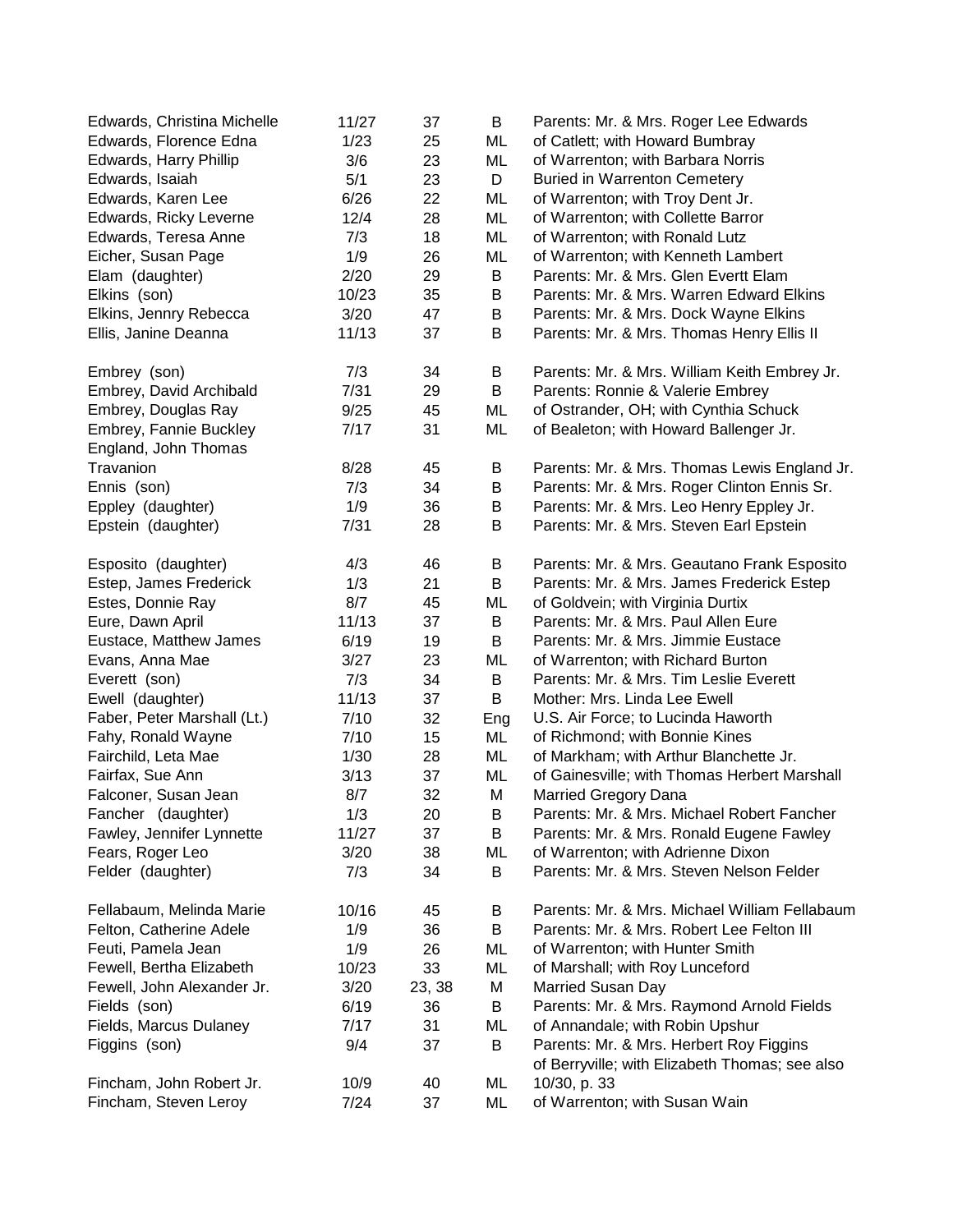| Finucane, Anne Whitney<br>Fischer, Alison Paige | 11/13<br>2/6 | 37<br>32 | В<br>B  | Parents: Mr. & Mrs. Jonathan Alger Finucane<br>Parents: Mr. & Mrs. Patrick Fischer         |
|-------------------------------------------------|--------------|----------|---------|--------------------------------------------------------------------------------------------|
| Fish (daughter)                                 | 7/3          | 34       | B       | Parents: Mr. & Mrs. Floyd Francis Fish                                                     |
| Fisher (son)                                    | 4/3          | 46       | B       | Parents: Mr. & Mrs. William Lee Fisher                                                     |
| Fitzwater (son)                                 | 7/17         | 29       | B       | Parents: Mr. & Mrs. William Edward Fitzwater                                               |
| Fleming, Carmela Rodriquez                      | 10/2         | 45       | ML      | of Rochester, NY; with Richard Bonneville Jr.                                              |
| Fleming, Ernest R.                              | 4/3          | 20       | D       | Retired Upperville merchant                                                                |
| Fletcher, Barbara Ann                           | 7/3          | 18       | ML      | of The Plains; with Dennis Moore                                                           |
| Fletcher, Josh                                  | 3/27         | 31       | D       |                                                                                            |
| Fletcher, Keith Alan                            | 11/13        | 37       | B       | Parents: Mr. & Mrs. Nick Floyd Fletcher Jr.                                                |
| Fletcher, Samuel (Mr. & Mrs.)                   | 4/3          | 26       | Α       | 21st wedding anniversary                                                                   |
| Flickinger (daughter)                           | 3/20         | 47       | B       | Parents: Mr. & Mrs. James Alton Flickinger                                                 |
| Flint (daughter)                                | 7/3          | 34       | $\sf B$ | Parents: Mr. & Mrs. Benjamin Roy Flint                                                     |
| Floor (son)                                     | 6/19         | 36       | B       | Parents: Mr. & Mrs. Ronald Lee Floor                                                       |
| Flournoy, Deborah Jane                          | 3/13         | 37       | ML      | of Midland; with Johnie Melton                                                             |
| Flowers, Sarah Elizabeth                        | 11/13        | 37       | B       | Parents: Mr. & Mrs. Earl Thomas Flowers                                                    |
| Flynn (son)                                     | 1/3          | 23       | B       | Parents: Mr. & Mrs. Hugh Francis Flynn                                                     |
| Flynn (son)                                     | 6/19         | 36       | B       | Parents: Mr. & Mrs. William Francis Flynn Sr.                                              |
| Flynn, Robert Lewis Jr.                         | 2/6          | 32       | $\sf B$ | Parents: Mr. & Mrs. Robert Lewis Flynn                                                     |
| Flynn, Susannah Renea                           | 12/25        | 28       | B       | Parents: Mr. & Mrs. James Franklin Flynn                                                   |
| Foley, Christopher Brandon                      | 11/13        | 37       | B       | Parents: Mr. & Mrs. Paul Robert Foley Jr.                                                  |
| Folks (daughter)                                | 7/3          | 34       | B       | Parents: Mr. & Mrs. Michael Eugene Folks                                                   |
| Forbes (daughter)                               | 7/3          | 34       | B       | Parents: Mr. & Mrs. Malcolm Randall Forbes II                                              |
| Ford, Larry Dean                                | 5/22         | 37       | ML      | of Midland; with Alicia Jones                                                              |
| Fordyce (daughter)                              | 1/3          | 14       | В       | Mother: Mrs. Andrea Fordyce                                                                |
| Fordyce, Amanda                                 | 1/16         | 29       | B       | Parents: Mr. & Mrs. Michael Dean Fordyce                                                   |
|                                                 |              |          |         | Parents; Mr. & Mr. Frederick Jackson Forrester                                             |
| Forrester, Gina Lenna                           | 11/13        | 37       | B       | Jr.                                                                                        |
| Foster, Shirley Elizabeth                       | 10/30        | 33       | ML      | of Remington; with Stephen Early                                                           |
| Fowler, Hugh Grant Jr.                          | 5/29         | 24       | ML      | of Bridgetown, NJ; with Darlene Hayes                                                      |
| Fox (daughter)                                  | 1/9          | 36       | B       | Parents: Mr. & Mrs. Grover Thomas Fox Jr.                                                  |
| Fox, Heather Hypatia                            | 10/16        | 45       | В       | Parents: Mr. & Mrs. Chadbourne C. Fox                                                      |
| Fox, Jason Lee                                  | 8/28         | 45       | В       | Parents: Mr. & Mrs. William Harvey Fox Jr.<br>To Danyon Caston-Clark; see also 5/1, p. 32; |
| Fox, Susan Carolyn                              | 6/5          | 22       | M       | 6/26, p. 27                                                                                |
| Franco (son)                                    | 7/17         | 29       | B       | Parents: Mr. & Mrs. Albert Franco Jr.                                                      |
| Francois, Laura Kethleen                        | 11/27        | 37       | В       | Parents: Mr. & Mrs. Francis James Francois                                                 |
| Franklin (son)                                  | 11/27        | 37       | В       | Parents: Mr. & Mrs. Keith Allen Franklin                                                   |
| Franzell; Beverly Ann                           | 9/25         | 45       | ML      | of Marshall; with James Cloniger                                                           |
| Frappier (daughter)                             | 11/13        | 37       | B       | Parents: Mr. & Mrs. Daniel Philip Frappier                                                 |
| Frasier, Gloria Dale                            | 6/26         | 22       | ML      | of Warrenton; with Stuart Freeman                                                          |
| Frasketi (son)                                  | 11/27        | 37       | B       | Parents: Mr. & Mrs. Anthony Robert Frasketi                                                |
| Frazier, Barbara Jean                           | 10/23        | 33       | ML      | of The Plains; with Dean Eckelberry                                                        |
| Frederes (son)                                  | 1/3          | 23       | B       | Parents: Mr. & Mrs. Wayne Jon Frederes                                                     |
| Freeman, Donna Diane                            | 8/14         | 40       | ML      | of Catlett; with Ronald Bateman                                                            |
| Freeman, Frank                                  | 10/9         | 32       | D       | <b>Buried in Catlett Cemetery</b>                                                          |
| Freeman, Stuart Lee                             | 6/26         | 22       | ML      | of Warrenton; with Gloria Frasier                                                          |
| French (son)                                    | 4/3          | 46       | B       | Parents: Mr. & Mrs. Walter Noble French                                                    |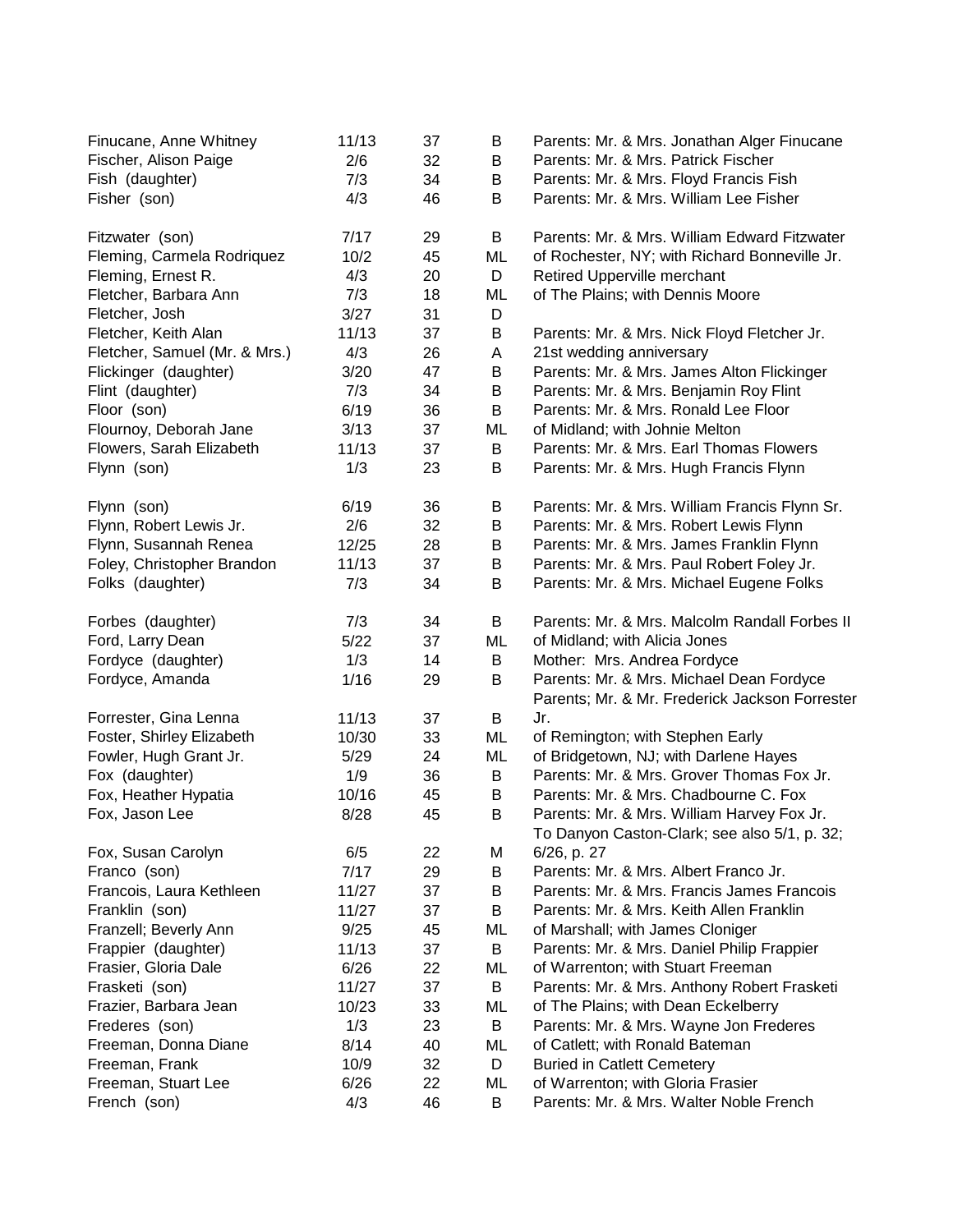| Frey (son)<br>Friend (son)     | 7/17<br>7/17 | 29<br>29 | B<br>B | Parents: Mr. & Mrs. Thomas Edward Frey<br>Parents: Mr. & Mrs. Malcolm Guy Friend |
|--------------------------------|--------------|----------|--------|----------------------------------------------------------------------------------|
| Fries (son)                    | 7/3          | 34       | B      | Parents: Mr. & Mrs. William Gene Fries                                           |
| Fritter (daughter)             | 6/19         | 36       | B      | Parents: Mr. & Mrs. Joseph Arthur Fritter                                        |
| Fry (daughter)                 | 7/3          | 34       | B      | Parents: Mr. & Mrs. Floyd Wayne Fry                                              |
| Frye (daughter)                | 9/4          | 37       | B      | Parents: Mr. & Mrs. William Francis Frye                                         |
| Frye, Anita Marie              | 2/6          | 32       | B      | Parents: Mr. & Mrs. Charles Henry Frys                                           |
| Funk (son)                     | 7/17         | 29       | B      | Parents: Paul William Funk Jr.                                                   |
|                                |              |          |        |                                                                                  |
| Gaddy (daughter)               | 7/17         | 29       | B      | Parents: Mr. & Mrs. Ernest Carlton Gaddy Jr.                                     |
| Gallahan, Pamela Michelle      | 7/17         | 29       | B      | Parents: Mr. & Mrs. Lloyd Gallahan                                               |
| Gammons (son)                  | 6/19         | 36       | B      | Parents: Mr. & Mrs. Everett Michael Gammons                                      |
| Garcia (daughter)              | 1/9          | 36       | B      | Parents: Mr. & Mrs. Nieves Edwardo Garcia                                        |
| Gardner (daughter)             | $5/22$       | 37       | B      | Parents: Mr. & Mrs. Joe Louis Gardner                                            |
| Garland, Jean Louise           | 6/12         | 24       | ML     | of Warrenton; with William Roop                                                  |
| Garner (daughter)              | 10/9         | 45       | B      | Parents: Mr. & Mrs. Larry Eugene Garner                                          |
| Garrett, Deborah Lee           | 7/3          | 18       | ML     | of Warrenton; with John Morgan                                                   |
| Garrison (daughter)            | 7/3          | 34       | B      | Parents: Mr. & Mrs. Carroll Eugene Garrison                                      |
| Garrison (son)                 | 10/16        | 45       | B      | Parents: Mr. & Mrs. Alfred Ester Garrison                                        |
| Gary (son)                     | 7/31         | 28       | B      | Parents: Mr. & Mrs. Kenneth Waddell Gray                                         |
| Gaskins (daughter)             | 1/9          | 36       | B      | Parents: Mr. & Mrs. Edward Wilson Gaskins                                        |
| Gaskins, Garland Jerome        | 7/24         | 37       | ML     | of Alexandria; with Judy Carter                                                  |
| Gates, Katherine Joe           | 4/3          | 46       | B      | Parents: Mr. & Mrs. Donald Bruce Gates                                           |
| Gaver (son)                    | 10/30        | 43       | B      | Parents: Mr. & Mrs. Daniel Wallace Gaver                                         |
|                                |              |          |        | Former Director of Nursing at Loudoun                                            |
| Gaver, Frances H.              | 1/3          | 15       | D      | <b>Memorial Hospital</b>                                                         |
| Gee (son)                      | 2/13         | 31       | B      | Parents: Mr. & Mrs. Garland Wadsworth Gee Jr.                                    |
| Gee, Kelly Elizabeth           | 2/13         | 37       | B      | Parents: Mr. & Mrs. Timothy Michael Gee                                          |
| Geisler (twin sons)            | 9/4          | 37       | B      | Parents: Mr. & Mrs. Donald Francis Geisler                                       |
| George, Robert Watson          | 3/6          | 29       | B      | Parents: Robert & Betsy George                                                   |
| Gibson (daughter)              | 2/27         | 22       | B      | Parents: Mr. & Mrs. William Russell Gibson                                       |
| Gibson (daughter)              | 4/3          | 46       | B      | Parents: Mr. & Mrs. Marshall Edwin Gibson                                        |
| Gibson (son)                   | 5/15         | 36       | B      | Parents: Mr. & Mrs. David Gibson Sr.                                             |
| Gibson, Kathleen Evelyn        | 9/11         | 53       | ML     | of Warrenton; with Emmett Apffel Jr.                                             |
| Gibson, Ronald Alvin           | 12/18        | 46       | ML     | of Remington; with Vivian Thomas                                                 |
| Gifford, Linda Ann             |              |          |        |                                                                                  |
| Gilbert, Samantha              | 10/23        | 33       | ML     | of Catlett; with Richard Arlington                                               |
| Giles (daughter)               | 8/7          | 29       | B      | Parents: Mr. & Mrs. William Gilbert                                              |
|                                | 9/4          | 37       | B      | Parents: Mr. & Mrs. Timothy Dean Giles                                           |
| Gill (daughter)                | 5/22         | 37       | B      | Parents: Mr. & Mrs. Clarence Vernon Gill                                         |
| Gill (son)                     | 9/4          | 37       | B      | Parents: Mr. & Mrs. Michael Peter Gill                                           |
| Gilley, Karen Ann              | 10/16        | 45       | B      | Parents: Mr. & Mrs. Roer Lee Gilley                                              |
| Gilliam (daughter)             | 5/15         | 36       | B      | Parents: Mr. & Mrs. Michael Louis Gilliam                                        |
| Gilpin, Lucy Trumbull Mitchell | 3/27         | 35       | D      | of Kentmere, Boyce                                                               |
|                                |              |          |        | Married Jeannie Rose; see also 7/31, p. 42;                                      |
| Gilpin, Thomas Tyson           | 4/10         | 21       | M      | 8/14, p. 37                                                                      |
| Glascock (daughter)            | 10/23        | 35       | B      | Parents: Mr. & Mrs. Martin Fisher Glascock                                       |
| Glascock (son)                 | 2/27         | 28       | B      | Parents: Mr. & Mrs. William Kenneth Glascock                                     |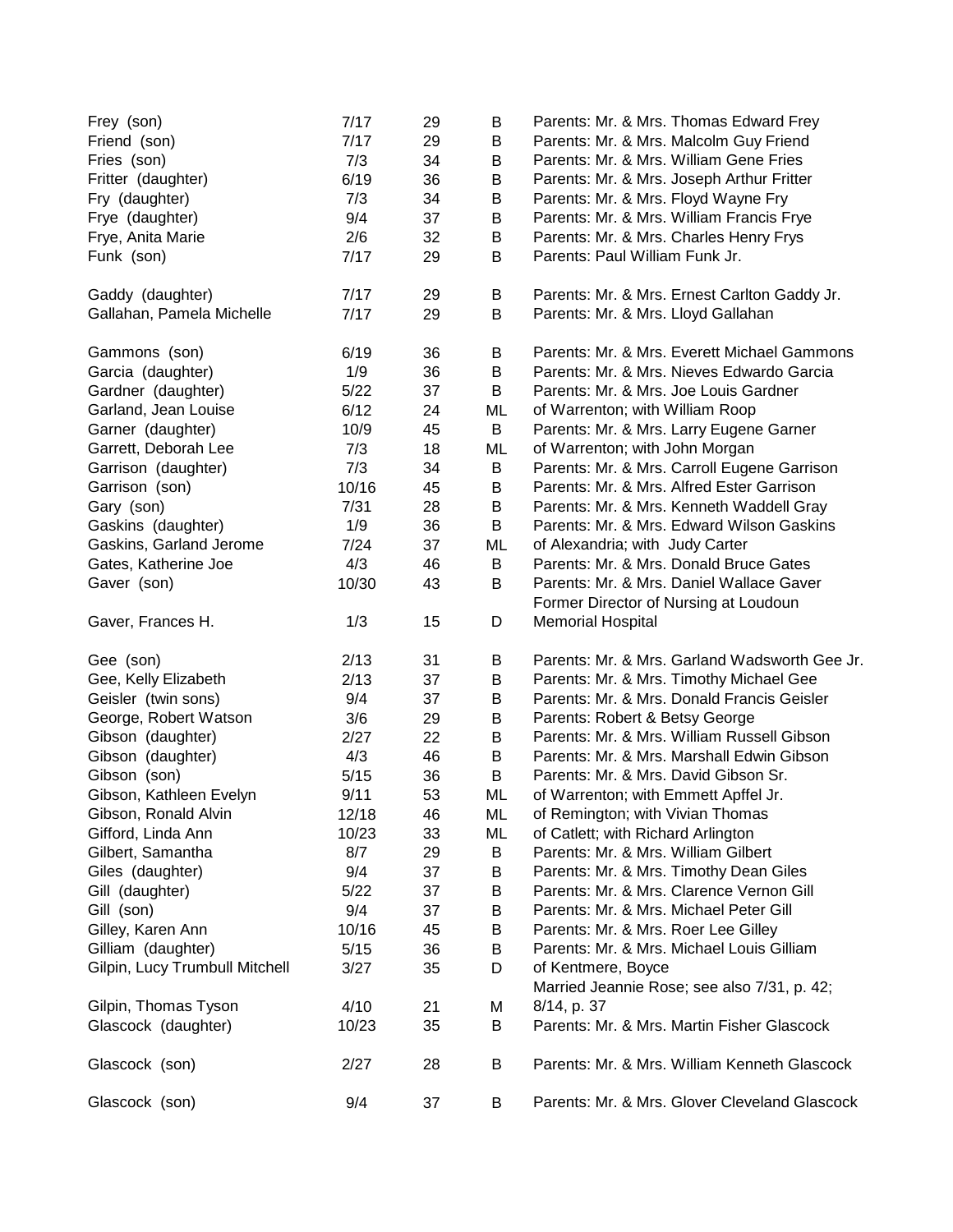| Glascock, Charles E.                                      | 8/21  | 42 | D  | of Marshall                                   |
|-----------------------------------------------------------|-------|----|----|-----------------------------------------------|
| Glascock, Dale Denise                                     | 5/15  | 38 | ML | of Marshall; with Fred Burch Jr.              |
| Glascock, Fannie Kathyleen                                | 9/18  | 37 | ML | of Marshall; with Charles Smelser             |
| Glascock, Gordon Lee                                      | 10/30 | 4  | D  | Car accident; shot                            |
| Glascock, Grover Cleveland Jr.<br>Glascock, Mary Fletcher | 1/16  | 26 | ML | of Gainesville; with Kimberly Cornwell        |
| (Mabel)                                                   | 12/18 | 18 | D  | Buried in Ivy Hill Cemetery                   |
| Glascock, Shannon Renee                                   | 2/13  | 32 | B  | Parents: Mr. & Mrs. Albert Jackson Glascock   |
| Glascock, Susan Diane                                     | 6/19  | 32 | ML | of Marshall; with Gary Bruce McClanahan       |
| Glass, Guy G.                                             | 3/27  | 22 | D  | <b>Barber</b>                                 |
| Glenn (daughter)                                          | 11/13 | 37 | B  | Parents: Mr. & Mrs. Ronald Glenn              |
| Glenn, Robert Earl                                        | 1/3   | 21 | B  | Parents: Mr. & Mrs. James Lewis Glenn Sr.     |
| Glines (son)                                              | 10/30 | 43 | B  | Parents: Mr. & Mrs. Joseph Franklin Glines    |
| Gluchowski (son)                                          | 12/25 | 31 | B  | Parents: Mr. & Mrs. Paul Frederick Gluchowski |
| Gmyr (daughter)                                           | 11/27 | 37 | B  | Parents: Mr. & Mrs. Walter Adam Gmyr II       |
| Gnagey (son)                                              | 11/27 | 37 | B  | Parents: Mr. & Mrs. Larry Paul Gnagey         |
| Godfrey (daughter)                                        | 9/4   | 37 | B  | Parents: Mr. & Mrs. Willard Davis Godfrey     |
| Goff (daughter)                                           | 7/17  | 29 | B  | Parents: Mr. & Mrs. Richard Leroy Goff        |
| Golden, Helen Rone                                        | 12/18 | 18 | D  | of Marshall                                   |
| Goodlin, Greg Thomas                                      | 1/30  | 47 | B  | Parents: Mr. & Mrs. James Wilbur Goodlin      |
| Goodman, Anna Lee                                         | 11/13 | 37 | B  | Parents: Mr. & Mrs. Harold Layne Goodman      |
| Goodnight, Rebecca Marie                                  | 7/17  | 31 | ML | of Nokesville; with Daniel Main               |
| Goodrich, June Adele                                      | 1/23  | 25 | ML | of Bowie, MD; with Thomas Goodrich Sr.        |
| Goodrich, Thomas Edwin Sr.                                | 1/23  | 25 | ML | of Bowie, MD; with June Goodrich              |
| Goolsby (daughter)                                        | 1/3   | 20 | B  | Parents: Mr. & Mrs. James Ryan Goolsby        |
| Gordon (daughter)                                         | 10/9  | 45 | B  | Parents: Mr. & Mrs. Bruce Ellis Gordon        |
| Gorman (daughter)                                         | 10/16 | 45 | B  | Parents: Mr. & Mrs. James Richard Gorman      |
| Gottlob, Janet Elaine                                     | 12/4  | 28 | ML | of Warrenton; with Elbert Riebold             |
| Gouldthorpe, Candace Jean                                 | 5/15  | 38 | ML | of Warrenton; with James Willis               |
| Graham, Mary Walker                                       | 2/27  | 28 | В  | Parents: Mr. & Mrs. John Daly Graham          |
| Grant (son)                                               | 1/9   | 36 | B  | Parents: Mr. & Mrs. Richard Thomas Grant      |
| Gray (son)                                                | 2/27  | 28 | B  | Parents: Mr. & Mrs. Jerry Allen Gray          |
| Gray (son)                                                | 2/27  | 28 | B  | Parents: Mr. & Mrs. Glenn Allen Gray          |
| Gray (son)                                                | 10/30 | 43 | B  | Parents: Mr. & Mrs. Harry Douglas Gray        |
| Gray (son)                                                | 11/13 | 37 | B  | Parents: Mr. & Mrs. Keith James Gray          |
| Gray, Edward Lee                                          | 12/4  | 28 | ML | of Rixeyville; with Bertha Washington         |
| Gray, Floyd (Mr. & Mrs.)                                  | 4/3   | 26 | A  | 36th wedding anniversary                      |
| Grayson (daughter)                                        | 7/3   | 34 | В  | Parents: Mr. & Mrs. Clarence Grayson          |
| Green (son)                                               | 10/9  | 45 | В  | Parents: Mr. & Mrs. Jack Coleman Green        |
| Greene (son)                                              | 10/30 | 43 | Β  | Parents: Mr. & Mrs. Clarence Edward Greene    |
| Greenhalgh (son)                                          | 12/11 | 20 | В  | Parents: Mr. & Mrs. George Greenhalgh III     |
| Gregg (son)                                               | 10/30 | 43 | В  | Parents: Mr. & Mrs. Tommie Hue Gregg          |
| Gregor (son)                                              | 2/27  | 22 | В  | Parents: Mr. & Mrs. Alan Karl Gregor          |
| Gregory, Theodore Cecil                                   | 8/7   | 32 | Μ  | Married Monique Dana; see also 10/2, p. 43    |
| Grey, Shannon Denise                                      | 7/3   | 34 | В  | Parents: Mr. & Mrs. Shirley Pigott Grey Jr.   |
| Griffenhagan (son)                                        | 10/30 | 43 | B  | Parents: Mr. & Mrs. Gary Bernard Griffenhagan |
| Griffin (son)                                             | 10/9  | 45 | В  | Parents: Mr. & Mrs. Lloyd Eugene Griffin Sr.  |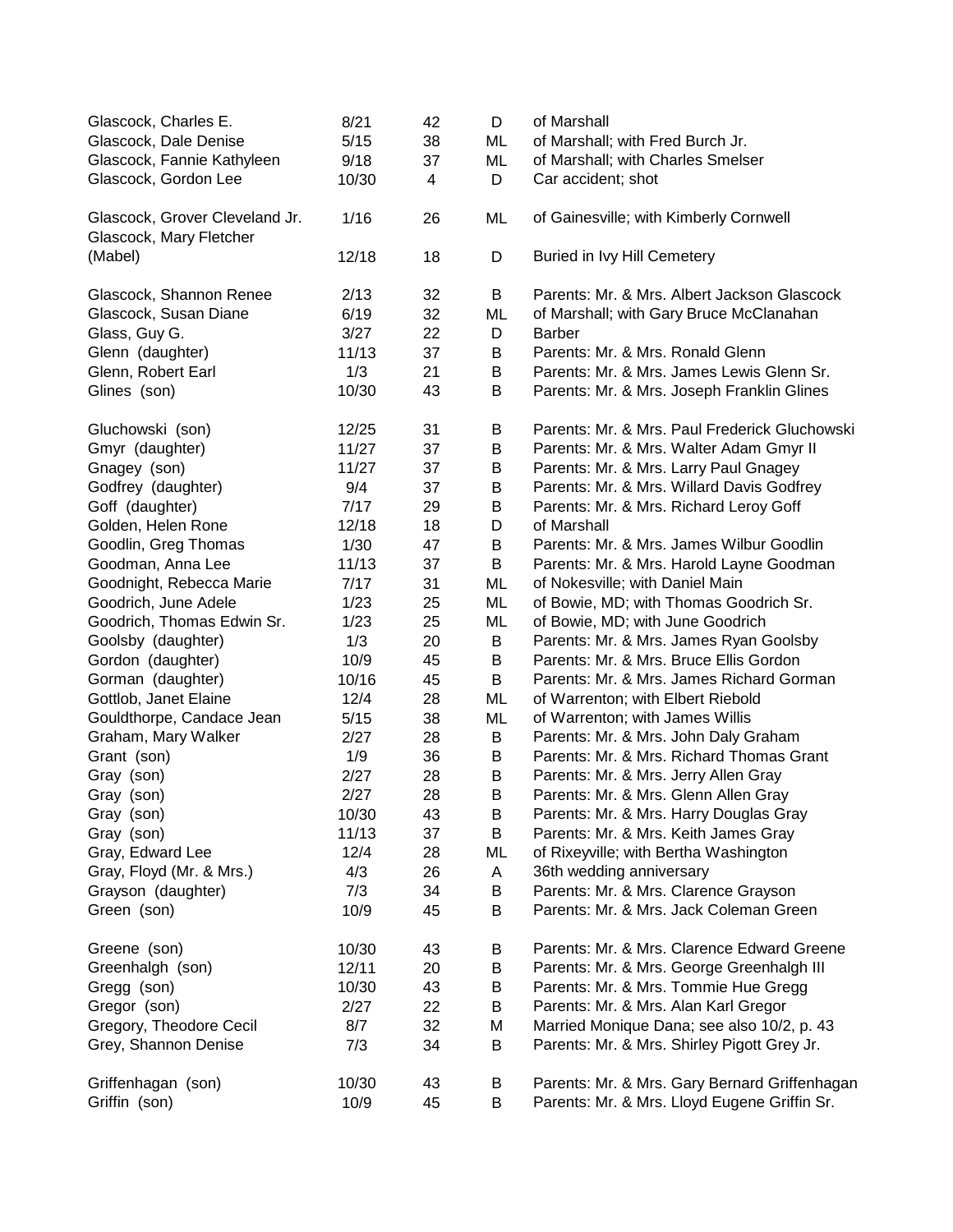| Grimm, Dallas Truman Jr.  | 4/3   | 46             | B  | Parents: Mr. & Mrs. Dallas Truman Grimm      |
|---------------------------|-------|----------------|----|----------------------------------------------|
| Grimsley (daughter)       | 2/27  | 28             | B  | Parents: Mr. & Mrs. Aubrey Davis Grimsley    |
| Grogg, Fonda Marie        | 6/5   | 22             | ML | of Marshall District; with George Ashby Jr.  |
| Grooms, Corrine Wendy     | 8/14  | 40             | ML | of Nokesville; with Tyrone Turner            |
| Grooms, Ralph Carlos      | 7/17  | 29             | B  | Parents: Mr. & Mrs. Ralph Grooms             |
| Grove, Denise Lee         | 6/19  | 32             | ML | of Somerville; with James Pulchine Jr.       |
| Gulick (daughter)         | 10/16 | 45             | B  | Parents: Mr. & Mrs. James David Gulick       |
| Gum, Stephanie Lynn       | 11/13 | 37             | B  | Parents: Mr. & Mrs. Michael Ray Gum          |
| Gustaves, Selma           | 12/4  | ??             | M  | of Alexandria; married Mrs. Jacqueline Lever |
| Guy, Tammy Lynn           | 10/16 | 45             | B  | Parents: Mr. & Mrs. Marion Clee Guy          |
| Gyovai, Brian Lee         | 7/31  | 28             | B  | Parents: Mr. & Mrs. Joseph Lee Gyovai        |
| Habersetzer, Roy Paul     | 10/23 | 33             | ML | of Catlett; with Jaetta Bolling              |
| Hable, Therese Arlette    | 7/3   | 34             | B  | Parents: Mr. & Mrs. Thomas Vincent Hable     |
| Hackett (daughter)        | 10/23 | 35             | B  | Parents: Mr. & Mrs. James Michael Hackett    |
| Haley, Donald             | 6/19  | 32             | B  | of Warrenton; with Marjorie Hall             |
| Haley, William B.         | 10/30 | $\overline{4}$ | D  | Buried in Morris Cemetery, Hume              |
| Hall (daughter)           | 1/9   | 36             | B  | Parents: Mr. & Mrs. Bobby Delandos Hall      |
| Hall (daughter)           | 1/9   | 36             | B  | Parents: Mr. & Mrs. Alan Douglas Hall        |
| Hall, Linda Louise        | 2/6   | 43             | ML | of Midland; with Steve Wray                  |
| Hall, Marjorie Dianne     | 6/19  | 32             | B  | of The Plains; with Donald Haley             |
| Hall, Roy Richard         | 12/4  | 28             | ML | of Warrenton; with Joan Jeffrey              |
| Hamilton, Timothy Michael | 6/19  | 36             | B  | Parents: Mr. & Mrs. Kenneth Elwood Hamilton  |
| Hammel (son)              | 9/11  | 53             | B  | Parents: Mr. & Mr. Thomas Jay Hammel         |
| Hammer (son)              | 9/11  | 53             | B  | Parents: Mr. & Mrs. Steven Lee Hammer        |
| Hampton, James Marvin     | 8/14  | 40             | ML | of Bluemont; with Frances Reid               |
| Hamrick (daughter)        | 11/27 | 37             | B  | Parents: Mr. & Mrs. Richard Lee Hamrick      |
| Hanback (son)             | 12/18 | 46             | B  | Parents: Mr. & Mrs. Elmer Clay Hanback       |
| Hanback (son)             | 12/25 | 31             | B  | Parents: Mr. & Mrs. Everett Earl Hanback     |
| Hanback, Cheryl Ann       | 3/27  | 23             | ML | of Warrenton; with Charles Shepherd III      |
| Hance, Edward H.          | 11/27 | 8              | D  | World War I and World War II veteran         |
| Handlin (daughter)        | 9/4   | 37             | B  | Parents: Mr. & Mrs. John Edward Handlin Jr.  |
| Hanna (son)               | 11/27 | 37             | B  | Parents: Mr. & Mrs. Mark Evan Hanna          |
| Hannah, Sammie Eugene     | 3/27  | 23             | ML | of Manassas; with Pamela Reecher             |
| Hardwick, Selby (Mrs.)    | 11/6  | 21             | D  |                                              |
| Hardy, Rustin Scott       | 10/16 | 45             | B  | Parents: Mr. & Mrs. Daniel Clifton Hardy     |
| Hardy, Shane Matthew      | 7/17  | 29             | В  | Parents: Mr. & Mrs. Earl Matthew Hardy       |
| Harless, Allen Eugene     | 7/31  | 45             | ML | of Warrenton; with Nellie Beach              |
| Harlow, Amy Jo            | 11/13 | 37             | B  | Parents: Mr. & Mrs. Franklin Ray Harlow      |
| Harmon (daughter)         | 9/4   | 37             | B  | Parents: Mr. & Mrs. Thomas Lee Harmon        |
| Harmon (son)              | 2/6   | 32             | B  | Parents: Mr. & Mrs. John Lee Harmon          |
| Harms (son)               | 5/22  | 37             | B  | Parents: Mr. & Mrs. Walter Ferdinand Harms   |
| Harper, Richard Wayne     | 10/2  | 45             | ML | of Warrenton; with Marianne Taylor           |
| Harrer (daughter)         | 10/9  | 45             | B  | Parents: Mr. & Mrs. Ronald Louis Harrer      |
| Harris, Debra Annette     | 10/23 | 33             | ML | of Warrenton; with Russell Bacon             |
| Harrison, Burr P.         | 1/3   | 13             | D  | Virginia Congressman                         |
| Harrison, Douglas Ray     | 7/31  | 28             | B  | Parents: Mr. & Mrs. William Holden Harrison  |
| Harrison, Michael Barron  | 12/18 | 46             | В  | Parents: Mr. & Mrs. Charles Wesley Harrison  |
| Harriss, Thomas F.        | 6/12  | 35             | D  | of Haymarket                                 |
| Hart, Mary Margaret       | 10/16 | 45             | B  | Parents: Mr. & Mrs. Bryan Lee Hart           |
| Hartwig (daughter)        | 9/11  | 53             | Β  | Parents: Mr. & Mrs. William John Hartwig     |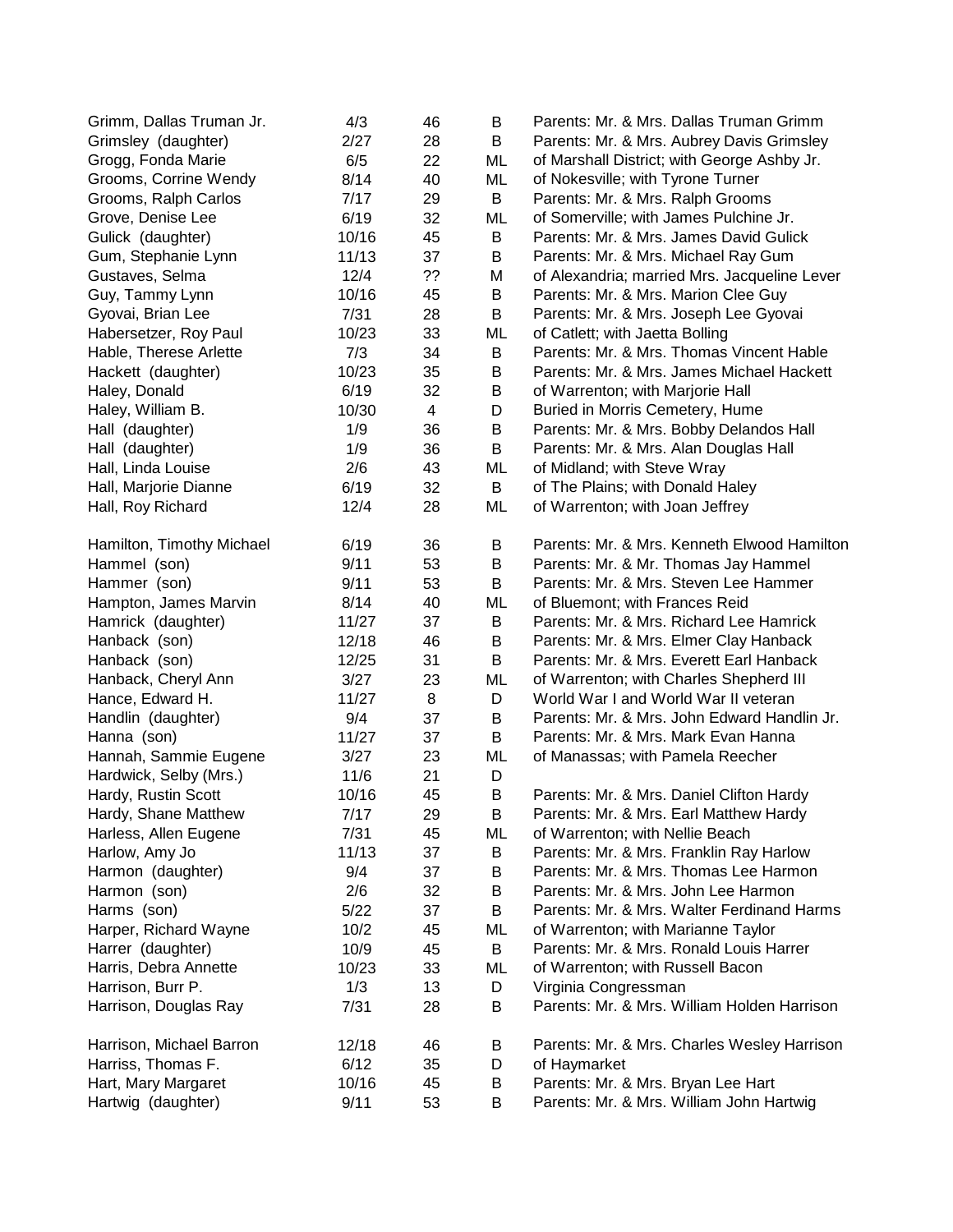|                                 |        |    |     | Parents: Mr. & Mrs. Stephen Bruce Hassmer    |
|---------------------------------|--------|----|-----|----------------------------------------------|
| Hassmer, Matthew Emerson        | 10/16  | 45 | B   | Sr.                                          |
| Hatcher, F. Gorman              | 11/13  | 27 | D   | of The Plains                                |
| Haught, Raymond Glen            | 8/14   | 40 | ML  | of Elkwood; with Sandra Marsh                |
| Hawk, Kevin Odell               | 1/9    | 36 | B   | Parents: Mr. & Mrs. Larry Thermon Hawk       |
| Hawkins, Irene                  | 6/19   | 31 | D   |                                              |
| Hawkins, Robert Eugene          | 5/15   | 38 | ML  | of Goldvein; with JoAnne Parker              |
| Haworth, Lucinda                | 7/10   | 32 | Eng | To Lt. Peter Faber                           |
| Hayes (daughter)                | 11/13  | 37 | B   | Parents: Mr. & Mrs. James Daniel Hayes       |
| Hayes (son)                     | 7/17   | 29 | B   | Parents: Mr. & Mrs. Roger Lee Hayes          |
| Hayes, Darlene May              | 5/29   | 24 | ML  | of Cedarville, NJ; with Hugh Fowler Jr.      |
| Haynes (son)                    | 11/27  | 37 | B   | Parents: Mr. & Mrs. Jerry Allen Haynes       |
| Heath (daughter)                | 9/4    | 37 | B   | Parents: Mr. & Mrs. Harold Gary Heath        |
| Heck, Mike                      | 10/30  | 4  | D   | Car accident                                 |
| Hedgman, Rose Mary              | 5/8    | 33 | ML  | of Catlett; with Andrew Smithson             |
| Heffner, Phillip David          | 2/13   | 32 | B   | Parents: Mr. & Mrs. Steven Angelo Heffner    |
| Heflin (son)                    | 10/30  | 43 | B   | Parents: Mr. & Mrs. Dennis Ray Heflin        |
| Heflin, Betty Lou               | $5/22$ | 37 | ML  | of Bealeton; with Calvin Clatterbuck         |
| Heflin, Brenda Lee              | 7/31   | 45 | ML  | of Bealeton; with Martin Lyddane             |
| Heflin, Charles Leslie          | 11/6   | 36 | ML  | of Sumerduck; with Karen Crites              |
| Heflin, Dennis Ray              | 5/22   | 37 | ML  | of Summerduck; with Wanda Williams           |
| Heflin, Marylin Faith           | 6/19   | 32 | ML  | of Catlett; with John Rumph                  |
| Hefner (son)                    | 5/22   | 37 | B   | Mother: Mrs. Freda Ann Hefner                |
| Helton (daughter)               | 9/11   | 53 | B   | Parents: Mr. & Mrs. Denver Edward Helton     |
| Henderson, David Green          | 6/19   | 29 | D   | of Middleburg                                |
| Henlin, Lorrie Ann              | 2/6    | 32 | B   | Parents: Mr. & Mrs. Gregory Lynn Henlin      |
| Hensley, Jennifer Frances       | 7/24   | 37 | ML  | of Gainesville; with Donald Landry           |
| Herbert, Cheryl Lucille         | 5/1    | 47 | ML  | of Warrenton; with William Carter            |
| Herbert, James Hull Jr.         | 10/2   | 15 | M   | <b>Married Carrie Blair</b>                  |
| Herbert, R. Beverley            | 3/13   | 3  | D   | Age 94; died in Columbia, SC                 |
| Herbert, Thomas Peral           | 1/3    | 15 | D   | of Sterling                                  |
| Herder (son)                    | 6/19   | 36 | В   | Parents: Mr. & Mrs. Charles Andrew Herder    |
|                                 |        |    |     | Parents: Mr. & Mrs. Robert Franklin Herndon  |
| Herndon (daughter)              | 9/4    | 37 | B   | Sr.                                          |
| Hershey, Susan                  | 1/3    | 24 | M   | Married Rob Johnston                         |
| Hess, Jerri Lynn                | 7/3    | 34 | B   | Parents: Mr. & Mrs. Jerry Edward Hess        |
| Hewitt, Elva Claire             | 11/6   | 36 | ML  | of Trenton, NJ; with Donald Thomas           |
| Hewitt, Louise                  | 10/16  | 31 | Μ   | <b>Married Thomas Pritchard</b>              |
| Hicks, Patricia Dodson          | 2/13   | 30 | ML  | of Bealeton; with Lee Schindel Jr.           |
| Hill (son)                      | 10/30  | 43 | В   | Parents: Mr. & Mrs. Oley Carlos Hill         |
| Hill, Donald Mac Jr.            | 1/16   | 29 | В   | Parents: Mr. & Mrs. Donald Mac Hill          |
| Hindman, Billie Jean            | 4/3    | 46 | В   | Parents: Mr. & Mrs. Clinton Dale Hindman Sr. |
| Hindman, William Elwood (Billy) | 1/9    | 13 | D   | Age 17; hunting accident                     |
| Hirsch, Deborah Sue             | 8/14   | 40 | ML  | of Warrenton; with Mark Salerno              |
| Hitchcock, Anna Maria Christina | 12/4   | 6  | B   | Parents: Major & Mrs. Walter A. Hitchcock    |
| Hite (daughter)                 | 7/3    | 34 | Β   | Parents: Mr. & Mrs. Steven Lee Hite          |
| Hitt (son)                      | 2/27   | 28 | B   | Parents: Mr. & Mrs. Ray Thomas Hitt          |
| Hitt, Floyd Ray                 | 9/4    | 20 | ML  | of Midland; with Vivian Barnette             |
| Hobbs (daughter)                | 2/6    | 32 | B   | Parents: Mr. & Mrs. Joseph Gerald Hobbs      |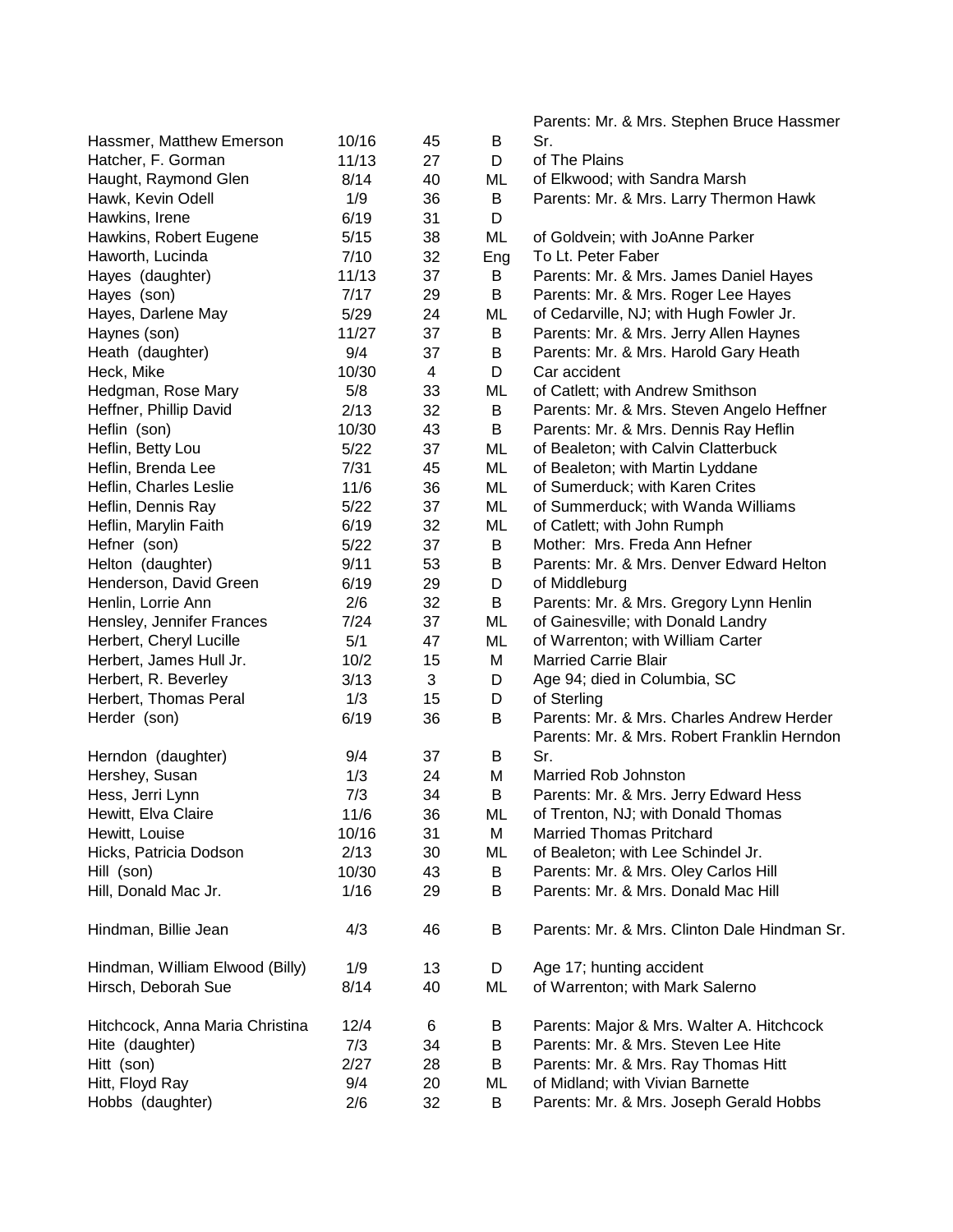| Hobbs (son)                    | 8/28  | 45             | B       | Parents: Mr. & Mrs. Larkin Steve Hobbs       |
|--------------------------------|-------|----------------|---------|----------------------------------------------|
| Hocter (son)                   | 2/6   | 32             | B       | Parents: Mr. & Mrs. Darryl Shawn Hocter      |
| Hodges, Amanda Beth            | 6/19  | 36             | B       | Parents: Mr. & Mr. Stephen James Hodges      |
| Hoffman (son)                  | 7/31  | 28             | B       | Parents: Mr. & Mrs. Stephen Richard Hoffman  |
| Hoffman (son)                  | 10/30 | 43             | B       | Parents: Mr. & Mrs. Dallas Larry Hoffman     |
| Hogan (daughter)               | 7/3   | 34             | B       | Parents: Mr. & Mrs. Larry James Hogan        |
| Hoggatt, Betsy Lynn            | 11/13 | 37             | B       | Parents: Mr. & Mrs. Ricky Lynn Hoggatt       |
| Hoggatt, Julie Michelle        | 11/13 | 37             | B       | Parents: Mr. & Mrs. James Michael Hoggatt    |
| Hogue, Patricia Ann            | 8/14  | 40             | ML      | of Catlett; with Edison Curtis               |
| Holdaway (son)                 | 9/4   | 37             | B       | Parents: Mr. & Mrs. Roy Gale Holdaway        |
| Holden, Sally Tomlinson        | 7/10  | 15             | ML      | of Warrenton; with John Tuccori              |
| Hollingsworth, Charles Van     | 2/27  | $\overline{2}$ | D       | Car accident                                 |
| Hollyfield (daughter)          | 11/27 | 37             | B       | Parents: Mr. & Mrs. Michael Gene Hollyfield  |
| Holman (son)                   | 10/30 | 43             | B       | Parents: Mr. & Mrs. Paul Thompson Holman II  |
| Holmes (daughter)              | 2/6   | 32             | B       | Parents: Mr. & Mrs. James E. Holmes          |
| Holmes (son)                   | 1/9   | 36             | B       | Parents: Mr. & Mrs. Stevie Holmes            |
| Hood (daughter)                | 7/3   | 34             | B       | Parents: Mr. & Mrs. Sherman Leo Hood Jr.     |
| Hoopengardner, Richard         |       |                |         | Parents: Mr. & Mrs. George Edward            |
| Edward                         | 1/30  | 47             | B       | Hoopengardner Jr.                            |
| Hoover (daughter)              | 11/27 | 37             | B       | Parents: Mr. & Mrs. Rex Allan Hoover         |
| Hopkins, Phyllis June          | 9/11  | 53             | ML      | of Midland; with William Putnam              |
| Hopson (son)                   | 11/27 | 37             | B       | Parents: Mr. & Mrs., Lloyd David Hopson      |
| Horkan, George A. (Major Gen.) | 11/6  | 10             | D       | U.S. Army, retired                           |
| Horn, Billie Lou Ellen         | 9/4   | 37             | $\sf B$ | Parents: Mr. & Mrs. James Marvin Horn        |
| Horn, Candice Lei              | 2/27  | 28             | B       | Parents: Mr. & Mrs. Danny Lee Horn           |
| Horner, John Adams             | 10/2  | 28             | M       | <b>Married Jane Moore</b>                    |
| Horseman (daughter)            | 6/19  | 36             | B       | Parents: Mr. & Mrs. Charles Edward Horseman  |
| Horton, Donna Ann              | 3/27  | 23             | ML      | of Warrenton; with Eric Melvin               |
| Hose, Virgil Glenn             | 11/13 | 37             | B       | Parents: Mr. & Mrs. Virgil Eugene Hose       |
| Hott (son)                     | 7/17  | 29             | B       | Parents: Mr. & Mrs. James Dudley Hott        |
| Hough, Joseph Raymond          | 3/27  | 23             | ML      | of Middleburg; with Gale Dickinson           |
| Hough, Steven Duane            | 9/4   | 37             | B       | Parents: Mr. & Mrs. James Lynn Hough         |
| House (daughter)               | 3/20  | 47             | B       | Parents: Mr. & Mrs. Dale Allen House         |
| Housier (son)                  | 11/27 | 37             | B       | Parents: Mr. & Mrs. Reginald Frank Housier   |
| Houston (daughter)             | 7/17  | 29             | B       | Parents: Mr. & Mrs. Gerry William Houston    |
| Hovermale, William Glenn       | 5/15  | 28             | B       | Parents: Mr. & Mrs. Richard Hovermale        |
| Hovermale, William Glenn       | 8/7   | 29             | C       | Parents: Mr. & Mrs. John Hovermale           |
| Howard, William Andrew         | 2/13  | 30             | ML      | of Delaplane; with Sharon Robinson           |
| Howell (daughter)              | 7/3   | 34             | B       | Parents: Mr. & Mrs. Richard Lee Howell       |
| Howell, Cory Virginia          | 11/13 | 37             | B       | Parents: Mr. & Mrs. Richard Grayson Howell   |
| Howell, Peggy Sue              | 7/17  | 29             | B       | Parents: Mr. & Mrs, Roger Lee Howell         |
| Howell, William J. Spencer     | 7/31  | 28             | B       | Parents: Mr. & Mrs. Kenneth Jay Howell       |
| Howland, William Eliot         | 6/19  | 14             | D       | of Warrenton                                 |
| Hrivnak (daughter)             | 9/4   | 37             | B       | Parents: Mr. & Mrs. Andrew George Hrivnak    |
| Huber (son)                    | 7/3   | 34             | B       | Parents: Mr. & Mrs. Kenneth Joseph Huber Sr. |
| Huff (daughter)                | 12/25 | 31             | B       | Parents: Mr. & Mrs. James Lewis Huff         |
| Huffman, Jack Weldon Jr.       | 6/19  | 36             | B       | Parents: Mr. & Mrs. Jack Weldon Huffman      |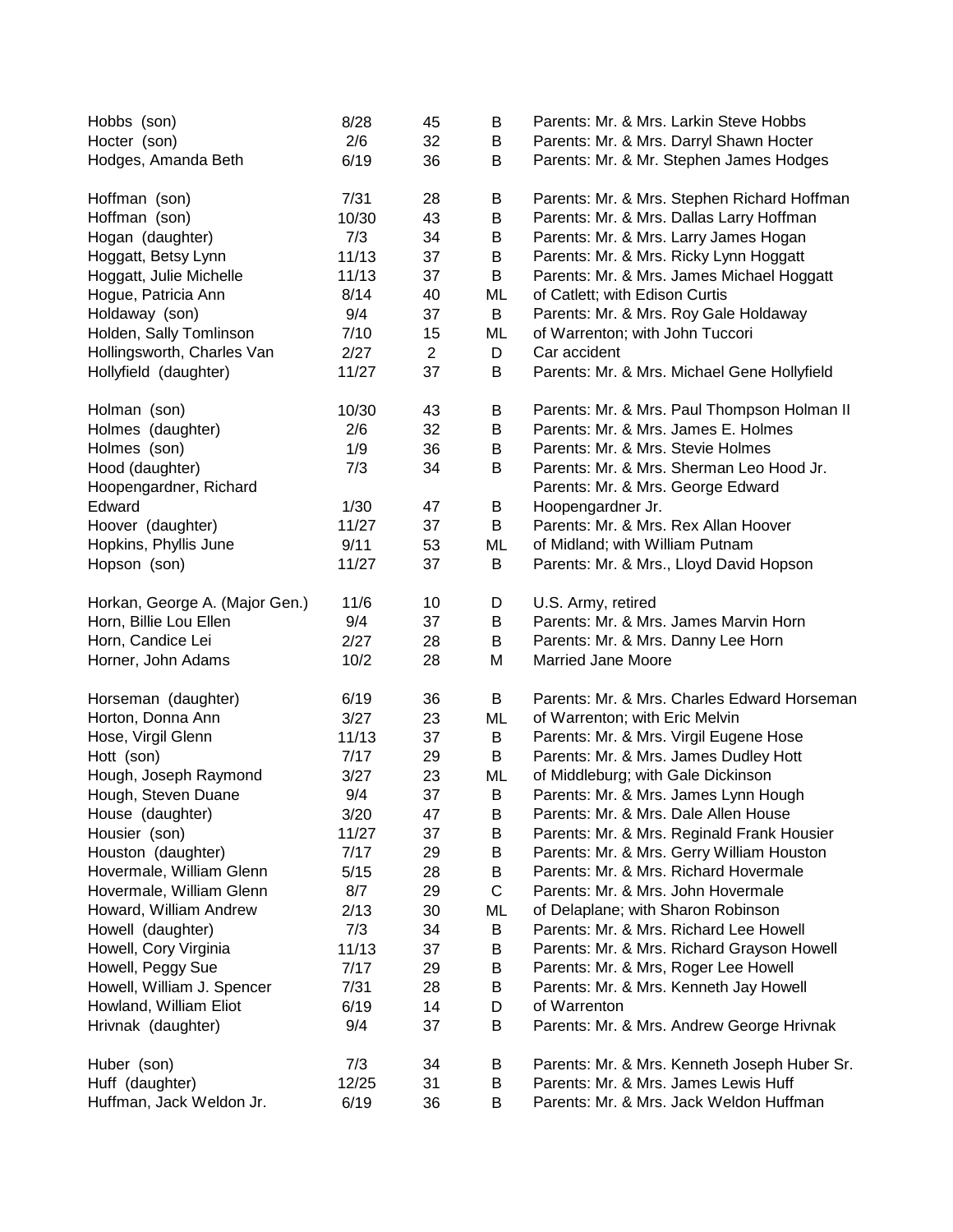| Hughes (daughter)          | 6/19  | 36 | B  | Parents: Mr. & Mrs. Robert Bernard Hughes                                                |
|----------------------------|-------|----|----|------------------------------------------------------------------------------------------|
| Hume (son)                 | 5/22  | 37 | B  | Parents: Mr. & Mrs. Douglas Conway Hume Jr.                                              |
| Hunley (daughter)          | 10/30 | 43 | B  | Parents: Mr. & Mrs. Gary Lynn Hunley                                                     |
| Hunley, Gary Lynn          | 2/20  | 5  | ML | of Marshall; with Patricia Smelser                                                       |
| Hunt (daughter)            | 7/17  | 29 | B  | Parents: Mr. & Mrs. Kenneth George Hunt Sr.                                              |
| Hunt (son)                 | 2/13  | 29 | B  | Parents: Mr. & Mrs. Charles Bradford Hunt                                                |
| Hunt, Lisa Kathleen        | 1/9   | 26 | ML | of Warrenton; with Thomas Mountjoy                                                       |
| Hunter (daughter)          | 6/19  | 36 | B  | Parents: Mr. & Mrs. Ivan Andrew Hunter<br>Parents: Mr. & Mrs. James Brooke Hutt III; see |
| Hutt (son)                 | 9/4   | 37 | B  | also 8/14, p. 31                                                                         |
| Irby (daughter)            | 10/30 | 43 | B  | Parents: Mr. & Mrs. James Hudson Irby                                                    |
| Jackson (daughter)         | 7/3   | 34 | B  | Parents: Mr. & Mrs. Charles Alden Jackson                                                |
| Jackson (daughter)         | 7/17  | 29 | B  | Parents: Mr. & Mrs. Horace Smith Jackson                                                 |
| Jackson (son)              | 4/3   | 46 | B  | Parents: Mr. & Mrs. Ronnie Lee Jackson                                                   |
| Jackson (twin sons)        | 11/27 | 37 | B  | Parents: Mr. & Mrs. Homer Bernard Jackson                                                |
| Jackson, Corinne Elizabeth | 11/13 | 36 | ML | of Charles Town, WV; with Clarence Curtis                                                |
| Jackson, Cynthia Diane     | 11/20 | 30 | ML | of Warrenton; with Ervin Jenkins                                                         |
| Jackson, Lonid Lee         | 3/27  | 23 | ML | of Warrenton; with Lydia Cunningham                                                      |
| Jackson, Mary Elizabeth    | 3/20  | 47 | B  | Parents: Mr. & Mrs. Anthony Stephen Jackson                                              |
| Jackson, Stella Louise     | 1/30  | 28 | ML | of Baleton; with Jerome Johnson                                                          |
| Jacobs, Edna Yates         | 1/9   | 26 | ML | of Warrenton; with Thomas Palmer Jr.                                                     |
| Jacoby, Albert Henry Jr.   | 7/10  | 36 | М  | of Roanoke; married Mary Anne Lewis                                                      |
| James, John Wesley         | 2/27  | 28 | B  | Parents: Mr. & Mrs. Roger Lee James                                                      |
| James, Tiffany Lee         | 12/25 | 31 | B  | Parents: Mr. & Mrs. Daniel Lee James                                                     |
| Jankai, Eleonora           | 7/31  | 42 | M  | of Graz, Austria; married John Cates III                                                 |
| Jeffrey, Joan Anita        | 12/4  | 28 | ML | of Chapmanville, WV; with Roy Hall                                                       |
| Jeffries (daughter)        | 6/19  | 36 | B  | Parents: Mr. & Mrs. Berkeley Edward Jeffries                                             |
| Jeffries (son)             | 7/17  | 29 | B  | Parents: Mr. & Mrs. John Henry Jeffries                                                  |
| Jeffries, Lewis Milton     | 8/7   | 35 | D  | of The Plains                                                                            |
| Jeffries, Terri Lynn       | 7/24  | 37 | ML | of The Plains; with Bobby Owens                                                          |
| Jenkins (daughter)         | 1/9   | 36 | B  | Parents: Mr. & Mrs. James Ray Jenkins                                                    |
| Jenkins (daughter)         | 7/17  | 29 | B  | Parents: Mr. & Mrs. Johnnie Lee Jenkins                                                  |
| Jenkins (daughter)         | 9/11  | 53 | B  | Parents: Mr. & Mrs. Robert Carson Jenkins                                                |
| Jenkins (son)              | 3/20  | 47 | B  | Parents: Mr. & Mrs. James Hayes Jenkins                                                  |
| Jenkins (son)              | 3/20  | 47 | B  | Parents: Mr. & Mrs. John William Jenkins                                                 |
| Jenkins, Edward Jay        | 9/11  | 53 | B  | Parents: Mr. & Mrs. William Larry Jenkins                                                |
| Jenkins, Elaine Carol      | 9/4   | 20 | ML | of Midland; with Randolph Tyler                                                          |
| Jenkins, Ervin Eugene      | 11/20 | 30 | ML | of Bealeton; with Cynthia Jackson                                                        |
| Jenkins, Grace Isabel      | 4/17  | 42 | ML | of Bealeton; with Ernest Averett                                                         |
| Jenkins, Joshua Crawford   | 2/13  | 37 | B  | Parents: Mr. & Mrs. Edgar Jenkins                                                        |
| Jenkins, Kelly Lee         | 7/3   | 34 | B  | Parents: Mr. & Mrs. Leroy Allen Jenkins                                                  |
| Jenkins, Kenneth Roland    | 1/9   | 26 | ML | of Warrenton; with Sharon Weeks                                                          |
| Jenkins, Pamela Dee        | 6/26  | 22 | ML | of Warrenton; with Bruce Wright                                                          |
|                            |       |    |    | Parents: Mr. & Mrs. Howard Tucker Jennings                                               |
| Jennings, Patrick Dwayne   | 12/25 | 28 | Β  | Jr.                                                                                      |
| Jensen (daughter)          | 7/17  | 29 | B  | Parents: Mr. & Mrs. Finn O. Jensen                                                       |
| Jessee, Wayne McArther     | 1/9   | 26 | ML | of Catlett; with Mildred Blackburn                                                       |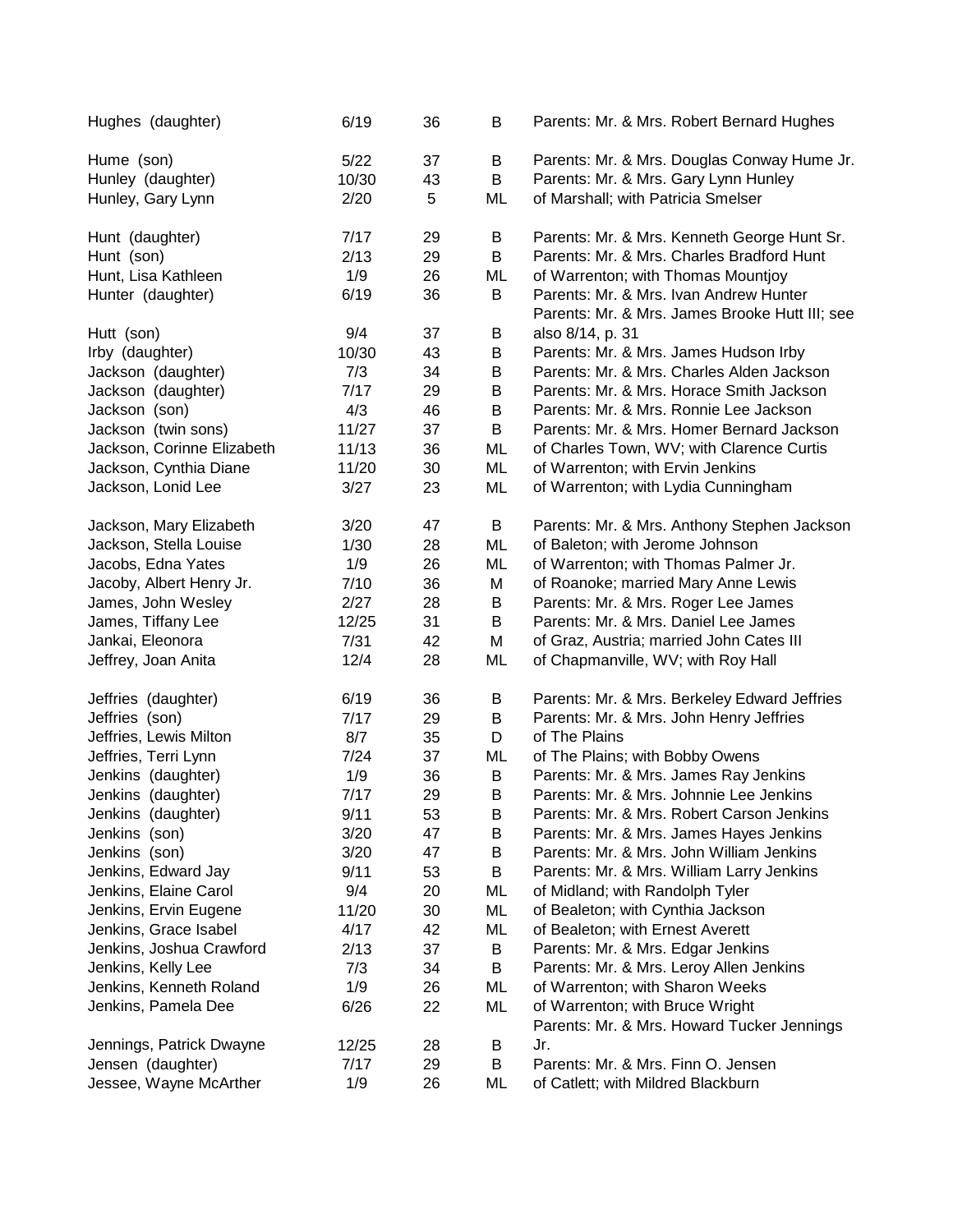| Jett, Shamesa Ra<br>Jewell (son) | 12/25<br>11/27 | 31<br>37 | B<br>B | Parents: Mr. & Mrs. Sherman Edward Jett Jr.<br>Parents: Mr. & Mrs. Martin Russell Jewell |
|----------------------------------|----------------|----------|--------|------------------------------------------------------------------------------------------|
| Johnson (daughter)               | 2/6            | 32       | B      | Parents: Mr. & Mrs. Freddie Mosses Johnson                                               |
| Johnson (daughter)               | 7/3            | 34       | B      | Parents: Mr. & Mrs. John Edward Johnson                                                  |
| Johnson (daughter)               | 7/17           | 29       | B      | Parents: Mr. & Mrs. Michael Lee Johnson                                                  |
| Johnson (daughter)               | 7/17           | 29       | B      | Parents: Mr. & Mrs. Stephen Paul Johnson                                                 |
|                                  |                |          |        |                                                                                          |
| Johnson (son)                    | 5/22           | 37       | B      | Parents: Mr. & Mrs. Robert Sherman Johnson                                               |
| Johnson (son)                    | 5/22           | 37       | B      | Parents: Mr. & Mrs. William Lawrence Johnson                                             |
| Johnson (son)                    | 6/19           | 36       | B      | Parents: Mr. & Mrs. Charles Leroy Johnson                                                |
| Johnson, Charles Leroy Jr.       | 4/17           | 42       | ML     | of Broad Run; with Alma Anderson                                                         |
| Johnson, Elaine Frances          | 12/4           | 28       | ML     | of Warrenton; with Richard Woody<br>of Warrenton; with Paula Walker; see also 10/2,      |
| Johnson, James Wilber            | 9/25           | 45       | ML     | p. 45                                                                                    |
| Johnson, Jerome Lee              | 1/30           | 28       | ML     | of Midland; with Stella Jackson                                                          |
| Johnson, John Francies Jr.       | 7/10           | 15       | ML     | of Warrenton; with Penny Plaster                                                         |
| Johnson, Larry Dale              | 5/1            | 47       | ML     | of Lindale, TX; with Deborah Phillips                                                    |
| Johnson, Rosey Lee               | 6/19           | 32       | ML     | of Warrenton; with James Washington                                                      |
|                                  |                |          |        | Parents: Mr. & Mrs. James Franklin Johnston                                              |
| Johnston, Eric Toland            | 3/20           | 47       | B      | Jr.                                                                                      |
| Johnston, Rob                    | 1/3            | 24       | M      | <b>Marries Susan Hershey</b>                                                             |
| Jolly (son)                      | 11/27          | 37       | B      | Parents: Mr. & Mrs. Theodore David Jolly Sr.                                             |
| Jones (son)                      | 11/13          | 37       | B      | Parents: Mr. & Mrs. Harry Thomas Jones                                                   |
| Jones, Alicia Lee                | 5/22           | 37       | ML     | of Midland; with Larry Ford                                                              |
| Jones, Megan Lake                | 6/19           | 36       | B      | Parents: Mr. & Mrs. John Lake Jones                                                      |
| Jones, Nathaniel                 | 10/16          | 44       | ML     | of Philadelphia; with Ethel Smoot                                                        |
| Jordan, George Will Jr.          | 10/16          | 45       | B      | Parents: Mr. & Mrs. George William Jordan                                                |
| Jordan, Mark Wayne               | 11/13          | 37       | B      | Parents: Mr. & Mrs. Claude Robertson Jordan                                              |
| Joynes, Harold Gaston            | 1/9            | 26       | ML     | of Fairfax; with Phronsie Rector                                                         |
| Kackley, Horace                  | 1/30           | 29       | D      | Car accident                                                                             |
| Kane (daughter)                  | 7/17           | 29       | B      | Parents: Mr. & Mrs. Bernard Alysoious Kane Jr.                                           |
| Kannard, Luvinnia G.             | 11/27          | 12       | D      | of The Plains                                                                            |
| Kaplan (son)                     | 7/31           | 28       | В      | Parents: Mr. & Mrs. Robert Douglas Kaplan                                                |
| Kassel (daughter)                | 9/4            | 37       | B      | Parents: Mr. & Mrs. John Edward Kassel                                                   |
| Kastelic (daughter)              | 11/27          | 37       | B      | Parents: Mr. & Mrs. Phillip Martin Kastelic                                              |
| Kearns, Mollie                   | 5/15           | 15       | D      | of The Plains                                                                            |
| Keefe (son)                      | 7/17           | 29       | B      | Parents: Mr. & Mrs. Richard Joseph Keefe Sr.                                             |
| Keeler (daughter)                | 6/19           | 36       | B      | Parents: Mr. & Mrs. Terrance Lee Keeler                                                  |
| Keen (son)                       | 7/31           | 28       | B      | Parents: Mr. & Mrs. Joseph Keen Jr.                                                      |
| Keeney (son)                     | 9/4            | 37       | B      | Parents: Mr. & Mrs. John Thomas Keeney                                                   |
| Keller (daughter)                | 9/4            | 37       | B      | Parents: Mr. & Mrs. Robert Eugene Keller                                                 |
| Keller, Julie Lynn               | 9/4            | 37       | B      | Parents: Mr. & Mrs. Jerry Lester Keller                                                  |
| Kelley (daughter)                | 11/27          | 37       | B      | Parents;: Mr. & Mrs. Brent Poindexter Kelley                                             |
| Kellon, Delanie Suzanne          | 4/3            | 46       | B      | Parents: Mr. & Mrs. William Lacey Kellon                                                 |
| Kelly, Mary Elizabeth            | 6/12           | 24       | ML     | of Warrenton; with Richard Criss Jr.                                                     |
| Kelly, Maureen Elizabeth         | 2/13           | 10       | B      | Parents: Mr. & Mrs. Kevin Jay Kelly                                                      |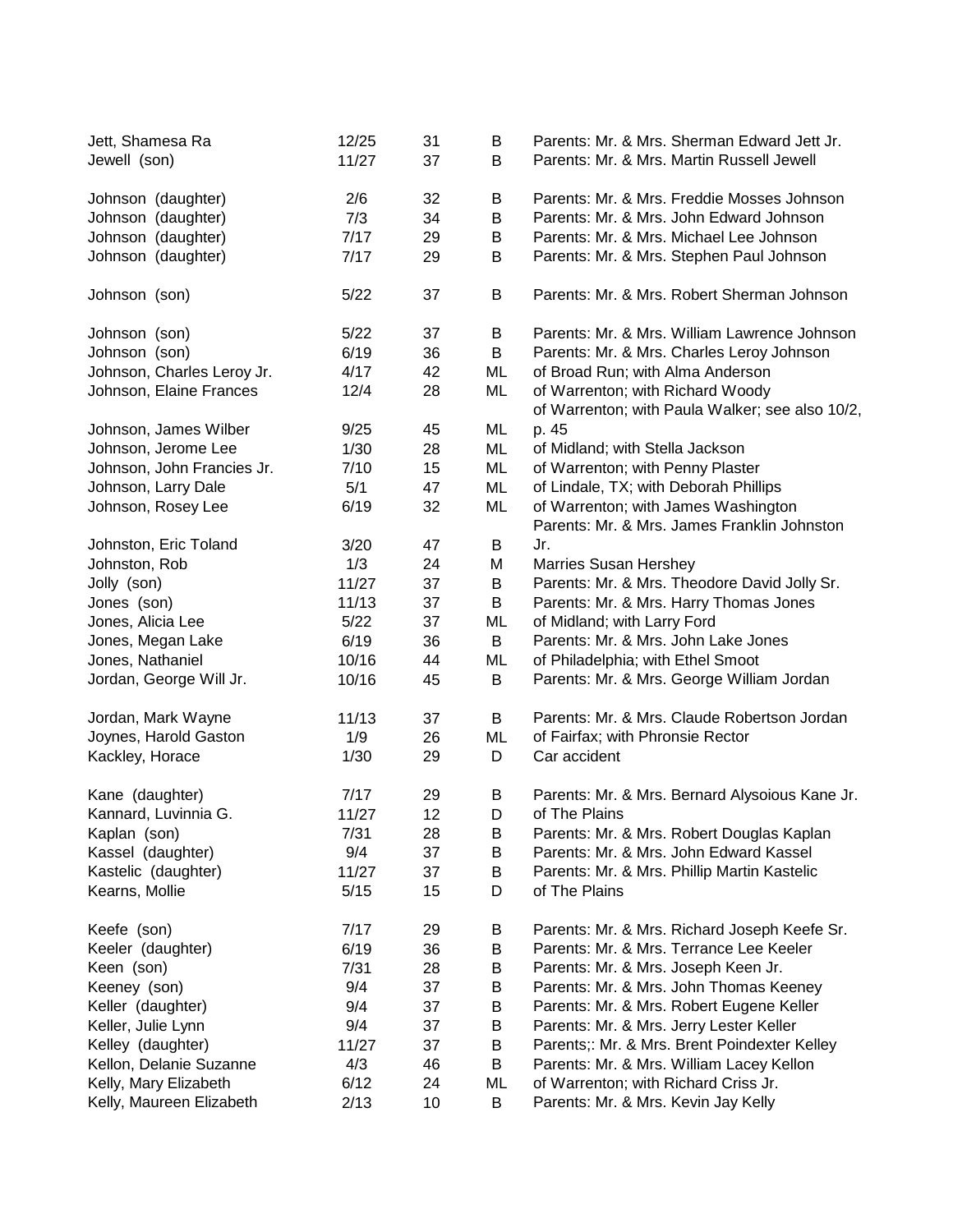| Kemp, Jason Edward        | 1/9   | 36 | B   | Parents: Mr. & Mrs. Donald Ray Kemp           |
|---------------------------|-------|----|-----|-----------------------------------------------|
| Kendrick (son)            | 7/3   | 34 | B   | Parents: Mr. & Mrs. Larry Eugene Kendrick     |
| Kenn, Sherry Lynn         | 7/17  | 31 | ML  | of Nokesville; with Gregory Meadows           |
| Kennedy (daughter)        | 4/3   | 46 | B   | Parents: Mr. & Mrs. William John Kennedy      |
| Kenny, Eric Melvin        | 3/27  | 23 | ML  | of Warrenton; with Donna Horton               |
| Kenny, Georgia Ann        | 5/22  | 37 | ML  | of Warrenton; with Charles Settle             |
| Kereiger (son)            | 7/3   | 34 | B   | Parents: Mr. & Mrs. Walter Cletus Kreiger     |
| Kerns (son)               | 3/20  | 47 | B   | Parents: Mr. & Mrs. Donald Ray Kerns          |
| Kerns (son)               | 12/25 | 31 | B   | Parents: Mr. & Mrs. Nathaniel Ray Kerns       |
| Kerns, Lucille White      | 10/30 | 44 | D   | <b>Buried in Middleburg Memorial Cemetery</b> |
| Kerns, Mary Ann           | 8/14  | 40 | ML  | of Catlett; with George McCarty               |
| Kerr, Cathy Geraldine     | 9/4   | 37 | B   | Parents: Mr. & Mrs. Gerald Alton Kerr         |
| Kerrick, Debra Ann        | 11/13 | 36 | ML  | of Warrenton; with David Beard                |
| Kesner, Paula Mae         | 4/3   | 46 | B   | Parents: Mr. & Mrs. Ronnie Harrison Kesner    |
| Keyes, Scott Allen        | 10/30 | 43 | B   | Parents: Mr. & Mrs. Gene Allen Keyes          |
| Keyton (daughter)         | 7/17  | 29 | B   | Parents: Mr. & Mrs. Richard Lee Keyton        |
| Kibler, Basye George      | 6/19  | 32 | ML  | of Culpeper; with Doris Shaw                  |
| Kibler, Vivienne Cheyenne | 11/20 | 20 | M   | Married Peter Cashin; see also 11/27, p. 32   |
| Kilburn (daughter)        | 11/27 | 37 | B   | Parents: Mr. & Mrs. Danny Kilburn             |
| Kim, Youngcha             | 7/24  | 34 | M   | <b>Married Paul Chamberlin</b>                |
| Kimberlin (daughter)      | 7/3   | 34 | B   | Parents: Mr. & Mrs. Donald Leon Kimberlin     |
| Kines (twin sons)         | 5/22  | 4  | B   | Parents: Mr. & Mrs. Ronald Russell Kines      |
| Kines, Bonnie Lee         | 7/10  | 15 | ML  | of Gainesville; with Ronald Fahy              |
| Kines, Charles William    | 1/3   | 15 | D   | of Hume                                       |
| King (son)                | 3/20  | 47 | B   | Parents: Mr. & Mrs. Robert Warren King Jr.    |
| King (son)                | 12/18 | 46 | B   | Parents: Mr. & Mrs. Larry Heister King        |
| King, Ruby Frances        | 6/26  | 22 | ML  | of Marshall; with Jerry Caison                |
| Kingsford (son)           | 11/13 | 37 | B   | Parents: Mr. & Mrs. John Robert Kingsford     |
| Kinniard (daughter)       | 1/3   | 20 | B   | Parents: Mr. & Mrs. Daniel Edward Kinniard    |
| Kirby (daughter)          | 5/22  | 37 | B   | Parents: Mr. & Mrs. William Michael Kirby     |
| Kirby, Cheryl Lee         | 10/9  | 40 | ML  | of Warrenton; with Johnny Sheetz              |
| Kitazawa, Tamiko          | 1/9   | 26 | ML  | of Marshall; with Clyde Wince                 |
| Kitchen (daughter)        | 9/11  | 53 | B   | Parents: Mr. & Mrs. Perry Owen Kitchen        |
| Knight, William Bill II   | 10/16 | 45 | B   | Parents: Mr. & Mrs. William Bill Knight       |
| Knox, David Michael       | 2/13  | 10 | B   | Parents: Mr. & Mrs. Thomas Joseph Knox        |
| Koglin, Dale Lloyd        | 6/12  | 24 | ML  | of Warrenton; with Patricia Middleton         |
| Kohler, Daniel Edwin      | 10/9  | 40 | ML  | of Midland; with Virgie Arnold                |
| Koller, Craig Edward      | 6/19  | 36 | B   | Parents: Mr. & Mrs. Carroll Edward Koller     |
| Komrowski (daughter)      | 1/3   | 20 | B   | Parents: Mr. & Mrs. Gus Charles Komrowski     |
| Kophamer, Maurice Scott   |       |    |     |                                               |
| (Ensign)                  | 6/19  | 13 | М   | <b>Married Brenda Phelps</b>                  |
| Kouf (son)                | 7/17  | 29 | B   | Parents: Mr. & Mrs. Wayne Douglas Kouf        |
| Krebs, Adam Wade          | 1/16  | 29 | B   | Parents: Mr. & Mrs. Robert Wade Krebs         |
| Kreticos, Janet Eileen    | 6/19  | 32 | ML  | of Warrenton; with Robert Laing               |
| Kuhlman, Teresa Ann       | 7/3   | 18 | ML  | of Warrenton; with Donald Daka                |
| Kuhn, Betty Louise        | 1/9   | 26 | ML  | of Warrenton; with Glenn Miller               |
| Kurelic (daughter)        | 5/22  | 37 | B   | Parents: Mr. & Mrs. John Gerald Kurelic       |
| Kyle, Edgar Michael       | 10/9  | 20 | Eng | To Katherine Strother                         |
| La Croix (son)            | 10/9  | 45 | B   | Parents: Mr. & Mrs. Mark Gannon La Croix      |
| Lacey, Dedria Yvette      | 10/16 | 45 | B   | Parents: Mr. & Mrs. James Beverly Lacey Jr.   |
| Lackey, William Galt      | 1/9   | 5  | D   | of Upperville                                 |
| Lacy (son)                | 10/9  | 45 | B   | Parents: Mr. & Mrs. Donald Wayne Lacy         |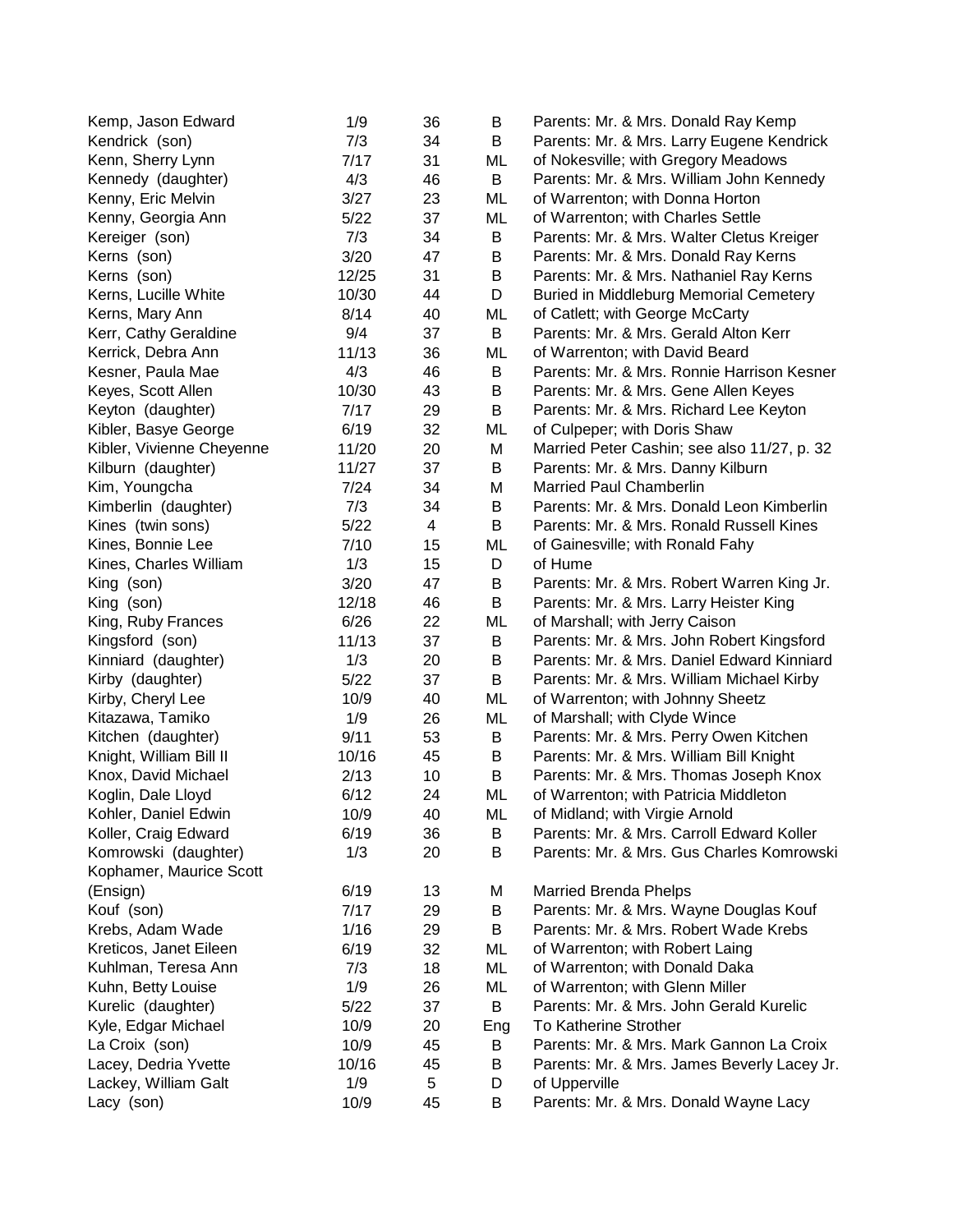| Lacy, Donald Wayne       | 5/15  | 38     | ML      | of Warrenton; with Christine Barbour                                               |
|--------------------------|-------|--------|---------|------------------------------------------------------------------------------------|
| Lacy, Hattie Catherine   | 5/29  | 24     | ML      | of Rectortown; with Walker Myers                                                   |
| Laing, Robert Tyler      | 6/19  | 32     | ML      | of Warrenton; with Janet Kreticos                                                  |
| Lamberg, Lars            | 3/27  | 23     | ML      | of Gainesville; with Robin Owens                                                   |
| Lambert, Albert Turner   | 3/20  | 38     | ML      | of The Plains; with Rosetta Barbour                                                |
| Lambert, Erik Neil       | 11/13 | 37     | B       | Parents: Mr. & Mrs. William Franklin Lambert                                       |
| Lambert, Kenneth Dwight  | 1/9   | 26     | ML      | of Marshall; with Susan Eicher                                                     |
| Lambert, Robert Gleaves  | 2/13  | 32     | B       | Parents: Mr. & Mrs. Leslie Eugene Lambert                                          |
| Lambert, Tracey Ryan     | 2/27  | 28     | B       | Parents: Mr. & Mrs. Danny Herman Lambert                                           |
| Landry, Donald Ray       | 7/24  | 37     | ML      | of Gainesville; with Jennifer Hensley                                              |
| Lane, David Henry        | 3/6   | 18, 32 | D       | Shot; buried in Mt. Morris Cemetery, Hume                                          |
| Lane, Deborah Ann        | 6/12  | 24     | ML      | of Catlett; with Charles Carey Jr.<br>of Virginia Beach; married Mary Cutting; see |
| Laney, Worth Terry       | 8/21  | 42     | ML      | also 7/17, p. 21                                                                   |
| Lanham, Edward F.        | 4/10  | 44     | D       | of Upperville                                                                      |
| Lanham, Esther M.        | 10/9  | 40     | ML      | of The Plains; with William Smith                                                  |
| Lankford, Laura Marie    | 11/13 | 37     | B       | Parents: Mr. & Mrs. Bobby Gene Lankford                                            |
| Large, Kenneth James     | 11/27 | 37     | B       | Parents: Mr. & Mrs. William James Large                                            |
| Largent, Jason Leon      | 6/19  | 36     | B       | Parents: Mr. & Mrs. Max Eugene Largent                                             |
| Larkin (daughter)        | 3/20  | 47     | $\sf B$ | Parents: Mr. & Mrs. Henry Lawrence Larkin                                          |
| Larkin (son)             | 11/27 | 37     | B       | Parents: Mr. & Mrs. Francis Norvell Larkin                                         |
| Lawrence (son)           | 7/17  | 29     | B       | Parents: Mr. & Mrs. Harold Merl Lawrence                                           |
| Lawson (son)             | 10/9  | 45     | B       | Parents: Mr. & Mrs. Tommy Ray Lawson                                               |
| Lawson (son)             | 11/13 | 37     | B       | Parents: Mr. & Mrs. William Harold Lawson Sr.                                      |
| Laycock, William Edward  | 12/25 | 28     | B       | Parents: Mr. & Mrs. William Hanson Laycock                                         |
| Leach (daughter)         | 2/27  | 28     | B       | Parents: Mr. & Mrs. Thorton Joseph Leach                                           |
| Leach (daughter)         | 11/27 | 37     | B       | Parents: Mr. & Mrs. George Allen Leach                                             |
| Leach, Rush M.           | 10/9  | 15     | D       | of Marshall                                                                        |
| Leamman (son)            | 7/17  | 29     | B       | Parents: Mr. & Mrs. Richard Monroe Leamann                                         |
| Lebo, Annette Margaret   | 7/17  | 29     | B       | Parents: Mr. & Mrs. Allen Ellsworth Lebo                                           |
| Lee (daughter)           | 1/9   | 36     | B       | Parents: Mr. & Mrs. Alfred William Lee                                             |
|                          |       |        |         | Parents: Mr. & Mrs. Lester David William Lee                                       |
| Lee (son)                | 8/28  | 45     | B       | Jr.                                                                                |
| Lee, Brian O'Neal        | 1/30  | 47     | B       | Parents: Mr. & Mrs. George William Lee Jr.                                         |
| Legg, Stanley Irvin III  | 11/13 | 37     | B       | Parents: Mr. & Mrs. Stanley Irvin Legg Jr.                                         |
| Leonard, Diane Elaine    | 10/16 | 44     | ML      | of Midland; with James Messick                                                     |
| Leonard, Sandra Michelle | 11/13 | 37     | B       | Parents: Mr. & Mrs. Alfred Green Leonard Jr.                                       |
| Lester (daughter)        | 2/20  | 29     | B       | Parents: Mr. & Mrs. Leslie Harold Lester                                           |
| Lever, Jacqueline (Mrs.) | 12/4  | ??     | Μ       | <b>Married Selma Gustaves</b>                                                      |
| Lewis (daughter)         | 11/27 | 37     | B       | Parents: Mr. & Mrs. Ernest Henry Lewis Jr.                                         |
| Lewis (son)              | 4/3   | 46     | B       | Parents: Mr. & Mrs. Charles Everett Lewis Jr.                                      |
| Lewis, Henry             | 11/27 | 32     | ML      | of Warrenton; with Olene Cunningham                                                |
| Lewis, Mary Anne         | 7/10  | 36     | M       | Married Albert Jacoby Jr.                                                          |
| Lewis, Rebecca Fairfax   | 5/29  | 24     | ML      | of Warrenton; with Dennis Thompson                                                 |
| Lickey, Nathan Allen     | 11/13 | 37     | B       | Parents: Mr. & Mrs. Ronald Harrison Lickey                                         |
| Lillicotch (son)         | 6/19  | 36     | B       | Parents: Mr. & Mrs. Robin Edward Lillicotch                                        |
| Lindsay, Michelle Lee    | 4/24  | 39     | B       | Parents: Mr. & Mrs. Craig Lindsay                                                  |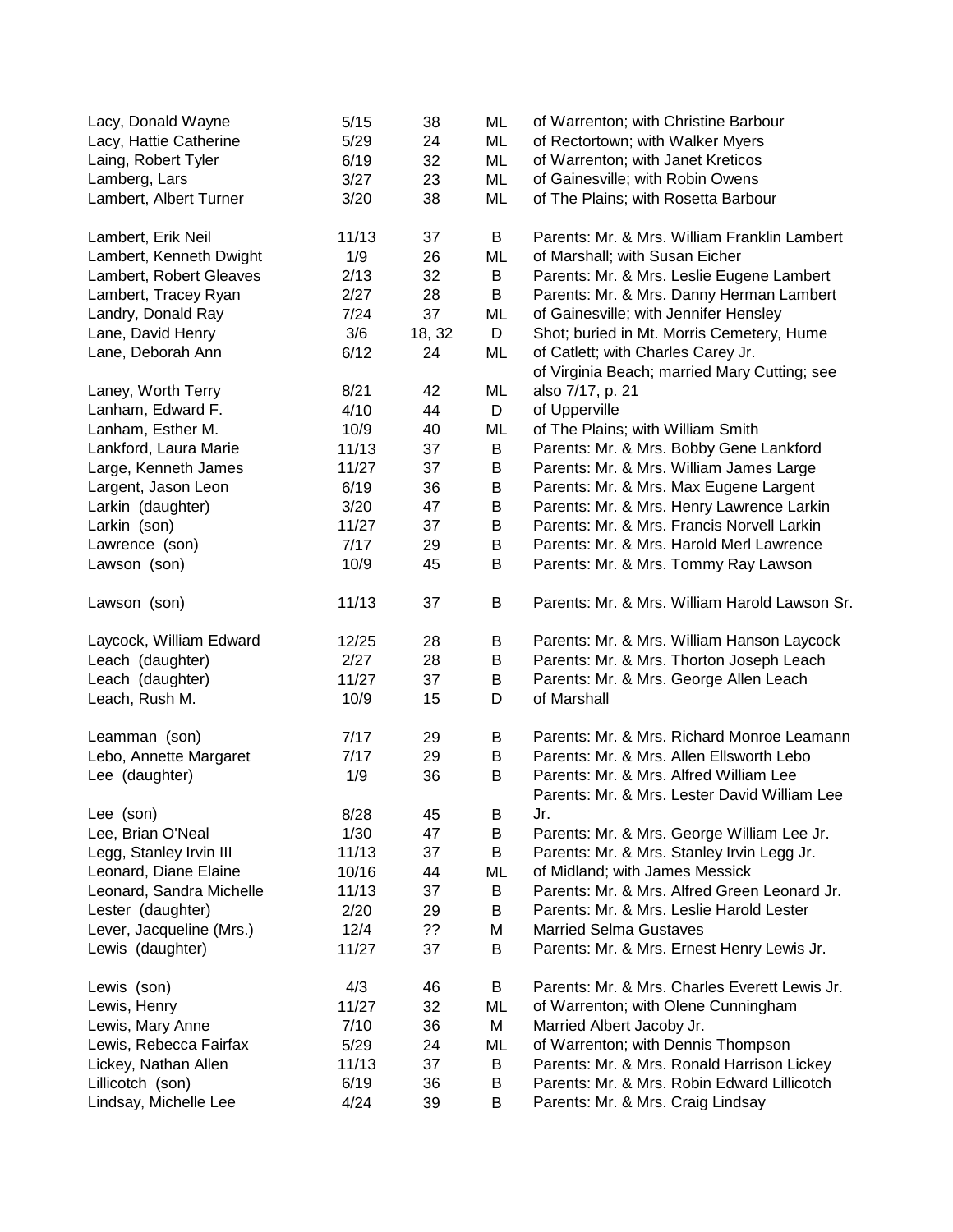| Lipscomb, Heather Kathleen   | 11/13 | 37             | B       | Parents: Mr. & Mrs. Charles Edward Lipscomb  |
|------------------------------|-------|----------------|---------|----------------------------------------------|
| Little (son)                 | 9/11  | 53             | B       | Parents: Mr. & Mrs. Alvin Little Jr.         |
| Locke, Paul E.               | 11/27 | 12             | D       | of Manassas                                  |
| Lockhart, Dianna Lynn        | 7/17  | 29             | В       | Parents: Mr. & Mrs. Thomas Alan Lockhart     |
| Locklear, Daris Lee          | 10/16 | 44             | ML      | of Bealeton; with Charles Tapp               |
| Lohr (daughter)              | 7/3   | 34             | B       | Mother: Miss Debra Sue Lohr                  |
| Long (daughter)              | 1/9   | 36             | B       | Parents: Mr. & Mrs. William Henry Long       |
| Long (daughter)              | 11/27 | 37             | В       | Parents: Mr. & Mrs. John Charles Long Sr.    |
| Long (son)                   | 12/25 | 31             | B       | Parents: Mr. & Mrs. Allen Edward Long        |
| Long, Bertie Gail            | 1/9   | 26             | ML      | of Stafford; with Pleas Miller               |
| Lott (son)                   | 7/3   | 34             | B       | Parents: Mr. & Mrs. Eugene Sterling Lott Sr. |
| Lovejoy (son)                | 8/28  | 45             | B       | Parents: Mr. & Mrs. Edward Arthur Lovejoy    |
| Loveland (son)               | 1/9   | 36             | B       | Parents: Mr. & Mrs. John Leonard Loveland    |
| Lovett, Roger Earl           | 8/28  | 45             | B       | Parents: Mr. & Mrs. Leroy Luther Lovett      |
| Lowe, Mary Jane              | 7/17  | 29             | $\sf B$ | Parents: Mr. & Mrs. Skipper Tilton Lowe      |
| Luby, Brian Matthew          | 11/13 | 37             | B       | Parents: Mr. & Mrs. John Patrick Luby        |
| Lucas, Debrah Jane           | 12/4  | 28             | ML      | of Casanova; with James Shaw                 |
| Lunceford, Roy Samuel        | 10/23 | 33             | ML      | of Marshall; with Bertha Fewell              |
| Lunceford, Stanley Roosevelt | 7/31  | 40             | D       | of Front Royal                               |
| Lutz, Ronald Claude          | 7/3   | 18             | ML      | of Sterling; with Teresa Edwards             |
| Lyddane, Martin Burke        | 7/31  | 45             | ML      | of Gainesville; with Brenda Heflin           |
| Lyders (son)                 | 7/3   | 34             | B       | Parents: Mr. & Mrs. William Robert Lyders    |
| MacDonald (daughter)         | 8/28  | 45             | B       | Parents: Mr. & Mrs. Leo Francis MacDonald    |
| Macdonald, Julia Anne        | 7/24  | 34             | M       | Married James Brebner; see also 8/14, p. 37  |
| MacInnes, Janet Elizabeth    | 3/27  | 23             | ML      | of Warrenton; with Michael Webb              |
| MacKenzie, Donald F.         | 8/28  | 27             | D       | Banker and Washington businessman            |
| Mackethan, Ellen Seipp       | 8/14  | 8,38           | D       | of Middleburg                                |
| Madison, William Thomas      | 12/18 | 46             | ML      | of Bealeton; with Sheila Dovell              |
| Madruga (son)                | 11/27 | 37             | B       | Mother: Miss Eva Maria Madruga               |
| Maggard (daughter)           | 4/3   | 46             | B       | Parents: Mr. & Mrs. Wendell Ray Maggard      |
| Main, Daniel David           | 7/17  | 31             | ML      | of Nokesville; with Rebecca Goodnight        |
| Mainhart, Minnie Jane        | 4/3   | 46             | B       | Parents: Mr. & Mrs. Dale Edward Mainhart     |
| Mallory, Edgar Hamilton III  | 10/16 | 45             | B       | Parents: Mr. & Mrs. Edgar H. Mallory Jr.     |
| Mallory, Jason Matthew       | 3/20  | 47             | B       | Parents: Mr. & Mrs. Gregory Dennis Mallory   |
| Malos (son)                  | 7/3   | 34             | B       | Parents: Mr. & Mrs. Keith Alan Malos         |
| Manierre, Cyrus Edson Jr.    | 4/24  | $\overline{7}$ | D       | of The Plains                                |
| Mann, Ellen Avery            | 7/31  | 45             | ML      | of Warrenton; with Robert Taylor             |
| Mansfield (son)              | 4/3   | 46             | В       | Parents: Mr. & Mrs. Doak Maddox Mansfield    |
| Mansfield (son)              | 10/30 | 43             | В       | Parents: Mr. & Mrs. Richard Gerald Mansfield |
| Manuel (daughter)            | 10/16 | 45             | B       | Parents: Mr. & Mrs. Johnnie Ernest Manuel    |
| Mara (daughter)              | 2/13  | 31             | B       | Parents: Mr. & Mrs. Martin Joseph Mara       |
| Marsh, Sandra Mae            | 8/14  | 40             | ML      | of Warrenton; with Raymond Haught            |
| Marshall (son)               | 7/31  | 28             | B       | Parents: Mr. & Mrs. David Fleet Marshall     |
| Marshall (son)               | 8/28  | 45             | B       | Parents: Mr. & Mrs. Raymond Thomas Marshall  |
| Marshall (son)               | 9/4   | 37             | B       | Parents: Mr. & Mrs. Thomas Herbert Marshall  |
| Marshall, David Earl         | 12/18 | 46             | ML      | of Amissville; with Pamela Durham            |
| Marshall, Thomas Herbert     | 3/13  | 37             | ML      | of Manassas; with Sue Ann Fairfax            |
| Marshall, Thomas Lee         | 3/6   | 23             | ML      | of Aldie; with Sandra Stidham                |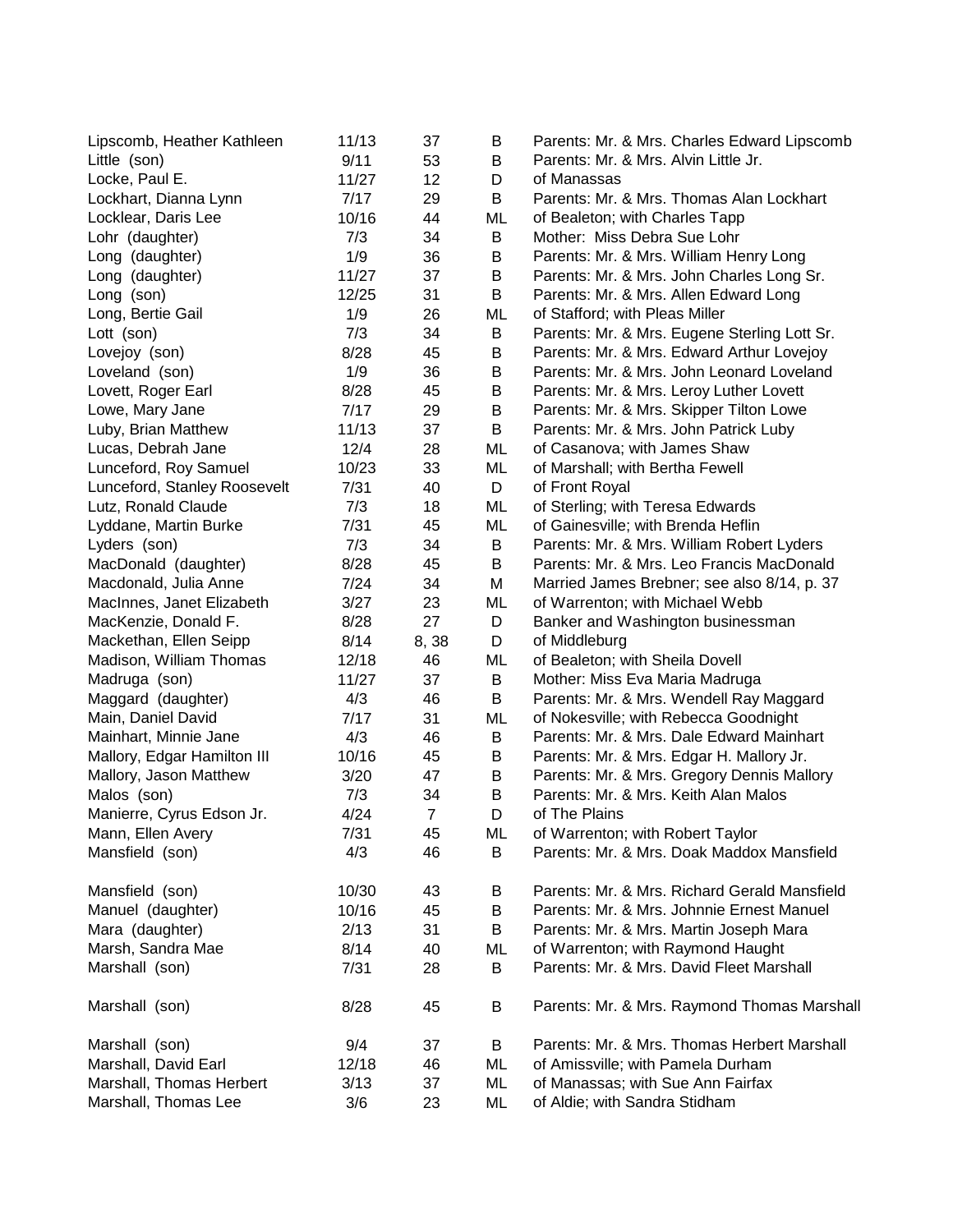| Martin (son)                  | 10/30 | 43 | B  | Parents: Mr. & Mrs. John Stanley Martin                                             |
|-------------------------------|-------|----|----|-------------------------------------------------------------------------------------|
| Martin, Carl Lee              | 1/9   | 36 | B  | Parents: Mr. & Mrs. Stuard David Martin                                             |
| Martin, Jennifer Lynn         | 1/3   | 21 | B  | Parents: Mr. & Mrs. Charles Haller Martin                                           |
| Maslock, Gary Regis           | 2/27  | 21 | ML | of Bealeton; with Brenda Wharton                                                    |
| Mason, Kelly Ann              | 7/3   | 34 | B  | Parents: Mr. & Mrs. Ralph Rodney Mason                                              |
| Mason, William Beverley       | 5/15  | 28 | M  | <b>Married Ann Roosevelt</b>                                                        |
| Mattingly (son)               | 10/16 | 45 | B  | Parents: Mr. & Mrs. David Allen Mattingly Jr.                                       |
| Mattson (son)                 | 7/17  | 29 | B  | Parents: Mr. & Mrs. Elmer William Mattson                                           |
| Maxor, Jules                  | 3/13  | 44 | M  | <b>Married Margery Shulack</b>                                                      |
| Mayhugh (daughter)            | 2/27  | 28 | B  | Parents: Mr. & Mrs. Henry Edward Mayhigh                                            |
| Maynard (son)                 | 12/25 | 31 | B  | Parents: Mr. & Mrs. Joel Raymond Maynard                                            |
| McCall (son)                  | 1/9   | 36 | B  | Parents: Mr. & Mrs. James Andrew McCall Jr.                                         |
| McCall (son)                  | 3/20  | 47 | B  | Parents: Mr. & Mrs. Robert Lungley McCall<br>Parents: Mr. & Mrs. Thomas Alexander   |
| McCarthy, Michael Thomas      | 10/30 | 43 | B  | <b>McCarthy</b>                                                                     |
| McCarty (son)                 | 2/6   | 32 | B  | Parents: Mr. & Mrs. Philip Jeffery McCarty                                          |
| McCarty, George Robert        | 8/14  | 40 | ML | of Manassas; with Mary Ann Kerns                                                    |
| McCarty, Jack                 | 10/9  | 9  | D  | of Delaplane                                                                        |
| McCauley, Selina Renee        | 8/28  | 45 | B  | Parents: Mr. & Mrs. Eugene Edward McCauley                                          |
| McClanahan, Gary Bruce        | 6/19  | 32 | ML | of Warrenton; with Susan Glascock                                                   |
| McCloud, John Edgar           | 10/16 | 44 | ML | of Superior, AZ; with Joan Armitage                                                 |
| McConchie, Elmer Ray          | 1/16  | 24 | D  | of Warrenton                                                                        |
| McConchie, Jackie Lee Jr.     | 8/14  | 40 | ML | of Warrenton; with Sharon Caudle                                                    |
| McCormick, Erin Leigh         | 3/20  | 47 | B  | Parents: Mr. & Mrs. David McCormick                                                 |
| McCowan (son)                 | 2/13  | 31 | B  | Parents: Mr. & Mrs. Jimmy Earl McCowan                                              |
| McCoy, Jennifer Lee           | 1/9   | 36 | B  | Parents: Mr. & Mrs. George Micharl McCoy Jr.                                        |
| McCoy, Luther P. (Mr. & Mrs.) | 7/17  | 30 | A  | 43rd wedding anniversary                                                            |
| McCracken (daughter)          | 4/3   | 46 | B  | Parents: Mr. & Mrs. Jimmy Edmont McCracken                                          |
| McCracken (son)               | 7/17  | 29 | B  | Parents: Mr. & Mrs. Terrance Bryan McCracken<br>Parents: Mr. & Mrs. Michael Newbold |
| McCullough (twin sons)        | 7/17  | 29 | B  | McCullough                                                                          |
| McEwen, Joann Elizabeth       | 12/18 | 46 | B  | Parents: Mr. & Mrs. Joe Thomas McEwen                                               |
| McGeehan, Bevin Anastasia     | 4/3   | 46 | B  | Parents: Mr. & Mrs. John Patrick McGeehan                                           |
| McGinley, James Michael       | 7/17  | 29 | B  | Parents: Mr. & Mrs. Micharl Patrick McGinley                                        |
| McGuinn (son)                 | 7/17  | 29 | B  | Parents: Mr. & Mrs. Ray Mitchell McGuinn                                            |
| McIntosh, Claude Herman Jr.   | 1/30  | 47 | B  | Parents: Mr. & Mrs. Claude Herman McIntosh                                          |
| McIntosh, Misty Dawn          | 5/15  | 20 | B  | Parents: Mr. & Mrs. Richard Herman McIntosh                                         |
| McIntosh, Sara Ligon          | 6/12  | 19 | М  | of Daviot; married Timothy Reuling                                                  |
| McKee, David Allen            | 6/19  | 36 | B  | Parents: Mr. & Mrs. Philip Allen McKee                                              |
| McKimmey, Jason David         | 7/31  | 28 | В  | Parents: Mr. & Mrs. David Arnold McKimmey                                           |
| McKinney (daughter)           | 8/28  | 45 | B  | Parents: Mr. & Mrs. James Ronald McKinney                                           |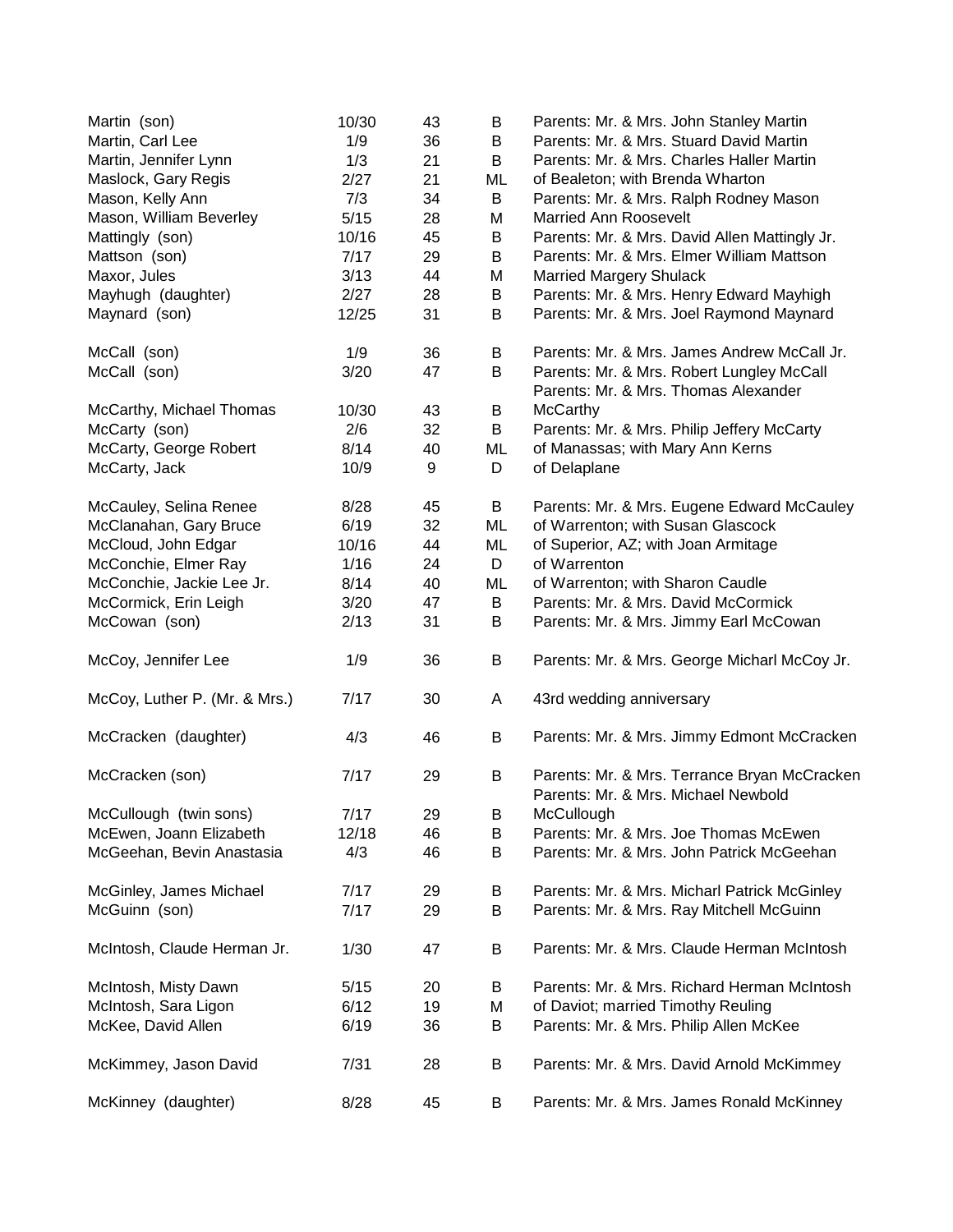| McKinney (daughter)         | 11/13 | 37             | B  | Parents: Mr. & Mrs. Michael Wayne McKinney    |
|-----------------------------|-------|----------------|----|-----------------------------------------------|
| McKinney (son)              | 10/16 | 45             | B  | Parents: Mr. & Mrs. Richard Oren McKinney     |
| McMullin, Nell Parks        | 12/11 | $\overline{4}$ | D  | Postmaster of The Plains                      |
| McPherson (son)             | 3/20  | 47             | B  | Parents: Mr. & Mrs. Robert Lee McPherson      |
| McWilliams, Deborah Lou     | 7/10  | 15             | ML | of Warrenton; with Mario Colucci              |
|                             |       |                |    | Parents: Mr. & Mrs. Donald Eugene Meadows     |
| Meadows (daughter)          | 11/27 | 37             | B  | Sr.                                           |
| Meadows (son)               | 10/16 | 45             | B  | Parents: Mr. & Mrs. David Wesley Meadows Jr.  |
| Meadows, Gregory Howard     | 7/17  | 31             | ML | of Catlett; with Sherry Kenn                  |
| Mellen (son)                | 4/3   | 46             | B  | Parents: Mr. & Mrs. John William Mellen       |
| Melton, Betty Catherine     | 5/1   | 47             | ML | of Remington; with James Brown                |
| Melton, Johnie Dale         | 3/13  | 37             | ML | of Remington; with Deborah Flournoy           |
| Menkin, Ada W.              | 4/3   | 15             | D  | of Washington DC                              |
| Merritt (daughter)          | 2/6   | 32             | B  | Parents: Mr. & Mrs. Thomas Eddy Merritt       |
| Merritt (son)               | 6/19  | 36             | B  | Parents: Mr. & Mrs. Jack Daniel Merritt       |
| Messick, James Berlin       | 10/16 | 44             | ML | of Midland; with Diane Leonard                |
| Messick, Michael Deston     | 7/17  | 31             | ML | of Midland; with Pamela Miller                |
| Messick, Sharon MacRae      | 5/22  | 37             | ML | of Midland; with Ryland Tedeton               |
| Metzler, Fred               | 1/23  | 30             | D  | Car accident                                  |
|                             |       |                |    | Parents: Mr. & Mrs. Bernard Frederick Mewhort |
| Mewhort (son)               | 10/16 | 45             | B  | Jr.                                           |
| Meyer (son)                 | 7/31  | 28             | B  | Parents: Mr. & Mrs. Richard Mark Meyer        |
| Meyer, Elizabeth Stewart    | 2/20  | 21             | M  | <b>Married Richard Anderson</b>               |
| Michelucci (twin son and    |       |                |    |                                               |
| daughter)                   | 4/3   | 46             | B  | Parents: Mr. & Mrs. Robert Anthony Michelucci |
| Middleton, Matthew Jones    | 12/25 | 28             | B  | Parents: Mr. & Mrs. Don Matthew Middleton     |
| Middleton, Patricia Ann     | 6/12  | 24             | ML | of The Plains; with Dale Koglin               |
|                             |       |                |    | Married Spec/4 Raymond Williams III; see also |
| Miles, Faye Annette         | 10/30 | 35             | M  | 9/11, p. 53                                   |
| Miller (daughter)           | 2/13  | 31             | B  | Parents: Mr. & Mrs. Jack Earl Miller          |
| Miller (daughter)           | 5/22  | 37             | B  | Parents: Mr. & Mrs. Charles Carlin Miller     |
| Miller (son)                | 1/3   | 23             | B  | Parents: Mr. & Mrs. Jerry Lee Miller          |
| Miller (son)                | 3/20  | 47             | B  | Parents: Mr. & Mrs. William James Miller      |
| Miller (son)                | 6/19  | 36             | B  | Parents: Mr. & Mrs. Jeffrey Lynn Miller       |
| Miller (son)                | 11/27 | 37             | B  | Parents: Mr. & Mrs. Royce Lee Miller          |
| Miller, Daniel (Mr. & Mrs.) | 8/21  | 37             | A  | 25th wedding anniversary                      |
| Miller, Glenn William       | 1/9   | 26             | ML | of Warrenton; with Betty Kuhn                 |
| Miller, Pamela Arlene       | 7/17  | 31             | ML | of Midland; with Michael Messick              |
| Miller, Pleas William       | 1/9   | 26             | ML | of Stafford; with Bertie Long                 |
| Miller, Tina Marie          | 9/11  | 53             | B  | Parents: Mr. & Mrs. Lee Oliver Miller         |
| Miller, Troy Edward         | 7/17  | 29             | B  | Parents: Mr. & Mrs. Edward Marion Miller      |
| Mills, Michael Paul         | 4/3   | 46             | B  | Parents: Mr. & Mrs. Paul Dante Mills Jr.      |
| Mills, Sally                | 5/15  | 17, 29         | D  | Died in Washington DC                         |
| Milstead (daughter)         | 7/3   | 34             | B  | Parents: Mr. & Mrs. Lester Marion Milstead    |
| Minar (daughter)            | 2/13  | 29             | В  | Parents: Mr. & Mrs. Andrew Horace Minar Jr.   |
| Mitchell, Kelly Michelle    | 11/13 | 37             | B  | Parents: Mr. & Mrs. David Paul Mitchell       |
| Mock, Kimberley Jo          | 7/17  | 29             | B  | Parents: Mr. & Mrs. Roger Lee Mock            |
| Moffett, Robert Frank Jr.   | 9/4   | 20             | ML | of Warrenton; with Wanda Cowles               |
| Monk (son)                  | 10/9  | 45             | B  | Parents: Mr. & Mrs. Jerry Wayne Monk          |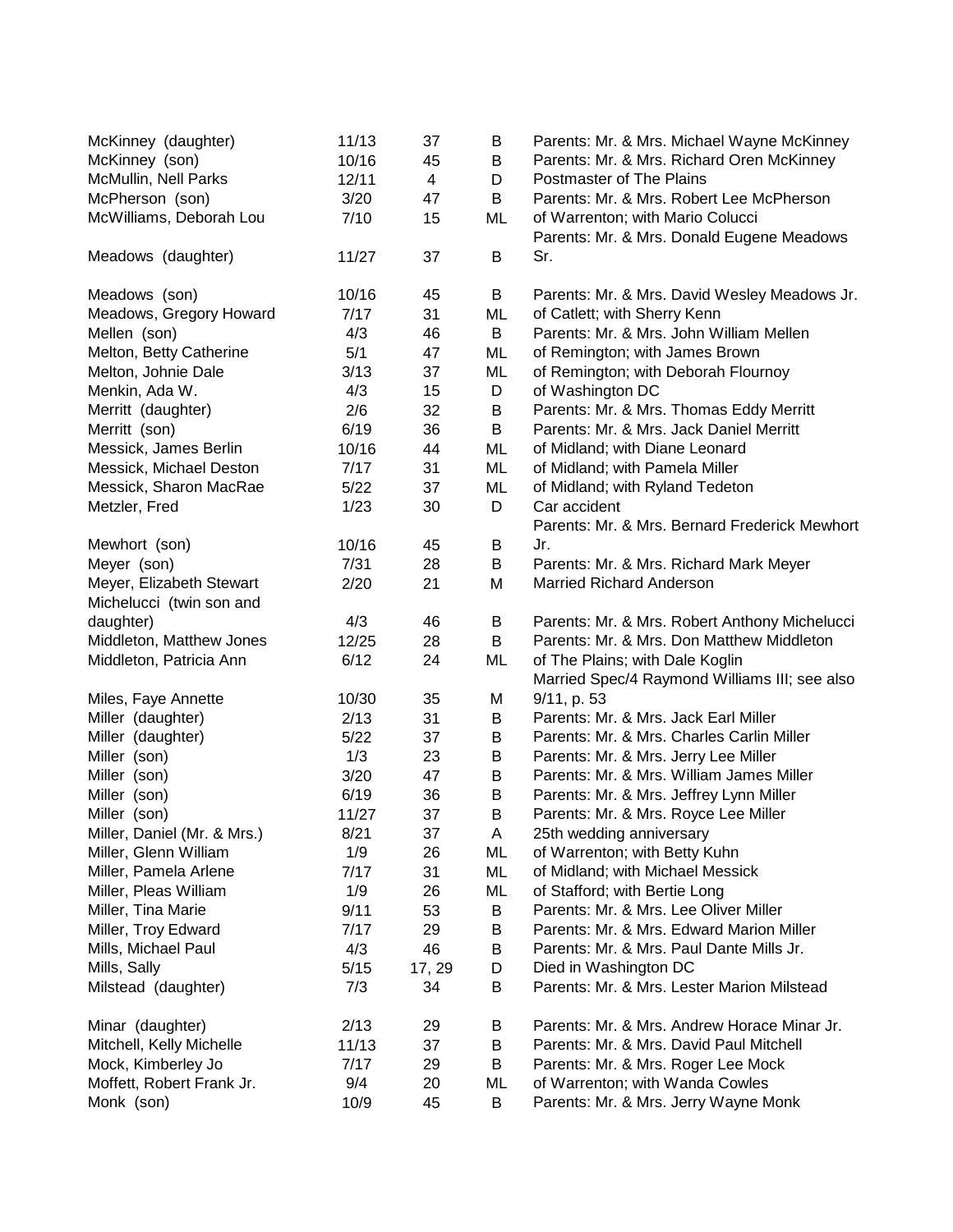| Monroe, Jeffrey Todd     | 11/13 | 37 | В  | Parents: Mr. & Mrs. Joseph Rodney Monroe       |
|--------------------------|-------|----|----|------------------------------------------------|
| Montgomery (son)         | 10/9  | 45 | B  | Parents: Mr. & Mrs. Robert John Montgomery     |
| Montgomery, Jennifer     | 3/20  | 23 | B  | Parents: Mr. & Mrs. Rob Montgomery             |
| Moore (daughter)         | 10/9  | 45 | B  | Parents: Mr. & Mrs. Benjaimn Allen Moore       |
| Moore (son)              | 10/9  | 45 | B  | Parents: Mr. & Mrs. William Allen Moore        |
| Moore (son)              | 11/13 | 37 | B  | Parents: Mr. & Mrs. Barry Daniel Moore         |
| Moore, Amor (Mr. & Mrs.) | 9/25  | 36 | A  | 50th wedding anniversary                       |
| Moore, Dennis James      | 7/3   | 18 | ML | of Warrenton; with Barbara Fletcher            |
| Moore, Edna Diane        | 3/13  | 37 | ML | of The Plains; with Harrison Canard            |
| Moore, Elwood Allen Jr.  | 9/11  | 53 | ML | of Marshall; with Norma Woodward               |
| Moore, Jane Allen        | 10/2  | 28 | M  | Married John Horner                            |
| Moore, Theodore Ike Jr.  | 10/16 | 45 | B  | Parents: Mr. & Mrs. Theodore Ike Moore         |
| Moran, Debbie Lynn       | 2/13  | 10 | B  | Parents: Mr. & Mrs. John Hartwell Moran        |
| Morgan (daughter)        | 9/4   | 37 | B  | Parents: Mr. & Mrs. Fred Junior Morgan         |
| Morgan, John William     | 7/3   | 18 | ML | of Warrenton; with Deborah Garrett             |
| Morris (daughter)        | 7/3   | 34 | B  | Parents: Mr. & Mrs. Lonnie Grafton Morris      |
| Morris, Debra Diane      | 6/26  | 22 | ML | of Gainesville; with Donald Stowell            |
| Morris, Elizabeth Jayne  | 6/19  | 32 | ML | of Warrenton; with Lawrence Rider              |
| Morris, Robert Harold    | 7/3   | 18 | ML | of Centreville; with Laura Stalter             |
| Morse (son)              | 2/6   | 31 | B  | Parents: Mr. & Mrs. Edward Wendall Morse IV    |
| Morton (daughter)        | 3/6   | 43 | B  | Parents: Mr. & Mrs. Lawrence Daniel Morton     |
| Morton (son)             | 12/18 | 46 | B  | Parents: Mr. & Mrs. Clyde Alfred Morton        |
| Moseley, Shannon Renay   | 6/19  | 36 | B  | Parents: Mr. & Mrs. Robert William Moseley     |
| Moser (son)              | 7/17  | 29 | B  | Parents: Mr. & Mrs. John Jacob Moser           |
| Mosley, Cecil Leroy      | 1/30  | 28 | ML | of Jeffersonton; with Deborah Rector           |
| Mountjoy, Thomas Michael | 1/9   | 26 | ML | of Warrenton; with Lisa Hunt                   |
| Mountjoy, Vernon Lee     | 2/20  | 5  | ML | of Warrenton; with Payla Rayfield              |
| Mozingo (son)            | 8/28  | 45 | B  | Parents: Mr. & Mrs. Richard Dewey Mozingo      |
| Mudloff, Leonard         | 8/14  | 31 | D  | of Warrenton                                   |
| Mullins (daughter)       | 1/9   | 36 | B  | Parents: Mr. & Mrs. Warren Edsel Mullins       |
| Mullins (daughter)       | 6/19  | 36 | B  | Parents: Mr. & Mrs. Darrell Ray Mullins        |
| Mullins (daughter)       | 7/31  | 28 | B  | Parents: Mr. & Mrs. James Donald Mullins       |
| Mullins (son)            | 11/13 | 37 | B  | Parents: Mr. & Mrs. Ronald Ray Mullins         |
| Mullins, Tabatha Ann     | 4/3   | 46 | B  | Parents: Mr. & Mrs. Foyster Mullins Jr.        |
| Munger (son)             | 10/9  | 45 | B  | Parents: Mr. & Mrs. Francis Xavier Munger      |
| Murphy (son)             | 7/31  | 28 | В  | Parents: Mr. & Mrs. Fred Norris Murphy         |
| Mussenden, Tina (Mrs.)   | 7/10  | 35 | Μ  | <b>Married Tyree Dillard III</b>               |
| Muth, Tammy Jeanette     | 2/6   | 32 | B  | Parents: Mr. & Mrs. Jason Clarence Muth        |
| Myers (daughter)         | 11/13 | 37 | B  | Parents: Mr. & Mrs. Walter Benjamin Myers      |
| Myers (son)              | 1/3   | 20 | B  | Parents: Mr. & Mrs. Claude George Myers        |
| Myers, Earskon Franklin  | 1/9   | 36 | B  | Parents: Mr. & Mrs. Earskon Franklin Myers Jr. |
| Myers, Melanie Anne      | 12/25 | 28 | B  | Parents: Mr. & Mrs. Carlos Conley Myers        |
| Myers, Walker Benjamin   | 5/29  | 24 | ML | of The Plains; with Hattie Lacy                |
| Nalls, Sandra Kay        | 9/18  | 37 | ML | of Rectortown; with Don Williams               |
| Napper, Tanesha Arnell   | 10/30 | 43 | B  | Parents: Mr. & Mrs. Michael Ronnie Napper      |
| Navin (son)              | 10/30 | 43 | B  | Parents: Mr. & Mrs. John Thomas Navin Jr.      |
| Neeld, Jeffrey Monroe    | 12/25 | 14 | M  | Married Jean Curtis; see also 12/4, p. 28      |
| Neeld, Patricia Ann      | 10/9  | 40 | ML | of Warrenton; with Ronald Stalls               |
| Neff, Allen Randall      | 11/13 | 37 | B  | Parents: Mr. & Mrs. Roy Randall Neff           |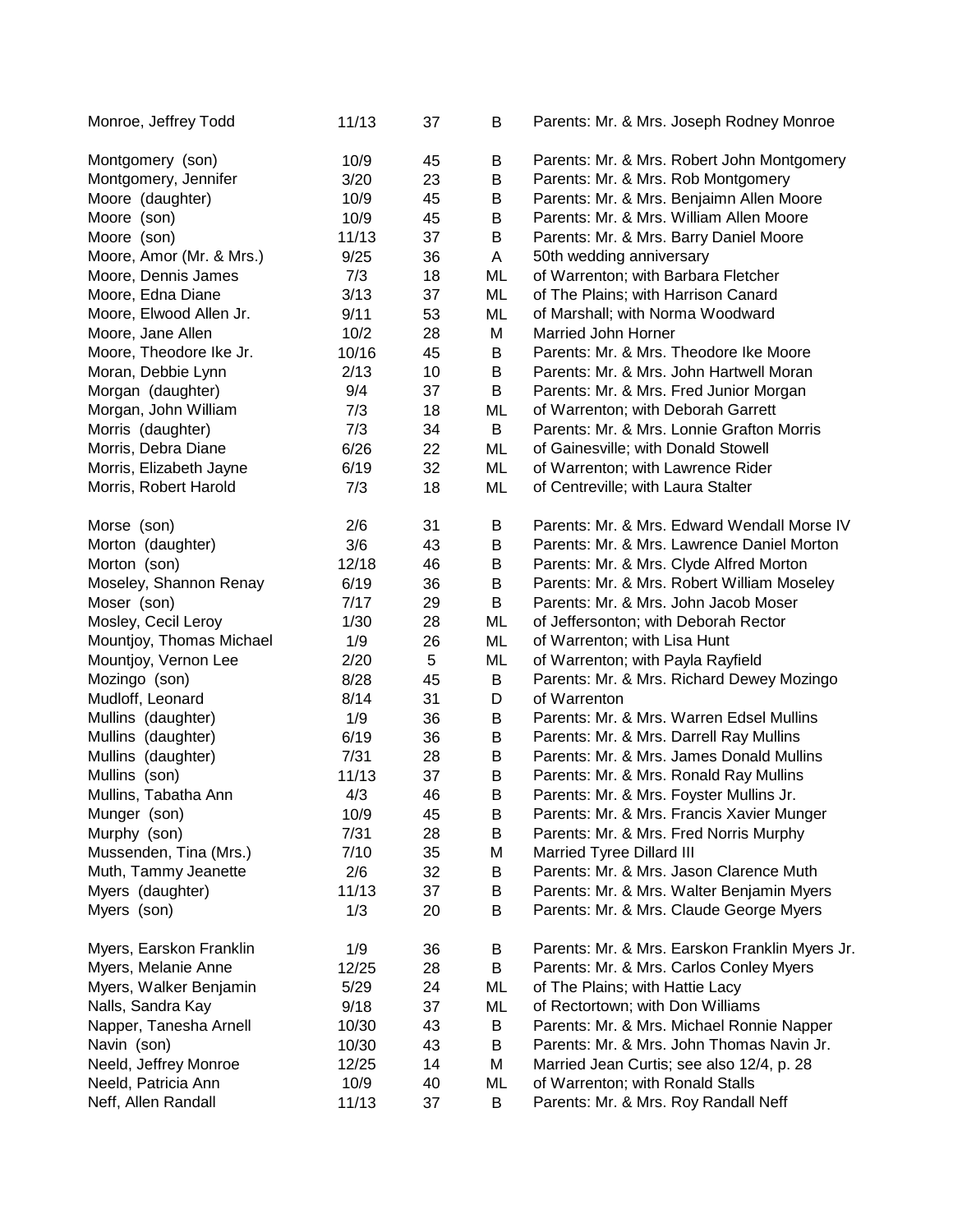| Neff, Jennifer Leigh<br>Negard (son) | 8/28<br>7/3 | 45<br>34 | B<br>B | Parents: Mr. & Mrs. Paul Nashville Neff Jr.<br>Parents: Mr. & Mrs. Rober Dale Negard |
|--------------------------------------|-------------|----------|--------|--------------------------------------------------------------------------------------|
| Nelson, Geoffrey Thomas              | 4/17        | 32       | B      | Parents: Dr. & Mrs. Tom Nelson                                                       |
| Newbold, Eric Ward                   | 11/13       | 37       | B      | Parents: Mr. & Mrs. Wiley Wayne Newbold                                              |
| Newhouse (daughter)                  | 10/30       | 43       | B      | Parents: Mr. & Mrs. Richard Arthur Newhouse                                          |
| Newman (son)                         | 11/27       | 37       | B      | Mother: Miss Etta Mae Newman                                                         |
| Newman, Catherine Comorra            | 4/17        | 42       | ML     | of Warrenton; with Dewey Newman                                                      |
| Ney, Janice Lynn                     | 5/1         | 47       | ML     | of Bealeton; with Ricky Lee Ritchie                                                  |
| Nicholson (daughter)                 | 7/3         | 34       | B      | Parents: Mr. & Mrs. George Everett Nicholson                                         |
| Nickens, Bertram Dean                | 8/28        | 45       | B      | Parents: Mr. & Mrs. Frank Dean Nickens                                               |
| Nissley (son)                        | 10/23       | 35       | B      | Parents: Mr. & Mrs. Dan J. Nissley Jr.                                               |
| Nissley, Barbara Ann                 | 7/24        | 37       | ML     | of Catlett; with Albert Bender                                                       |
| Noel (son)                           | 8/28        | 45       | B      | Parents: Mr. & Mrs. Nelson Edward Noel                                               |
| Norris, Barbara June                 | 3/6         | 23       | ML     | of Warrenton; with Harry Edwards                                                     |
| Nunery, Valdrie Elaine               | 11/27       | 32       | ML     | of Remington; with Dumont Walker Jr.                                                 |
| O'Bannion, Earl Lawyer Jr.           | 9/4         | 37       | B      | Parents: Mr. & Mrs. Earl Lawyer O'Bannion                                            |
| Odle (daughter)                      | 7/3         | 34       | B      | Parents: Mr. & Mrs. Marvin Douglas Odle                                              |
| Ohleger (son)                        | 2/6         | 32       | B      | Parents: Mr. & Mrs. Michael Peter Ohleger                                            |
| Olinger, Mary Frances                | 1/9         | 26       | ML     | of Warrenton; with Lawrence Owens                                                    |
| Oliver (daughter)                    | 1/9         | 36       | B      | Parents: Mr. & Mrs. David George Oliver                                              |
| Orban (daughter)                     | 10/9        | 45       | B      | Parents: Mr. & Mrs. Thomas Michael Orban                                             |
| Orr, Jackie Lee                      | 2/6         | 32       | B      | Parents: Mr. & Mrs. Millard Darnail Orr                                              |
| Ott, Katherine Clark                 | 9/4         | 16       | M      | Married Elmer Anderson Jr.; see also 12/4, p. 28                                     |
| Owens (daughter)                     | 1/9         | 36       | B      | Parents: Mr. & Mrs. James Robert Owens                                               |
| Owens (son)                          | 7/3         | 34       | B      | Parents: Mr. & Mrs. Ben Owens Jr.                                                    |
| Owens (son)                          | 11/27       | 37       | B      | Parents: Mr. & Mrs. Charles Kenneth Owens                                            |
| Owens, Bobby Adrian                  | 7/24        | 37       | ML     | of The Plains; with Terri Jeffries                                                   |
| Owens, Charity Janelle               | 9/4         | 37       | B      | Parents: Mr. & Mrs. Oliver Franklin Owens                                            |
| Owens, Gloria Jean                   | 1/30        | 28       | ML     | of Warrenton; with William Curtis                                                    |
| Owens, Kelly Anne                    | 12/25       | 31       | B      | Parents: Mr. & Mrs. Ronald Victor Owens                                              |
| Owens, Lawrence                      | 1/9         | 26       | ML     | of Warrenton; with Mary Olinger                                                      |
| Owens, Leslie Holmes                 | 11/20       | 37       | D      | of Purcellville; age 92                                                              |
| Owens, Robin Louise                  | 3/27        | 23       | ML     | of Warrenton; with Lars Lamberg                                                      |
| Owens, Taylor L.                     | 6/19        | 14       | D      | Buried in Oak Grove Cemetery, Herndon                                                |
| Ozarickman, Aliye                    | 6/5         | 22       | ML     | of Warrenton; with Kyle Craig                                                        |
| Page, Adelle Miriam                  | 4/3         | 46       | B      | Parents: Mr. & Mrs. Robert Gordon Page                                               |
| Paine, Ashley Amanda                 | 2/13        | 37       | B      | Parents: Mr. & Mrs. James William Paine                                              |
| Palmer, Jo Ann                       | 9/11        | 53       | B      | Parents: Mr. & Mrs. Daniel Lee Palmer                                                |
| Palmer, Thomas Crawford Jr.          | 1/9         | 26       | ML     | of Manassas; with Edna Jacobs                                                        |
| Palo, Karen Ann                      | 9/11        | 53       | ML     | of Bealeton; with Glynn Rutherford                                                   |
| Paradis, Kevin Todd                  | 2/13        | 10       | B      | Parents: Mr. & Mrs. Richard Alfred Paradis                                           |
| Parker (daughter)                    | 10/16       | 45       | B      | Parents: Mr. & Mrs. Charles Richard Parker                                           |
| Parker, Jennifer June                | 7/17        | 29       | B      | Parents: Mr. & Mrs. Jimmy Wiidrow Parker                                             |
| Parker, JoAnne                       | 5/15        | 38       | ML     | of Gloldvein; with Robert Hawkins                                                    |
| Parks (daughter)                     | 10/9        | 45       | B      | Parents: Mr. & Mrs. Julian Nelson Parks Jr.                                          |
| Parrish, Cornell Renarde             | 12/4        | 28       | ML     | of Remington; with Frances Cave                                                      |
| Parsell, Cassandra Caye              | 8/28        | 45       | B      | Parents: Mr. & Mrs. Cassell Monzell Parsell                                          |
| Pass (son)                           | 7/3         | 34       | В      | Parents: Mr. & Mrs. Robert Lee Pass                                                  |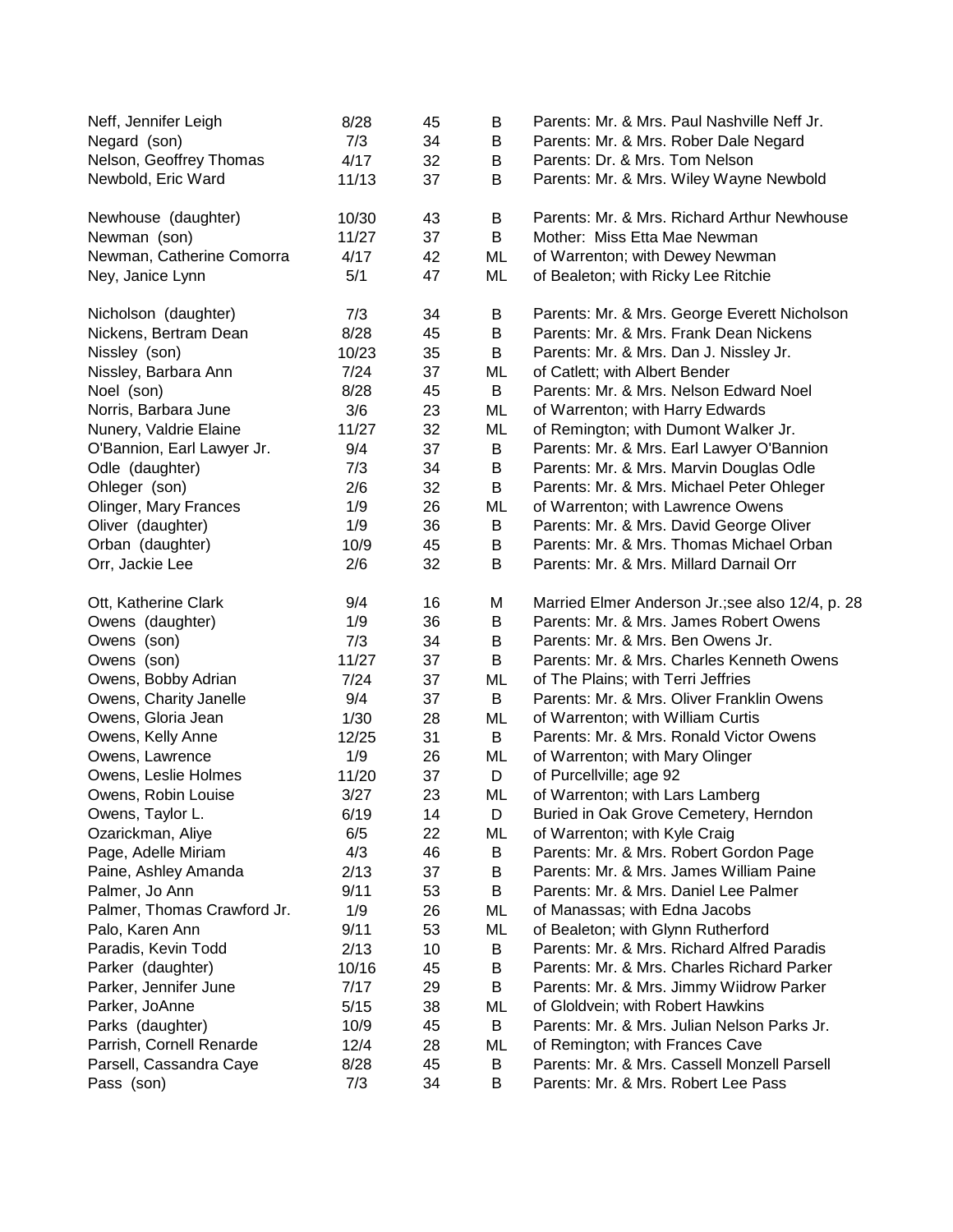| Pattie (son)<br>Patton (daughter)<br>Paulin (son) | 7/3<br>7/17<br>9/4 | 34<br>29<br>37 | B<br>B<br>B | Parents: Mr. & Mrs. Thomas Gordon Pattie Jr.<br>Parents: Mr. & Mrs. Arthur Randal Patton<br>Parents: Mr. & Mrs. Peter Leo Paulin |
|---------------------------------------------------|--------------------|----------------|-------------|----------------------------------------------------------------------------------------------------------------------------------|
| Pawlowski (daughter)                              | 9/4                | 37             | B           | Parents: Mr. & Mrs. William Roy Pawlowski                                                                                        |
| Payne (daughter)                                  | 1/30               | 47             | B           | Parents: Mr. & Mrs. Charles Alexander Payne                                                                                      |
| Payne, Earl Franklin (Dr.)                        | 4/3                | 26             | D           | Middleburg pharmacist                                                                                                            |
| Payne, Frances L.                                 | 12/18              | 39             | D           | of Arlington                                                                                                                     |
| Payne, Gloria Beatrice                            | 11/20              | 30             | ML          | of Remington; with Kenton Duckworth Jr.                                                                                          |
| Payne, Spilman                                    | 1/3                | 15             | D           | of Rectortown                                                                                                                    |
| Pearson, Alisa Suzanne                            | 6/19               | 36             | B           | Parents: Mr. & Mrs. Gerald Underwood Pearson                                                                                     |
| Pearson, Stacey Lynn                              | 6/19               | 36             | B           | Parents: Mr. & Mrs. Harrison William Pearson                                                                                     |
| Pease, Clinton Scott                              | 10/16              | 45             | B           | Parents: Mr. & Mrs. Clinton L. Pease Jr.                                                                                         |
| Peer, Heather Inez                                | 4/10               | 12             | B           | Parents: Mr. & Mrs. John Lee Peer                                                                                                |
| Peloquin (son)                                    | 1/9                | 36             | B           | Parents: Mr. & Mrs. Arthur Joseph Peloquin                                                                                       |
| Pendleton (son)                                   | 2/13               | 29             | B           | Parents: Mr. & Mrs. Will Walfield Pendleton                                                                                      |
| Penic, David Lee                                  | 7/24               | 37             | ML          | of Annandale; with Vivian Dade                                                                                                   |
| Peppiatt, Marianne                                | 6/19               | 29             | M           | Married Thomas Dodson; see also 12/11, p. 28                                                                                     |
| Perdue (son)                                      | 9/4                | 37             | B           | Parents: Mr. & Mrs. Bernard Lee Perdue                                                                                           |
| Perkinson (son)                                   | 11/27              | 37             | B           | Parents: Mr. & Mrs. Alan Keith Perkinson                                                                                         |
| Perna (son)                                       | 12/25              | 31             | B           | Parents: Mr. & Mrs. Roger Dennis Perna                                                                                           |
| Perry (son)                                       | 9/4                | 37             | B           | Parents: Mr. & Mrs. John Robert Perry                                                                                            |
| Peters (son)                                      | 10/16              | 45             | B           | Parents: Mr. & Mrs. William Wayne Peters                                                                                         |
| Petrie, Janet Viorene                             | 1/9                | 26             | ML          | of Fayetteville, NC; with Paul Brundage                                                                                          |
| Petticrew (son)                                   | 4/3                | 46             | B           | Parents: Mr. & Mrs. George Earl Petticrew                                                                                        |
| Pettit (daughter)                                 | 5/22               | 37             | B           | Parents: Mr. & Mrs. Frederick Eugene Pettit                                                                                      |
| Pfeiffer (daughter)                               | 12/25              | 31             | B           | Parents: Mr. & Mrs. Lee Reinhart Pfeiffer                                                                                        |
| Phelps, Brenda Carol                              | 6/19               | 13             | M           | Married Ensign Maurice Kophamer                                                                                                  |
| Phillips (son)                                    | 9/11               | 53             | B           | Parents: Mr. & Mr. John Paul Phillips Jr.                                                                                        |
| Phillips, Deborah Rea                             | 5/1                | 47             | ML          | of Dunkirk, Ny; with Larry Johnson                                                                                               |
| Phillips, Lisa Renee                              | 7/17               | 29             | B           | Parents: Mr. & Mrs. James Alvie Phillips                                                                                         |
| Phipps (daughter)                                 | 8/28               | 45             | B           | Parents: Mr. & Mrs. Gregory Stephen Phipps<br>Married Charles Cairns; see also 7/17, p. 43;                                      |
| Pickett, Patricia Lee                             | 1/9                | 16             | M           | 8/7, p. 39                                                                                                                       |
| Pierce, Robert Herman Jr.                         | 9/4                | 37             | B           | Parents: Mr. & Mrs. Robert Herman Pierce                                                                                         |
| Pierce, Sean Patrick                              | 7/31               | 28             | B           | Parents: Mr. & Mrs. Raymond William Pierce                                                                                       |
| Pierce, Wayne Franklin                            | 5/29               | 24             | ML          | of Warrenton; with Sandra Ritchie                                                                                                |
| Pingley, Kerrie Beth                              | 10/16              | 45             | B           | Parents: Mr. & Mrs. Robert F. Pingley                                                                                            |
| Piper, Milton George                              | 12/4               | 28             | ML          | of Warrenton; with Barbara Sharp                                                                                                 |
| Pippin (son)                                      | 1/3                | 20             | B           | Parents: Mr. & Mrs. Jesse Earl Pippin                                                                                            |
| Plaster (son)                                     | 12/18              | 46             | B           | Parents: Mr. & Mrs. Carl Eugene Plaster                                                                                          |
| Plaster, Penny Sue                                | 7/10               | 15             | ML          | of Marshall; with John Johnson Jr.                                                                                               |
| Poole (daughter)                                  | 10/16              | 45             | B           | Parents: Mr. & Mrs. William Ernest Poole                                                                                         |
| Portell (daughter)                                | 7/3                | 34             | B           | Parents: Mr. & Mrs. Ronald Michael Portell                                                                                       |
| Porter (daughter)                                 | 3/20               | 47             | B           | Parents: Mr. & Mrs. Edward Carlton Porter                                                                                        |
| Posey (son)                                       | 11/27              | 37             | B           | Parents: Mr. & Mrs. Nathan Edward Posey                                                                                          |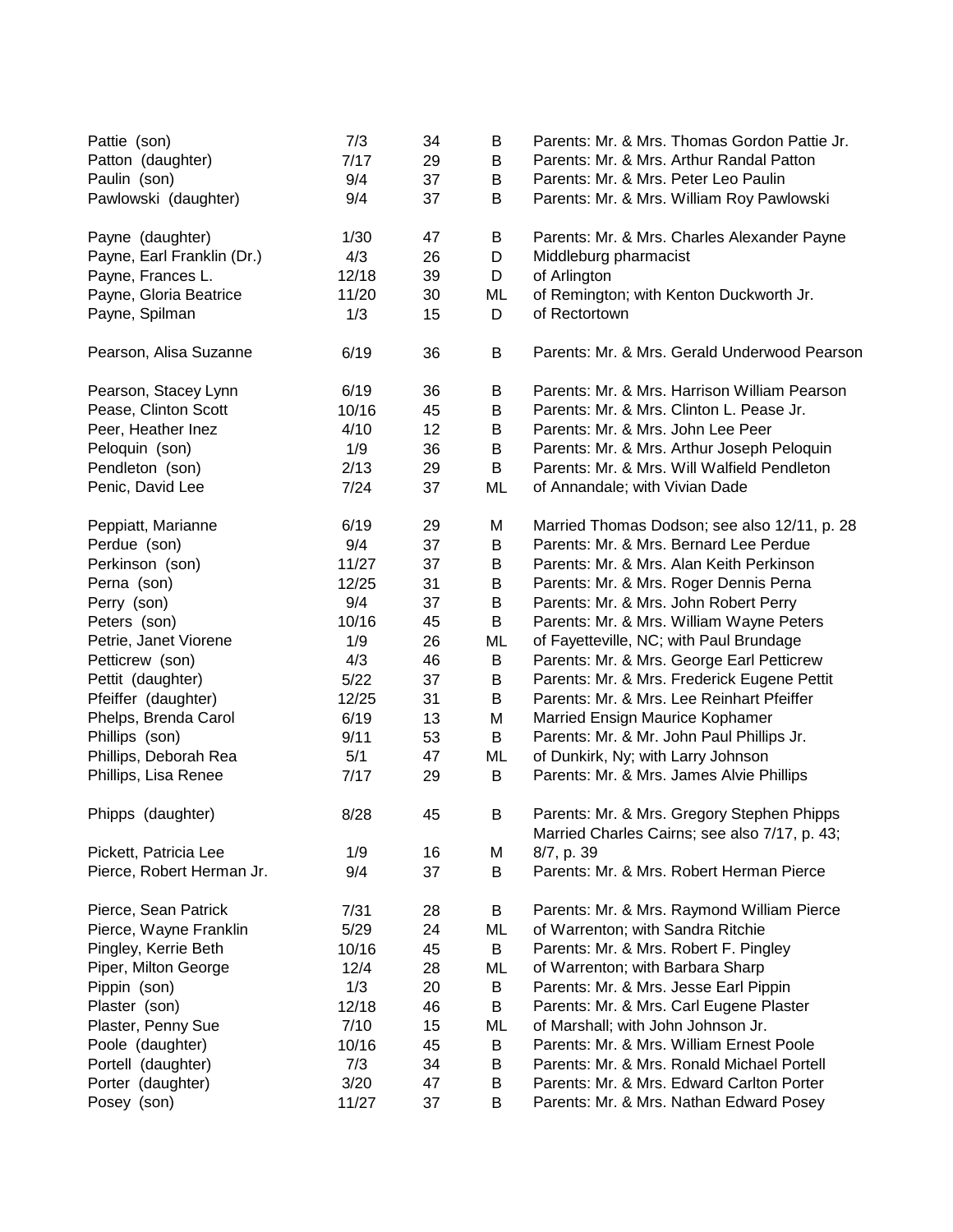| Powers (daughter)          | 7/17  | 29             | B  | Perents: Mr. & Mrs. Larry Duane Powers          |
|----------------------------|-------|----------------|----|-------------------------------------------------|
| Presley (son)              | 2/20  | 29             | B  | Parents: Mr. & Mrs. Jerry Lee Presley           |
| Preston, Elwood Thomas     | 10/16 | 45             | B  | Parents: Mr. & Mrs. Jack Milton Preston         |
| Prettrol (son)             | 7/17  | 29             | B  | Parents: Mr. & Mrs. Donald Charles Pettrol      |
| Price (daughter)           | 11/13 | 37             | B  | Parents: Mr. & Mrs. Eugene Olin Price           |
| Price (son)                | 4/3   | 46             | B  | Parents: Mr. & Mrs. George L. Whitsell Price II |
| Price, Basil Charles Jr.   | 10/2  | $\overline{2}$ | D  | of Middletown; car accident                     |
| Price, Bennie Gail         | 1/9   | 26             | ML | of Catlett; with Larry Bentley                  |
| Prieb, Randy Keith         | 5/29  | 24             | ML | of Warrenton; with Phyllis Darnell              |
| Pritchard, Thomas          | 10/16 | 31             | M  | <b>Married Louise Hewitt</b>                    |
| Proctor, Melissa Kathleen  | 8/28  | 45             | B  | Parents: Mr. & Mrs. George William Proctor      |
| Proffitt, William Conrad   | 11/13 | 37             | B  | Parents: Mr. & Mrs. Michael Wayne Proffitt      |
| Pronovost (daughter)       | 7/3   | 34             | B  | Parents: Mr. & Mrs. David Allan Pronovost       |
| Pruett (daughter)          | 12/25 | 31             | B  | Parents: Mr. & Mrs. Steve Richard Pruett        |
| Pruitt (son)               | 2/13  | 29             | B  | Parents: Mr. & Mrs. Theodore James Pruitt       |
| Pulchine, James Joseph Jr. | 6/19  | 32             | ML | of Warrenton; with Denise Grove                 |
| Pullen, Jason Harper       | 4/3   | 46             | B  | Parents: Mr. & Mrs. Wesley Lee Pullen           |
| Pummil (daughter)          | 1/9   | 36             | B  | Parents: Mr. & Mrs. James Donald Pummil         |
| Putnam (son)               | 9/11  | 53             | B  | Parents: Mr. & Mrs. Thomas Arnold Putnam Sr.    |
| Putnam, William Gilbert    | 9/11  | 53             | ML | of Amissville; with Phyllis Hopkins             |
| Qualls (daughter)          | 12/25 | 31             | B  | Parents: Mr. & Mrs. Ronald Cooper Qualls        |
| Quinn, Jacqueline Odessa   | 10/16 | 44             | ML | of Catlett; with Hillery Braxton                |
| Rackley (daughter)         | 10/16 | 45             | B  | Parents: Mr. & Mrs. Julian Thomas Rackley       |
| Ramey, Mary Ann            | 9/4   | 20             | ML | of Warrenton; with James Whitmer                |
| Randall (son)              | 3/6   | 43             | B  | Parents: Mr. & Mrs. Gary Patrick Randall        |
| Randall (son)              | 9/4   | 37             | B  | Parents: Mr. & Mrs. Michael Leigh Randall       |
| Rankin, Beatrice Anderson  | 10/30 | 33             | ML | of Bakersfield, CA; with Burnem Dodson          |
| Rawlings, Mary Thelma      | 1/3   | 15             | D  | of Arlington                                    |
| Rayfield, Paula            | 2/20  | 5              | ML | of Warrenton; with Vernon Mountjoy              |
| Reaves, Nina Lynn          | 4/24  | 28             | M  | <b>Married Robert DeLong</b>                    |
| Reckleben (daughter)       | 7/3   | 34             | B  | Parents: Mr. & Mrs. Roy Richard Reckleben       |
| Rector, Clifton Raymond    | 6/12  | 24             | ML | of Midland; with Marilyn Cephas                 |
| Rector, Deborah Ida        | 1/30  | 28             | ML | of Warrenton; with Cecil Mosley                 |
| Rector, Mary Catherine     | 8/14  | 40             | ML | of Warrenton; with Joseph Carter                |
| Rector, Phronsie A.        | 1/9   | 26             | ML | of The Plains; with Harold Joynes               |
| Reecher, Pamela Jean       | 3/27  | 23             | ML | of Catlett; with Sammie Hannah                  |
| Reed, Jason Charles        | 9/11  | 53             | B  | Parents: Mr. & Mrs. Harold Franklin Reed        |
| Reed, Lynnita Rose         | 2/13  | 32             | B  | Parents: Mr. & Mrs. Bedford Franklin Reed       |
| Reid (daughter)            | 10/30 | 43             | B  | Parents: Mr. & Mrs. Joseph Cary Reid            |
| Reid, Deborah Ann          | 10/30 | 33             | ML | of Upperville; with John Wright                 |
| Reid, Frances Marie        | 8/14  | 40             | ML | of Rectortown; with James Hampton               |
| Reisender, Kim Faith       | 4/10  | 12             | B  | Parents: Mr. & Mrs. Reuben Reisender Jr.        |
| Render (daughter)          | 9/11  | 53             | B  | Parents: Mr. & Mrs. Gregory Lee Render          |
| Reston, Margo Michaelle    | 7/31  | 28             | B  | Parents: Mr. & Mrs. John Martin Sylvester       |
| Reuling, Timothy Hart      | 6/12  | 19             | M  | <b>Married Sara McIntosh</b>                    |
| Revercomb, Anne L.         | 11/20 | 37             | D  | <b>Buried at Rectortown</b>                     |
| Revercomb, Irving Forrest  | 1/3   | 15             | D  | of Rectortown                                   |
| Reynolds (daughter)        | 1/9   | 36             | B  | Parents: Mr. & Mrs. Lynden Allen Reynolds       |
| Reynolds (son)             | 10/9  | 45             | В  | Parents: Mr. & Mrs. John Robert Reynolds        |
| Rhinehart (son)            | 9/11  | 53             | B  | Parents: Mr. & Mrs. James Albert Rhinehart      |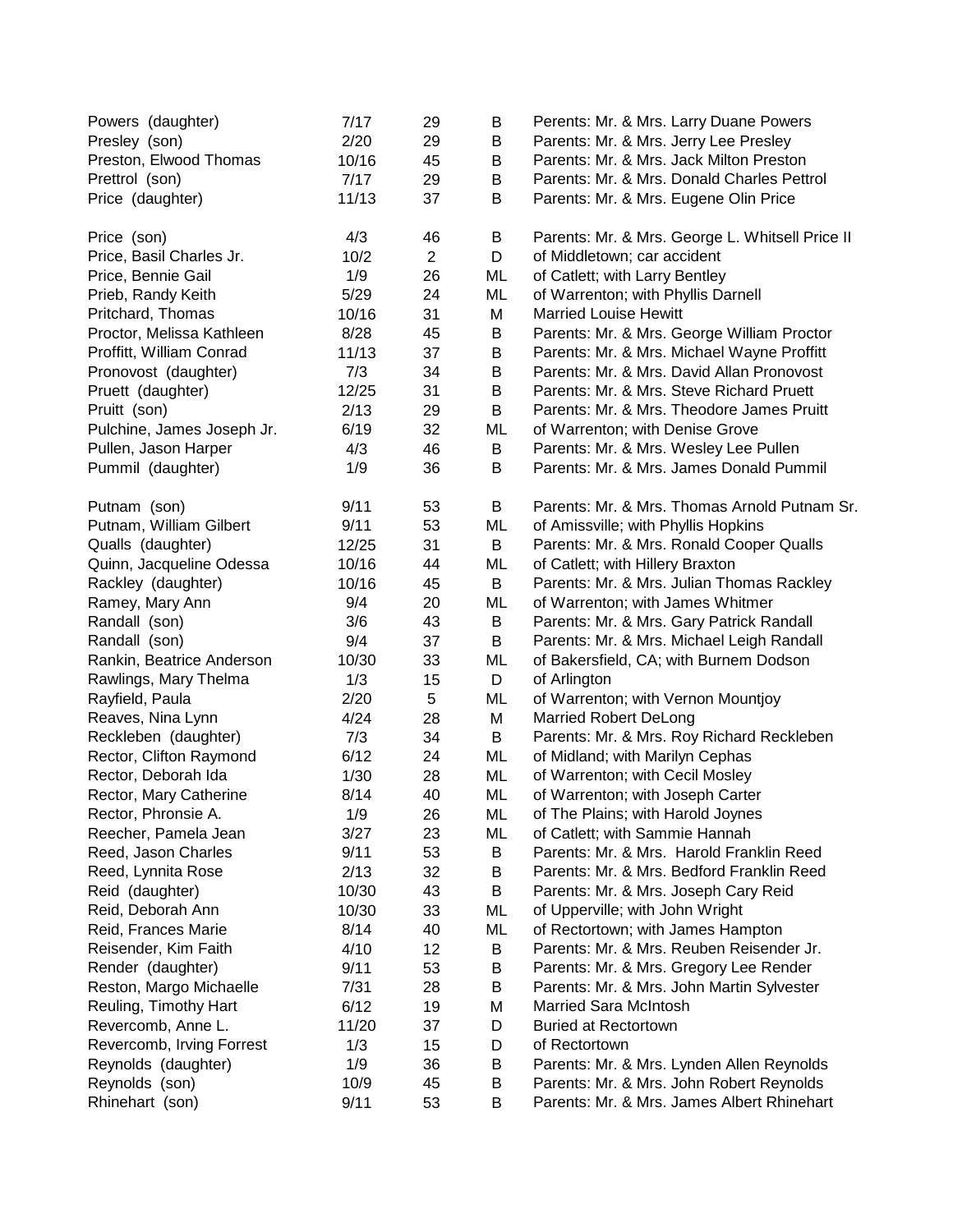| Rhoades (son)<br>Rhodes, Randolph C. (Todd) | 6/19<br>3/13 | 36<br>8, 44 | B<br>D | Parents: Mr. & Mrs. Ivan Allan Rhoades<br>of Haymarket |
|---------------------------------------------|--------------|-------------|--------|--------------------------------------------------------|
| Rice (son)                                  | 10/9         | 45          | B      | Parents: Mr. & Mrs. Clarence Edwin Rice Jr.            |
| Rice, Delores Ann                           | 3/6          | 23          | ML     | of Marshall; with Daryl Williams                       |
| Rich, Matthew Allen                         | 1/16         | 8           | B      | Parents: Mr. & Mrs. Robert Walden Rich                 |
| Richards, Marie                             | 12/18        | 21          | D      | of Washington DC                                       |
|                                             |              |             |        | Parents: Mr. & Mrs. William Hughes Richardson          |
| Richardson (daughter)                       | 5/22         | 37          | B      | Jr.                                                    |
| Richardson (son)                            | 12/25        | 31          | B      | Parents: Mr. & Mrs. Fred Levern Richardson Jr.         |
| Richmond (son)                              | 7/17         | 29          | B      | Parents: Mr. & Mrs. Melvin Denny Richmond              |
| Rider, Lawrence Allen                       | 6/19         | 32          | ML     | of Warrenton; with Elizabeth Morris                    |
| Rider, William Marton Jr.                   | 7/31         | 45          | ML     | of Warrenton; with Beverly Cummings                    |
| Ridgeway, Angela Nicole                     | 12/25        | 28          | B      | Parents: Mr. & Mrs. James Lee Ridgeway                 |
| Riebold, Elbert Michael                     | 12/4         | 28          | ML     | of Bernalillo, NM; with Janet Gottlob                  |
| Riggins (son)                               | 11/27        | 37          | B      | Parents: Mr. & Mrs. Ronald Eugene Riggans              |
| Riley (daughter)                            | 5/22         | 37          | B      | Parents: Mr. & Mrs. James Henry Riley                  |
| Riley (daughter)                            | 10/9         | 45          | B      | Parents: Mr. & Mrs. Franklin Churchill Riley           |
| Riley (son)                                 | 3/20         | 47          | B      | Parents: Mr. & Mrs. Thomas William Riley               |
| Riley (son)                                 | 11/27        | 37          | B      | Parents: Mr. & Mrs. Ted Franklin Riley                 |
| Risdon, Cynthia Louise                      | 6/26         | 22          | ML     | of Middleburg; with Ralph Williams Jr.                 |
| Ritchie (son)                               | 3/20         | 47          | B      | Parents: Mr. & Mrs. Larry Walton Ritchie               |
| Ritchie, Ricky Lee                          | 5/1          | 47          | ML     | of Bealeton; with Janice Ney                           |
| Ritchie, Sandra Ann                         | 5/29         | 24          | ML     | of Warrenton; with Wayne Pierce                        |
| Roberts (daughter)                          | 1/9          | 36          | B      | Parents: Mr. & Mrs. Gregory Denny Roberts              |
|                                             |              |             |        | Buried in Sharon Cemetery, Middleburg; see             |
| Roberts, Nancy Iva                          | 7/10         | 29          | D      | also 7/17, p. 8; 7/31, p. 35                           |
| Roberts, Robert Melvin Jr.                  | 6/26         | 22          | ML     | of Charlottesville; with Mary Dearborn                 |
| Robey (son)                                 | 10/9         | 45          | B      | Parents: Mr. & Mrs. Carl Huber Robey Jr.               |
| Robinson (daughter)                         | 7/3          | 34          | B      | Parents: Mr. & Mrs. Wilson Scout Robinson              |
| Robinson (son)                              | 2/13         | 29          | B      | Parents: Mr. & Mrs. Andrew Lee Robinson                |
| Robinson (son)                              | 7/17         | 29          | B      | Parents: Mr. & Mrs. Ronnie Harold Robinson             |
| Robinson (son)                              | 8/28         | 45          | B      | Parents: Mr. & Mrs. William Russell Robinson           |
| Robinson, David Lee                         | 7/3          | 20          | M      | Married Helen Umbaugh                                  |
| Robinson, Dewey Edward                      | 4/17         | 42          | ML     | of Bealeton; with Catherine Newman                     |
| Robinson, Richard Henry                     | 1/3          | 21          | B      | Parents: Mr. & Mrs. Richard Henry Robinson             |
| Robinson, Sharon Lee                        | 2/13         | 30          | ML     | of Markham; with William Howard                        |
| Robison (son)                               | 11/27        | 37          | B      | Parents: Mr. & Mrs. Eugene Berry Robison               |
| Rodeghier (son)                             | 8/28         | 45          | В      | Parents: Mr. & Mr. Charles Joseph Rodeghier            |
| Rogers, Mary Frances                        | 7/10         | 32          | D      | <b>Buried in Lincoln Cemetery</b>                      |
| Rogers, Vernell                             | 7/24         | 37          | ML     | of Quantico; with Linds Bumbray                        |
| Romer (daughter)                            | 10/9         | 45          | B      | Parents: Mr. & Mrs. Robert John Romer                  |
| Rooks, Madelyn Stephan                      | 3/6          | 44          | D      | of Glen Ella Farm, The Plains                          |
| Roop, William Lester                        | 6/12         | 24          | ML     | of Warrenton; with Jean Garland                        |
| Roosevelt, Ann                              | 5/15         | 28          | M      | <b>Married William Mason</b>                           |
| Rosalez, Shawn Lee                          | 10/30        | 43          | B      | Parents: Mr. & Mrs. Apolonio Crux Rosales Jr.          |
| Rose (daughter)                             | 2/27         | 22          | В      | Parents: Mr. & Mrs. Larry Dillon Rose                  |
| Rose (daughter)                             | 7/31         | 28          | B      | Parents: Mr. & Mrs. Junior Edward Rose                 |
| Rose (son)                                  | 6/19         | 36          | B      | Parents: Mr. & Mrs. Joseph Ernest Rose                 |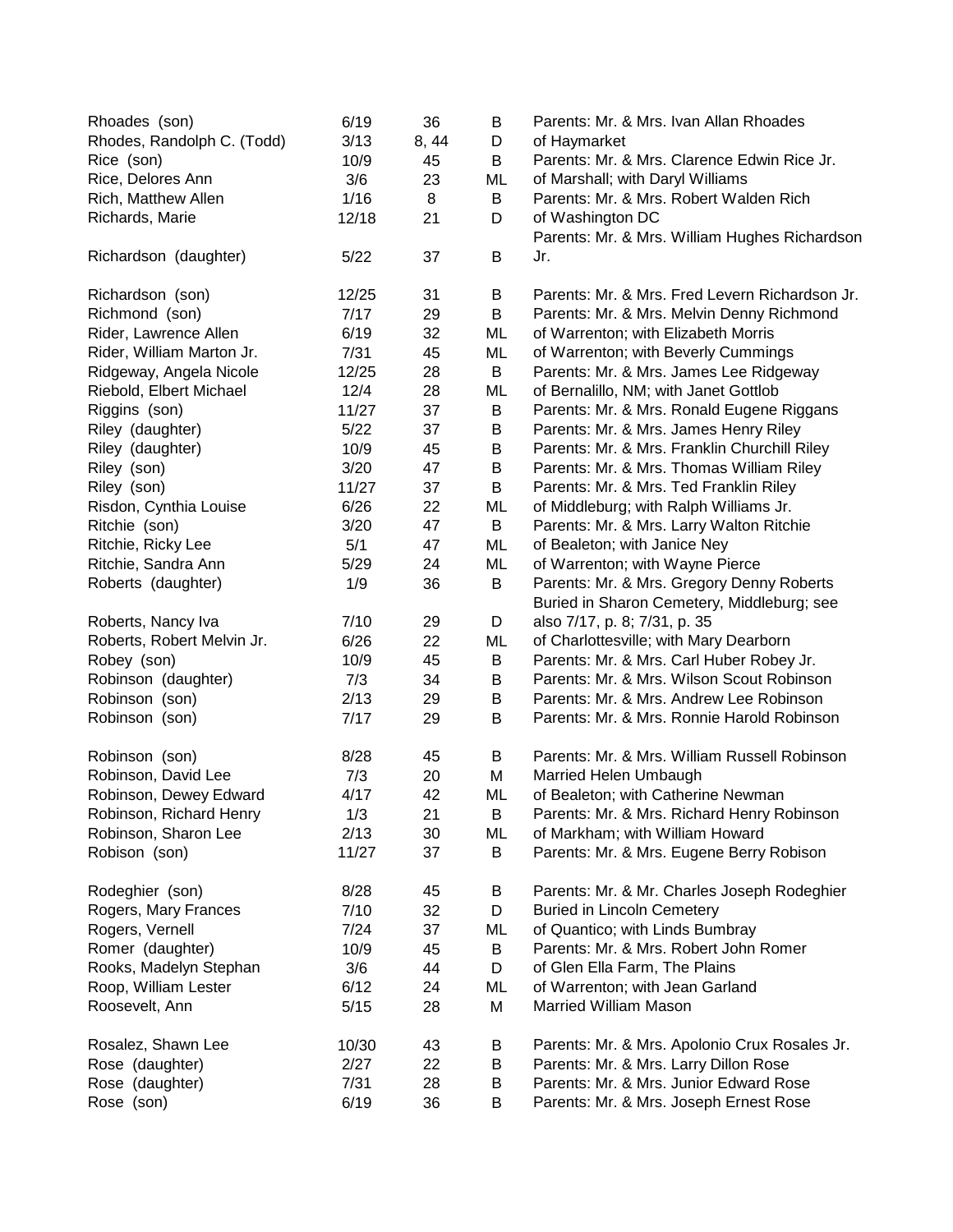| Rose (son)                  | 11/27 | 37 | B       | Parents: Mr. & Mrs. Richard Lyons Rose                                                    |
|-----------------------------|-------|----|---------|-------------------------------------------------------------------------------------------|
| Rose (son)                  | 11/27 | 37 | B       | Parents: Mr. & Mrs. William Francis Rose Jr.                                              |
| Rose, James Edward          | 10/30 | 43 | B       | Parents: Mr. & Mrs. Joseph Alexander Rose<br>of Sewickley, PA; married Thomas Gilpin; see |
| Rose, Jeannie Evans         | 4/10  | 21 | M       | also 7/31, p. 42; 8/14, p. 37                                                             |
| Rotenberry (son)            | 6/19  | 36 | $\sf B$ | Parents: Mr. & Mrs. Ricky Lee Rotenberry                                                  |
| Rouse (son)                 | 9/4   | 37 | B       | Parents: Mr. & Mrs. Christopher Alan Rouse                                                |
| Rowns, Kenneth Franklin     | 8/7   | 45 | ML      | of Warrenton; with Teressa Cantrell                                                       |
| Royston, Lynne Conway       | 4/17  | 38 | M       | <b>Married Edward Wine</b>                                                                |
| Ruffner (son)               | 4/3   | 46 | B       | Parents: Mr. & Mrs. James Lester Ruffner                                                  |
| Rumph, John Stanley         | 6/19  | 32 | ML      | of Woodbridge; with Marylin Heflin                                                        |
| Runion (son)                | 1/9   | 36 | B       | Parents: Mr. & Mrs. Gerald Stewart Runion                                                 |
| Russell, Bryan Scott        | 8/7   | 29 | Bap     | Parents: Mr. & Mrs. Lawrence Russell                                                      |
| Russell, Sharon Grace       | 8/7   | 29 | Bap     | Parents: Mr. & Mrs. Lawrence Russell                                                      |
| Russin (daughter)           | 1/9   | 36 | В       | Parents: Mr. & Mrs. Francis Anthony Russin                                                |
| Rutherford, Christy Lynn    | 10/16 | 45 | B       | Parents: Mr. & Mrs. George Edward Rutherford                                              |
| Rutherford, Glynn William   | 9/11  | 53 | ML      | of Castleton; with Karen Palo                                                             |
| Rutter (son)                | 4/3   | 46 | B       | Parents: Mr. & Mrs. Louis Ray Rutter                                                      |
| Ruygrok, Andrea Christopher | 1/3   | 21 | B       | Parents: Mr. & Mrs. W. Ruygrok                                                            |
| Ryder (son)                 | 10/16 | 45 | B       | Parents: Mr. & Mrs. Gary Leon Ryder                                                       |
| Sabbag, Kimberly Rose       | 6/19  | 36 | B       | Parents: Mr. & Mrs. Russell George Sabbag                                                 |
| Salerno, Mark David         | 8/14  | 40 | ML      | of Charlottesville; with Deborah Hirsch                                                   |
| Salmeri, Thomas Paul        | 11/27 | 32 | ML      | of Warrenton; with Teresa Dinwoodie                                                       |
| Salyers (son)               | 9/4   | 37 | B       | Parents: Mr. & Mrs. Ricky Elwood Salyers                                                  |
| Sample, Jessica Neely       | 7/31  | 28 | B       | Parents: Mr. & Mrs. Travis Lamar Sample                                                   |
| Sams, William Stanley Jr.   | 11/13 | 37 | B       | Parents: Mr. & Mrs. William Sranley Sams                                                  |
| Sanders (daughter)          | 10/9  | 45 | B       | Parents: Mr. & Mrs. Carroll Sanders Jr.                                                   |
| Sanford, May                | 8/14  | 31 | D       |                                                                                           |
| Sanker (son)                | 10/9  | 45 | B       | Parents: Mr. & Mrs. Calvin Richard Sanker                                                 |
| Say (daughter)              | 10/30 | 43 | B       | Parents: Mr. & Mrs. Ronald Charles Say                                                    |
| Schaeffer (daughter)        | 7/3   | 34 | B       | Parents: Mr. & Mrs. Martin Edward Schaeffer                                               |
|                             |       |    |         | Parents: Mr. & Mrs. Eugene Monroe Schaeffer                                               |
| Schaeffer (daughter)        | 10/30 | 43 | B       | Jr.                                                                                       |
| Schindel, Lee Burton Jr.    | 2/13  | 30 | ML      | of Bealeton; with Patricia Hicks                                                          |
| Schray, Saraelen Marie      | 7/17  | 29 | B       | Parents: Mr. & Mrs. Edward Michael Schray                                                 |
| Schreiber, Helen Elizabeth  | 11/13 | 37 | В       | Parents: Mr. & Mrs. Jon Arden Schreiber                                                   |
| Schroeder (son)             | 10/9  | 45 | B       | Parents: Mr. & Mrs. Arthur Richard Schroeder                                              |
| Schuck, Cynthia Ann         | 9/25  | 45 | ML      | of Ostrander, OH; with Douglas Embrey                                                     |
| Schutz, Rebecca Dawn        | 11/27 | 37 | B       | Parents: Mr. & Mrs. Kenneth Aurell Schutz                                                 |
| Schwertfeger (daughter)     | 4/3   | 46 | B       | Parents: Mr. & Mrs. Jay Patrick Schwertfeger                                              |
| Scott (daughter)            | 11/27 | 37 | B       | Parents: Mr. & Mrs. Robert Marcellus Scott Jr.                                            |
| Scott, Andrew Thomas        | 4/3   | 46 | В       | Parents: Mr. & Mrs. Leon Stanley Scott                                                    |
| Scott, Annie Virginia       | 5/1   | 34 | D       | of Viewtown                                                                               |
| Scott, Donna Lee            | 11/27 | 32 | ML      | of Newark, DE; with Robert Willingham Jr.                                                 |
| Scott, George William       | 7/3   | 34 | B       | Parents: Mr. & Mrs. George Raymond Scott                                                  |
| Scott, Lillian Edith        | 11/27 | 32 | ML      | of Catlett; with William Duncan                                                           |
| Scott, Lincoln Wyatt (Jim)  | 4/17  | 42 | D       | of The Plains                                                                             |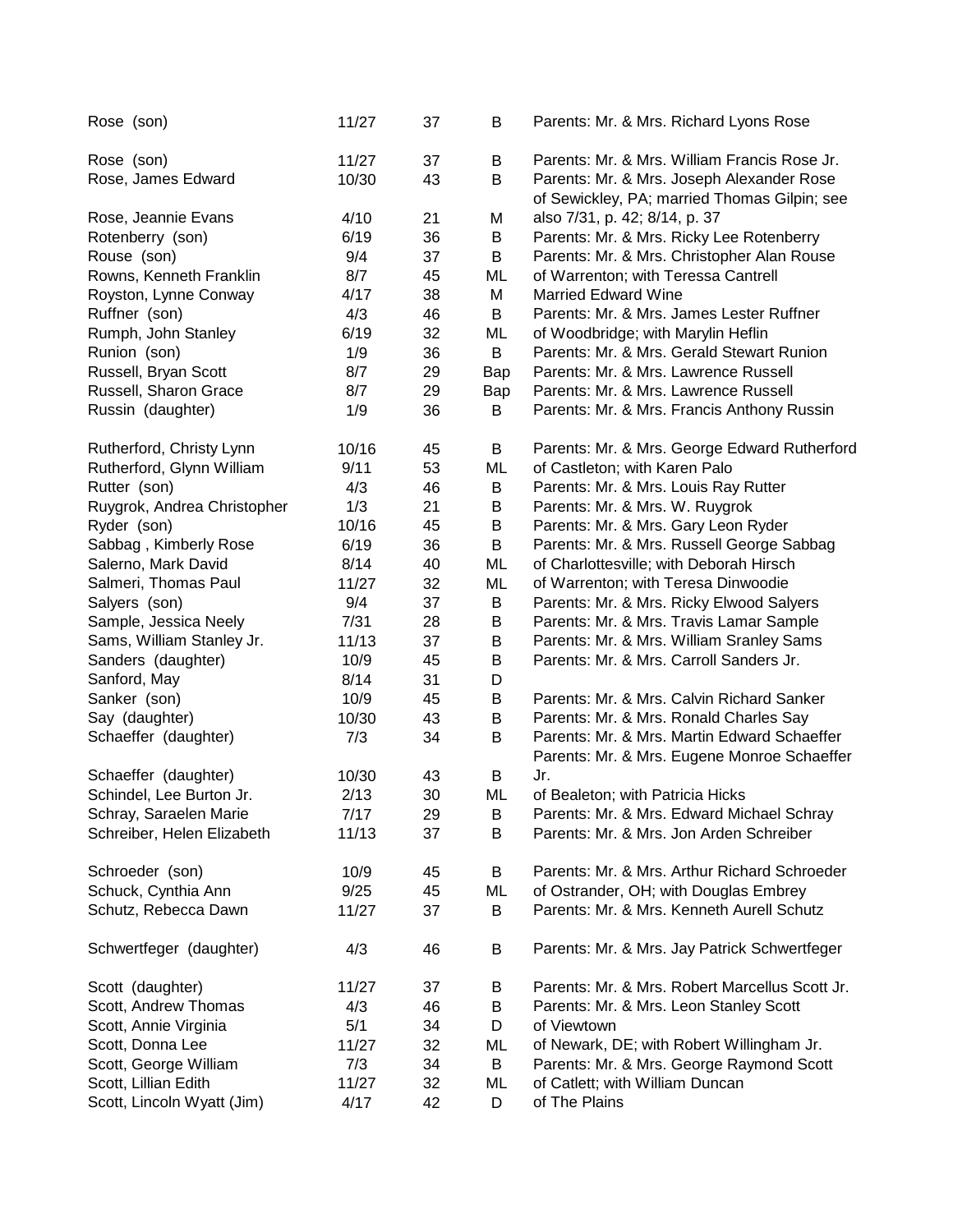| Scott, Susan Marie           | 7/31  | 45 | ML | of Warrenton; with Luther Day Jr.                |
|------------------------------|-------|----|----|--------------------------------------------------|
| Seale (son)                  | 7/3   | 34 | B  | Parents: Mr. & Mrs. Joseph Allen Seale           |
| Sealock, John Velvie         | 1/9   | 36 | B  | Parents: Mr. & Mrs. John Velvie Sealock          |
| Seals, David                 | 1/3   | 26 | M  | <b>Married Karen Casey</b>                       |
| Searks (son)                 | 11/13 | 37 | B  | Parents: Mr. & Mrs. Donald Daniel Searks         |
| Seary, Martha Frances        | 11/6  | 36 | ML | of Clarksville, TN; with Ralph Cogburn           |
| Seation (daughter)           | 10/9  | 45 | B  | Parents: Mr. & Mrs. Jessie Eugene Seation        |
| Self, Heather Lea            | 10/16 | 45 | B  | Parents: Mr. & Mrs. Samuel Harrell Self Jr.      |
| Semlser (daughter)           | 12/25 | 31 | B  | Parents: Mr. & Mrs. Charles Dabney Semlser       |
| Settle, Charles Edward       | 5/22  | 37 | ML | of Warrenton; with Georgia Kenny                 |
| Severo, Karen McLarin        | 9/11  | 53 | B  | Parents: Mr. & Mrs. Joseph Peter Severo          |
| Sexton (daughter)            | 12/25 | 31 | B  | Parents: Mr. & Mrs. Roger Dale Sexton            |
| Shackelford (daughter)       | 12/25 | 31 | B  | Parents: Mr. & Mrs. John William Shackelford     |
| Shaffer, Carrella Travis     | 5/8   | 26 | C  | Parents: Mr. & Mrs. Joseph Shaffer               |
| Sharp (son)                  | 5/22  | 4  | В  | Parents: Mr. & Mrs. Bernard Lawrence Sharp       |
| Sharp (son)                  | 10/9  | 45 | B  | Parents: Mr. & Mrs. Bruce Owen Sharp             |
| Sharp, Barbara Jeanette      | 12/4  | 28 | ML | of Warrenton; with Milton Piper                  |
| Shaver (daughter)            | 1/9   | 36 | B  | Parents: Mr. & Mrs. Thomas Sandridge Shaver      |
| Shaw, Doris Rebecca          | 6/19  | 32 | ML | of Remington; with Basye Kibler                  |
| Shaw, James Michael          | 12/4  | 28 | ML | of Manassas; with Debrah Lucas                   |
| Sheads (daughter)            | 5/22  | 37 | B  | Parents: Mr. & Mrs. Charles Roher Sheads         |
| Sheetz (daughter)            | 7/3   | 34 | B  | Parents: Mr. & Mrs. Warren Sheetz                |
| Sheetz, Johnny Ray           | 10/9  | 40 | ML | of Warrenton; with Cheryl Kirby                  |
| Shelton (daughter)           | 10/9  | 45 | B  | Parents: Mr. & Mrs. James Robert Shelton         |
| Shelton (son)                | 7/3   | 34 | B  | Parents: Mr. & Mrs. William Edwin Shelton        |
| Shelton, Scott Russell       | 1/30  | 47 | B  | Parents: Mr. & Mrs. Daniel Lee Shelton           |
| Shepard (son)                | 7/17  | 29 | B  | Parents: Mr. & Mrs. Lee Jay Shepard              |
| Shephard (son)               | 11/27 | 37 | B  | Parents: Mr. & Mrs. William Daniel Shephard      |
| Shepherd, Charles Edward III | 3/27  | 23 | ML | of Warrenton; with Cheryl Hanback                |
| Shie, Araminta Rae           | 9/4   | 37 | B  | Parents: Mr. & Mrs. Duane Lowell Shie            |
| Shifflett, David William     | 2/27  | 21 | ML | of Warrenton; with Sadie Thompson                |
| Shipe (daughter)             | 5/22  | 37 | В  | Parents: Mr. & Mrs. Franklin Lee Shipe           |
| Shirley (daughter)           | 3/20  | 47 | B  | Parents: Mr. & Mrs. James Kelly Shirley          |
| Shirley, Ellen               | 2/27  | 29 | B  | Parents: Kelly & Elizabeth Shirley               |
| Shoop (son)                  | 4/3   | 46 | В  | Parents: Mr. & Mrs. Ronald Howard Shoop Jr.      |
| Short (son)                  | 12/25 | 31 | В  | Parents: Mr. & Mrs. Larry Ray Short              |
| Shorten (son)                | 6/19  | 36 | B  | Parents: Mr. & Mrs. James Edward Shorten         |
| Shrum (son)                  | 10/30 | 43 | B  | Parents: Mr. & Mrs. Richard Wallace Shrum        |
| Shulack, Margery             | 3/13  | 44 | M  | <b>Married Jules Mazor</b>                       |
| Shultz (daughter)            | 11/27 | 37 | B  | Parents: Mr. & Mrs. Walter Kevin Shultz          |
|                              |       |    |    | Parents: Mr. & Mrs. Lawrence Charles             |
| Shumaker (son)               | 7/17  | 29 | B  | Shumaker                                         |
| Silvious, Mary Ellizabeth    | 1/30  | 47 | B  | Parents: Mr. & Mrs. Samuel Franklin Silvious Jr. |
| Simms (daughter)             | 10/16 | 45 | B  | Parents: Mr. & Mrs. Michael Edgar Simms          |
| Simms, Marvin Vernell Jr.    | 11/27 | 37 | B  | Parents: Mr. & Mrs. Marvin Vernell Simms         |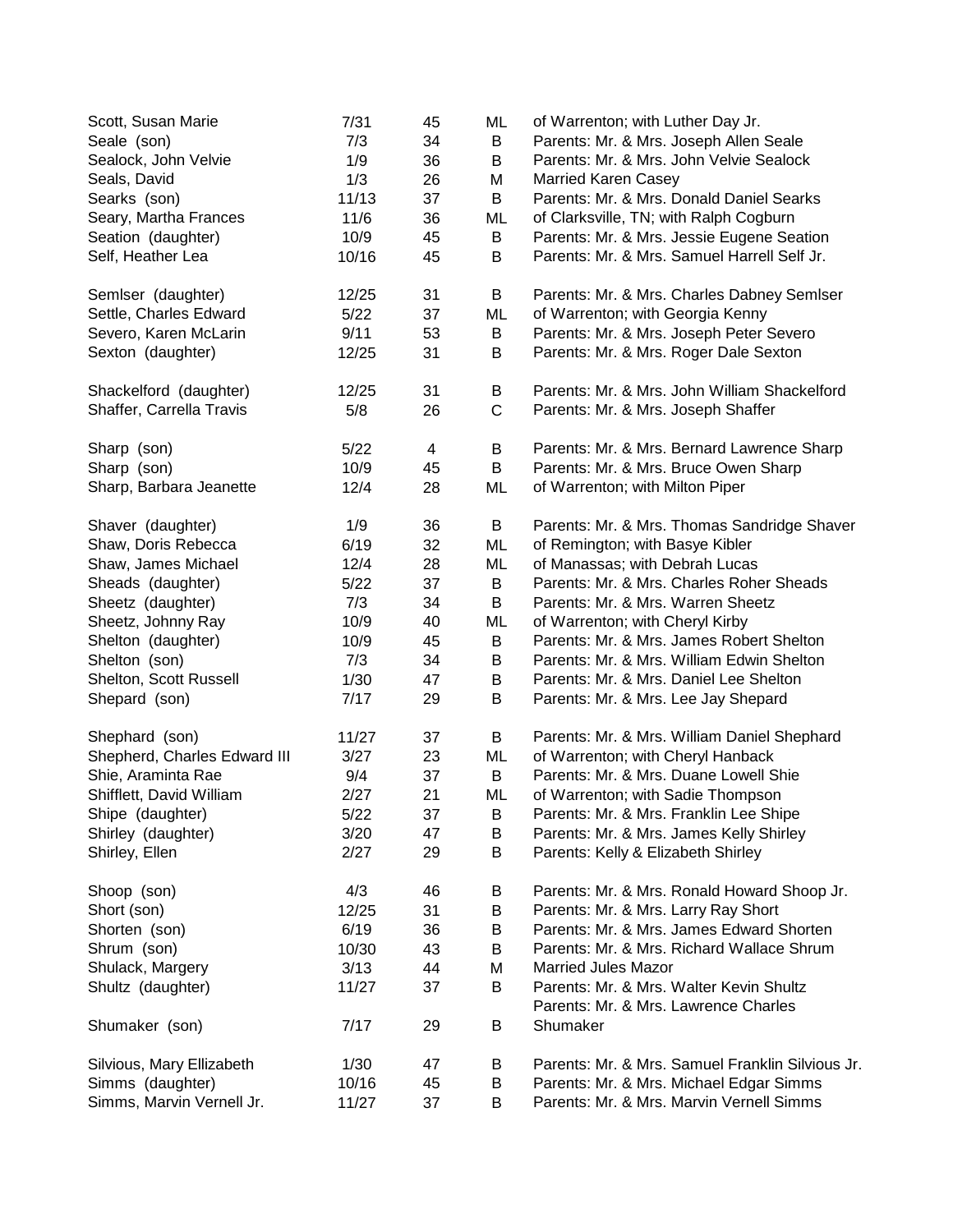| Simpson (son)                           | 2/27  | 28 | B  | Parents: Mr. & Mrs. Cecil Clark Simpson                                                     |
|-----------------------------------------|-------|----|----|---------------------------------------------------------------------------------------------|
| Simpson (son)<br>Simpson, David William | 7/3   | 34 | B  | Parents: Mr. & Mrs. James Edward Simpson Sr.<br>Parents: Mr. & Mrs. Claude Franklin Simpson |
| Franklin                                | 10/16 | 45 | B  | Jr.                                                                                         |
| Simpson, Mark Anthony                   | 10/16 | 45 | B  | Parents: Mr. & Mrs. Verner Lee Simpson                                                      |
| Singletary, Tabatha Lee                 | 7/17  | 29 | B  | Parents: Mr. & Mrs. Rodger Lee Singletary                                                   |
| Sisk, Michelle Lynn                     | 10/16 | 45 | В  | Parents: Mr. & Mrs. John Hackley Sisk                                                       |
| Sizemore (daughter)                     | 12/25 | 31 | B  | Parents: Mr. & Mrs. Robert Donald Sizemore                                                  |
|                                         |       |    |    | Parents: Mr. & Mrs. Kenneth Fletcher Sizemore                                               |
| Sizemore, Charles Bernard               | 7/3   | 34 | B  | Sr.                                                                                         |
| Skewes (son)                            | 11/27 | 37 | В  | Parents: Mr. & Mrs. Oswald Herbert Skewes Jr.                                               |
| Skinner, Sean Curtis                    | 12/25 | 28 | B  | Parents: Mr. & Mrs. John Michael Skinner                                                    |
| Slade, Justin Caldwell                  | 10/30 | 43 | B  | Parents: Mr. & Mrs. Edward Francis Slade                                                    |
| Slautich (daughter)                     | 12/25 | 31 | B  | Parents: Mr. & Mrs. James Kenneth Slautich                                                  |
| Slemp (daughter)                        | 7/3   | 34 | B  | Parents: Mr. & Mrs. Jerry Edward Slemp Jr.                                                  |
| Slimp (daughter)                        | 6/19  | 36 | B  | Parents: Mr. & Mrs. Jack Bryant Slimp Jr.                                                   |
| Smelser, Charles Dabney                 | 9/18  | 37 | ML | of Marshall; with Fannie Glascock                                                           |
| Smelser, Patricia Mae                   | 2/20  | 5  | ML | of Marshall; with Gary Hunley                                                               |
| Smith (daughter)                        | 1/9   | 36 | B  | Parents: Mr. & Mrs. Sterling Randolph Smith                                                 |
| Smith (daughter)                        | 1/9   | 36 | B  | Parents: Mr. & Mrs. William Joseph Smith                                                    |
| Smith (daughter)                        | 1/9   | 36 | B  | Parernts: Mr. & Mrs. Everett Smith Jr.                                                      |
| Smith (daughter)                        | 7/3   | 34 | B  | Parents: Mr. & Mrs. Robert Neal Smith                                                       |
| Smith (daughter)                        | 7/31  | 28 | B  | Parents: Mr. & Mrs. Townshend John Smith                                                    |
| Smith (daughter)                        | 8/28  | 45 | B  | Parents: Mr. & Mrs. William Smith III                                                       |
| Smith (son)                             | 7/3   | 34 | B  | Parents: Mr. & Mrs. Charles Russell Smith                                                   |
| Smith (son)                             | 11/27 | 37 | B  | Mother: Miss Sherry Lynn Smith                                                              |
| Smith (son)                             | 7/17  | 29 | B  | Parents: Mr. & Mrs. Walker Frank Smith                                                      |
| Smith, Annie                            | 3/13  | 44 | D  | <b>Buried at Gainesville Methodist Church</b>                                               |
| Smith, Bolden                           | 9/11  | 53 | ML | of Middleburg; with Dorothy Mae Tines                                                       |
| Smith, Dwight Edward Jr.                | 9/11  | 53 | B  | Parents: Mr. & Mrs. Dwight Edward Smith                                                     |
| Smith, Hunter Brooke                    | 1/9   | 26 | ML | of Warrenton; with Pamela Feuti                                                             |
| Smith, Michael Paul                     | 7/17  | 29 | B  | Parents: Mr. & Mrs. Paul Oliver Smith                                                       |
| Smith, Patricia Keen                    | 12/4  | ?? | B  | Parents: Mr. & Mrs. Robert Smith III                                                        |
| Smith, Ronda Joy                        | 1/30  | 29 | D  | Age 16; car accident                                                                        |
| Smith, William Clyde                    | 10/9  | 40 | ML | of Nokesville; with Esther Lanham                                                           |
| Smithson, Andrew                        | 5/8   | 33 | ML | of Quantico; with Rose Mary Hedgman                                                         |
| Smoot (son)                             | 10/30 | 43 | B  | Parents: Mr. & Mrs. William Earl Smoot III                                                  |
| Smoot, Ethel                            | 10/16 | 44 | ML | of Philadelphia; with Nathaniel Jones                                                       |
| Smoot, Joel Allen                       | 6/26  | 22 | B  | of Gainesville; with Carolyn Williams                                                       |
| Snyder (daughter)                       | 5/22  | 37 | В  | Parents: Mr. & Mrs. Rocky Lane Snyder                                                       |
| Snyder (son)                            | 2/13  | 31 | B  | Parents: Mr. & Mrs. Olen Delano Snyder                                                      |
| Snyder, Sherwood Kenneth                | 6/19  | 36 | B  | Parents: Mr. & Mrs. Sherwood Robert Snyder                                                  |
| Somerville (son)                        | 8/28  | 45 | В  | Parents: Mr. & Mrs. Steven Edward Somerville                                                |
| Sowash (son)                            | 11/27 | 37 | B  | Parents: Mr. & Mrs. Richard Thomas Sowash                                                   |
| Sowash, Wanda Marie                     | 9/4   | 20 | ML | of Warrenton; with Roger Beavers                                                            |
| Sowers, Anthony Scott                   | 9/4   | 37 | В  | Parents: Mr. & Mrs. Lewis Milton Sowers Jr.                                                 |
| Sparks (daughter)                       | 3/6   | 43 | B  | Parents: Mr. & Mrs. William Roger Sparks                                                    |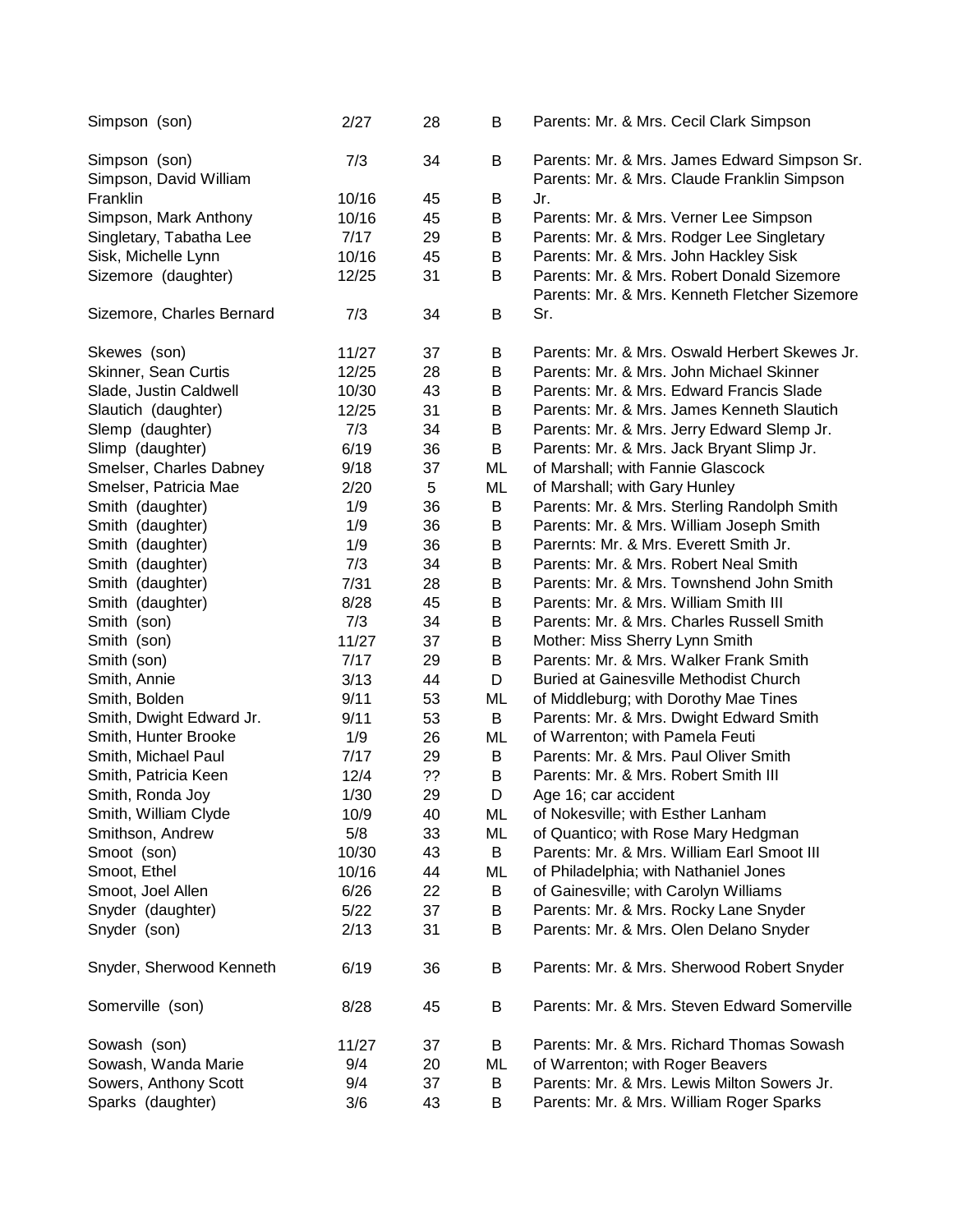| Spaulding, Rhonda Diane      | 6/5   | 22             | M   | of Vint Hill Farm Station; with Michael Cox    |
|------------------------------|-------|----------------|-----|------------------------------------------------|
| Speaks, Jason William        | 7/17  | 29             | B   | Parents: Mr. & Mrs. Larry William Speaks       |
| Spears, Janice Sue           | 11/20 | 30             | ML  | of Gaithersburg, MD; with Marcus Spears        |
| Spears, Marcus               | 11/20 | 30             | ML  | of Gaithersburg, MD; with Janice Spears        |
| Spence, Kimberly Renee       | 2/6   | 32             | B   | Parents: Mr. & Mrs. Roger Dale Spence          |
| Spencer (son)                | 7/17  | 29             | B   | Parents: Mr. & Mrs. Wayne Love Spencer         |
| Spindle (daughter)           | 10/16 | 45             | B   | Parents: Mr. & Mrs. Windle Gordon Spindle      |
| Spinks, Angela Denise        | 4/3   | 46             | B   | Parents: Mr. & Mrs. Herman Eugene Spinks       |
| Spinks, Deborah Jane         | 11/13 | 37             | B   | Parents: Mr. & Mrs. Jimmy McCoy Spinks         |
| Spring, Bryan Anthony        | 8/28  | 45             | B   | Parents: Mr. & Mrs. Larry David Spring         |
| Spurlock, Karen Ann          | 1/9   | 36             | B   | Parents: Mr. & Mrs. Arthur David Spurlock      |
| Staley, James Frank          | 5/1   | 47             | ML  | of Nokesville; with Brenda Clark               |
| Stalls, Ronald Wald          | 10/9  | 40             | ML  | of Bealeton; with Patricia Neeld               |
| Stalter, Laura A.            | 7/3   | 18             | ML  | of Catlett; with Robert Morris                 |
| Stanley (son)                | 11/27 | 37             | B   | Parents: Mr. & Mrs. Rodney Farrell Stanley     |
| Steadman, Richard Kent       | 7/10  | 15             | ML  | of Warrenton; with Sharon Beach                |
| Stefani, Kristopher John     | 12/25 | 28             | B   | Parents: Mr. & Mrs. John William Stefani       |
| Steury (son)                 | 6/19  | 36             | B   | Parents: Mr. & Mrs. Ronald David Steury        |
| Stevens (son)                | 7/17  | 29             | B   | Parents: Mr. & Mrs. Sefton Carl Stevens        |
| Stevens, Anna Elizabeth      | 11/13 | 37             | B   | Parents: Mr. & Mrs. Robert Lee Stevens         |
| Stewart (son)                | 7/3   | 34             | B   | Parents: Mr. & Mrs. Bob Glen Stewart           |
| Stewart, Kathy Jean          | 1/9   | 26             | ML  | of Remington; with Eddie Woodward              |
| Stewart, Richard Lee         | 10/30 | 32             | D   | <b>Buried in Solon Cemetery</b>                |
|                              |       |                |     |                                                |
| Stickman, Yvonne Lisette     | 10/30 | 43             | B   | Parents: Mr. & Mrs. Robert Noland Stickman Jr. |
| Stidham (daughter)           | 2/6   | 31             | B   | Parents: Mr. & Mrs. Johnny Ray Stidham         |
| Stidham, Sandra Fay          | 3/6   | 23             | ML  | of Gainesville; with Thomas Marshall           |
| Stillions, Charity Elizabeth | 7/3   | 34             | B   | Parents: Mr. & Mrs. Roger Dale Stillions       |
| Stine, Kevin Bennett         | 4/3   | 46             | B   | Parents: Mr. & Mrs. Harry Bennett Stine        |
| Stingerland (son)            | 7/3   | 34             | B   | Parents: Mr. & Mrs. William Weaver Stingerland |
| Stinnett, Kristen Noelle     | 2/13  | 32             | B   | Parents: Mr. & Mrs. John Alfred Stinnett       |
| Stone (son)                  | 12/25 | 31             | B   | Parents: Mr. & Mrs. John Riley Stone           |
| Stone, Sallie Hart           | 6/19  | 32             | ML  | of Remington; with Kermit Cook                 |
| Stowell, Donald Allen        | 6/26  | 22             | ML  | of Warrenton; with Debra Morris                |
| Strayer (daughter)           | 9/4   | 37             | B   | Parents: Mr. & Mrs. Roy Edward Strayer Jr.     |
| Strickler, Christine Marie   | 1/16  | 29             | B   | Parents: Mr. & Mrs. Richard Carl Strickler     |
| Stringer (son)               | 8/28  | 45             | B   | Parents: Mr. & Mrs. James Gibson Stringer Jr.  |
| Strother, Katherine Lewis    | 10/9  | 20             | Eng | To Edgar Kyle                                  |
| Stuart (son)                 | 7/17  | 29             | B   | Parents: Mr. & Mrs. Patrick Lee Stuart Sr.     |
| Stuart, John                 | 9/11  | 51             | Μ   | Married Muffy Dent; see also 9/25, p. 32       |
| Stultz (son)                 | 1/9   | 36             | B   | Parents: Mr. & Mrs. Douglas Dale Stultz        |
| Suddueth, Tina Marie         | 7/17  | 29             | B   | Parents: Mr. & Mrs. Billy Ashby Suddueth       |
| Sudduth, Eva R.              | 3/13  | 44             | D   | of The Plains                                  |
| Sullins, Matthew Wade        | 11/13 | 37             | B   | Parents: Mr. & Mrs. Ronald Wade Sullins        |
| Sullivan, James Edgar        | 4/17  | 42             | ML  | of Warrenton; with Nina Beales                 |
| Sullivan, Jason Daniel       | 6/19  |                | B   | Parents: Mr. & Mrs. John Daniel Sullivan       |
|                              |       | 36             |     |                                                |
| Sundlun, Bruce George        | 8/7   | $\overline{4}$ | Μ   | Married Joyanne Carter                         |
| Supple (daughter)            | 10/9  | 45             | B   | Parents: Mr. & Mrs. David William Supple       |
| Surface, Aubrey Leon         | 7/17  | 29             | B   | Parents: Mr. & Mrs. Richard Wallace Surface    |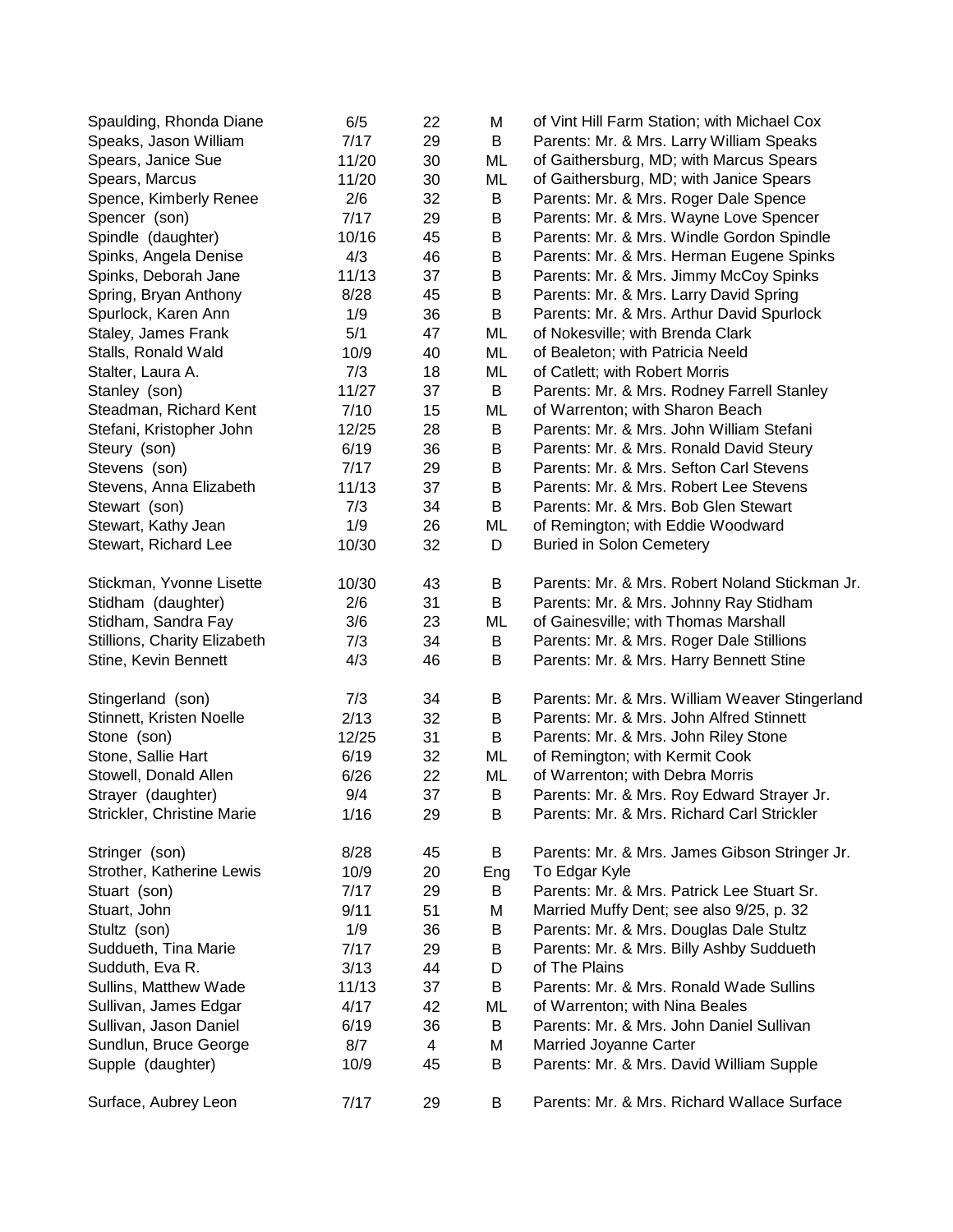| Suthard (daughter)            | 1/9   | 36 | B       | Parents: Mr. & Mrs. David Suthard                 |
|-------------------------------|-------|----|---------|---------------------------------------------------|
| Sutphin (son)                 | 3/20  | 47 | B       | Parents: Mr. & Mrs. Harvet Sutphin                |
| Sutphin, Ida Cornelia         | 4/17  | 38 | D       | <b>Buried in Marshall Cemetery</b>                |
| Swan, Christopher Towe        | 11/27 | 37 | B       | Parents: Mr. & Mrs. Paul A. Swan                  |
| Swartz, George David Jr.      | 9/4   | 37 | B       | Parents: Mr. & Mrs. George David Swartz           |
| Tabb, Andrew Carter           | 8/14  | 31 | B       | Parents: Mr. & Mrs. Robert Tabb                   |
|                               |       |    |         | of Casanova Blue Farm, Casanova; plane            |
| Tabb, Emile Richard           | 4/10  | 35 | D       | accident; see also 4/17, p. 42                    |
| Tanner (daughter)             | 11/13 | 37 | $\sf B$ | Parents: Mr. & Mrs. Julian Herman Tanner          |
| Tapp (daughter)               | 9/11  | 53 | B       | Parents: Mr. & Mrs. James David Tapp              |
| Tapp, Charles Elmer Jr.       | 10/16 | 44 | ML      | of Bealeton; with Daris Locklear                  |
| Taylor (daughter)             | 11/27 | 37 | B       | Parents: Mr. & Mrs. Sonald Paul Taylor            |
| Taylor, Beverly Benjamin      |       |    |         |                                                   |
| Franklin Jr.                  | 1/3   | 15 | D       | of The Plains                                     |
| Taylor, Jason Russell         | 2/6   | 32 | B       | Parents: Mr. & Mrs. Alf Redus Taylor              |
| Taylor, Marianne Marguerite   | 10/2  | 45 | ML      | of Warrenton; with Richard Harper                 |
| Taylor, Robert Douglas        | 7/31  | 45 | ML      | of Warrenton; with Ellen Mann                     |
| Taylor, Sandy Renee           | 10/16 | 45 | B       | Parents: Mr. & Mrs. Wayne Autry Taylor            |
| Taylor, Virginia McCormick    | 2/20  | 38 | D       | Buried in Mt. Holly Cemetery                      |
| Taylor, William P.            | 9/11  | 40 | D       | Died in New Castle, VA                            |
| Tedeton, Ryland Lee           | 5/22  | 37 | ML      | of Fredericksburg; with Sharon Messick            |
| Teel (daughter)               | 2/13  | 31 | B       | Parents: Mr. & Mrs. Robert Lee Teel               |
| Teklinski, Sally Jeanne       | 7/17  | 29 | B       | Parents: Mr. & Mrs. Edwin Teklinski               |
| Thacker (son)                 | 10/30 | 43 | B       | Parents: Mr. & Mrs. Teddy Wayne Thacker           |
| Tharp, Paul Joseph            | 2/13  | 37 | B       | Parents: Mr. & Mrs. John Moffett Tharp            |
| Thomas, Alice May             | 5/1   | 14 | D       | of Upperville                                     |
| Thomas, Donald Richard        | 11/6  | 36 | ML      | of Trenton, NJ; with Elva Hewitt                  |
|                               |       |    |         | of Paris; with John Fincham Jr.; see also 10/30,  |
| Thomas, Elizabeth Ann         | 10/9  | 40 | ML      | p. 33                                             |
| Thomas, Jennifer Carrie       | 6/19  | 36 | B       | Parents: Mr. & Mrs. Richard William Thomas        |
|                               |       |    |         | Buried in National Memorial Park Cemetery,        |
| Thomas, Louie B. (Mrs.)       | 1/3   | 26 | D       | <b>Falls Church</b>                               |
| Thomas, Nolar Virginia        | 11/20 | 30 | ML      | of Marshall; with Henry Baltimore                 |
| Thomas, Vivian Lee            | 12/18 | 46 | ML      | of Remington; with Ronald Gibson                  |
| Thompson (daughter)           | 7/3   | 34 | B       | Parents: Mr. & Mrs. Risk Thompson III             |
|                               |       |    |         | Parents: Mr. & Mrs. Rodger James Thompson         |
| Thompson (son)                | 7/17  | 29 | B       | Sr.                                               |
|                               |       |    |         | Parents: Mr. & Mrs. Romie Anderson                |
| Thompson (son)                | 9/11  | 53 | B       | Thompson                                          |
| Thompson, Dennis Duane        | 5/29  | 24 | ML      | of Warrenton; with Rebecca Lewis                  |
| Thompson, Robert Lewis        | 1/16  | 23 | D       | Truck accident                                    |
| Thompson, Sadie Louise        | 2/27  | 21 | ML      | of Warrenton; with David Shifflett                |
| Thoroman (daughter)           | 2/27  | 28 | B       | Parents: Mr. & Mrs. David Bruce Thoroman          |
| Thyson, William Francis V     | 10/16 | 45 | В       | Parents: Mr. & Mrs. William Francis Thyson IV     |
| Tibbs (daughter)              | 7/3   | 34 | B       | Parents: Mr. & Mrs. James Oscar Tibbs             |
| Tiffany, Donna Elizabeth      | 6/19  | 36 | B       | Parents: Mr. & Mrs. Donald Lee Tuffany            |
| Tiller, Bobbie Lee            | 3/27  | 23 | ML      | of Catlett; with James Brothers                   |
| Tillett, Summerfield Bolyn IV | 7/17  | 29 | B       | Parents: Mr. & Mrs. Summerfield Bolyn Tillett III |
| Tines, Dorothy Mae            | 9/11  | 53 | ML      | of Marshall; with Bolden Smith                    |
| Tinnell, Helen Caroline       | 11/13 | 37 | B       | Parents: Mr. & Mrs. Kenneth Lee Tinnell           |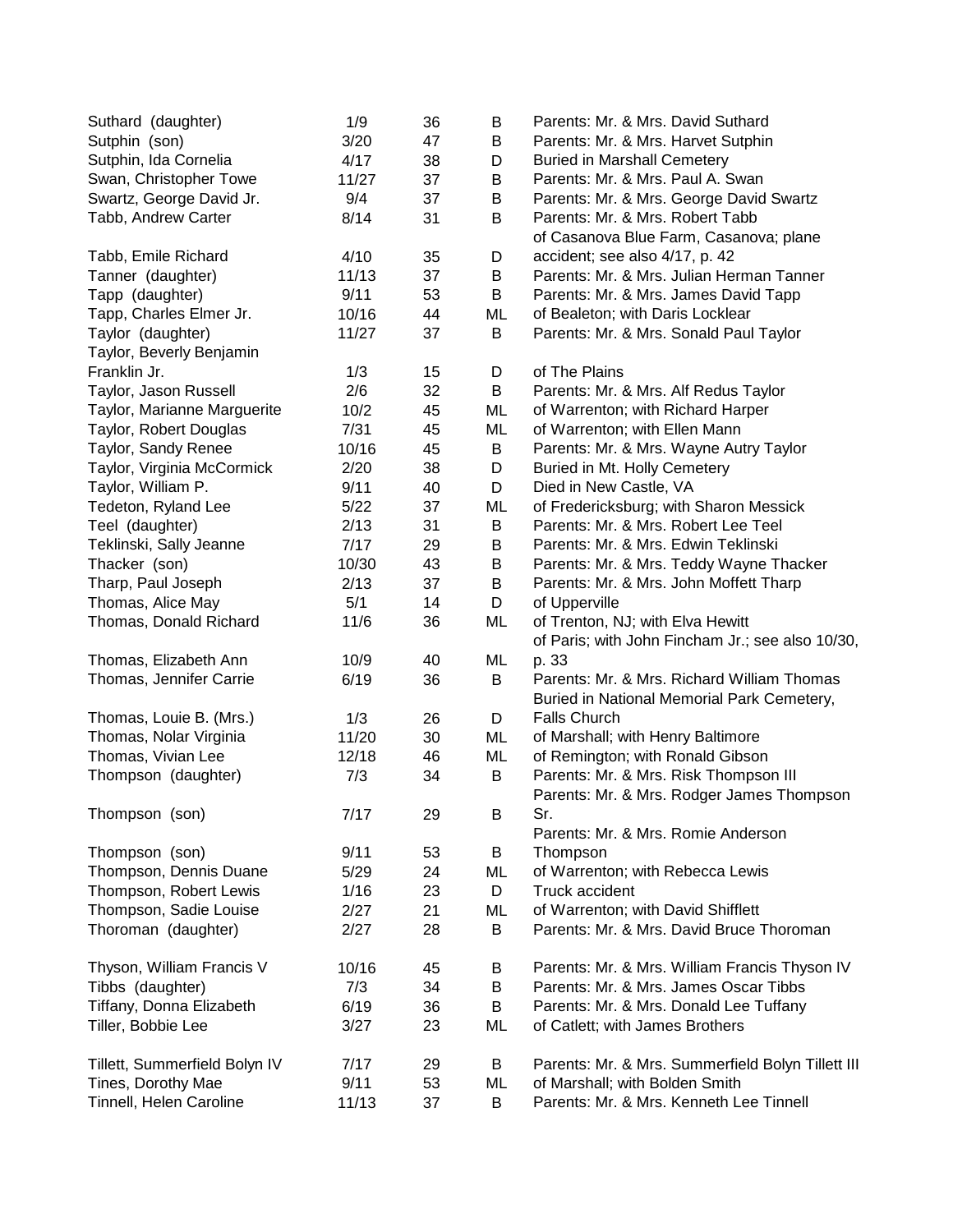| Tinnell, James Gordon      | 11/13 | 37 | B  | Parents: Mr. & Mrs. Kenneth Lee Tinnell      |
|----------------------------|-------|----|----|----------------------------------------------|
| Tippett, Theodore Clay II  | 11/13 | 37 | B  | Parents: Mr. & Mrs. Theodore Clay Tippett    |
| Titus, Brian Phillip       | 12/25 | 28 | B  | Parents: Mr. & Mrs. Robert Burch Titus       |
| Titus, Terri Anne          | 12/25 | 28 | B  | Parents: Mr. & Mrs. Clarence Terry Titus     |
| Tolbert (daughter)         | 1/3   | 23 | В  | Parents: Mr. & Mrs. Tobey Tolbert            |
| Toler (son)                | 10/9  | 45 | B  | Parents: Mr. & Mrs. Kenneth Ray Toler        |
| Toler (son)                | 11/27 | 37 | B  | Parents: Mr. & Mrs. John Thomas Toler        |
| Torpey (daughter)          | 7/3   | 34 | B  | Parents: Mr. & Mr. Michael Joseph Torpey     |
| Totten (son)               | 10/30 | 43 | B  | Parents: Mr. & Mrs. John Oscar Totten        |
| Tragesar (son)             | 2/13  | 29 | B  | Parents: Mr. & Mrs. Michael Eugene Tragesar  |
| Trainor, Sally Ann         | 7/17  | 29 | B  | Parents: Mr. & Mrs. Edward John Trainor      |
| Trammel, Shawnnell Lee     | 1/9   | 36 | B  | Parents: Mr. & Mrs. Willis Curtis Trammel    |
| Trammell, Elder LeRoy Jr.  | 11/27 | 37 | B  | Parents: Mr. & Mrs. Elder LeRoy Trammell     |
| Treese (son)               | 11/27 | 37 | B  | Parents: Mr. & Mrs. John Sherratt Treese Sr. |
| Trenis, Catherine Joan     | 1/9   | 26 | ML | of Catlett; with John Allis Jr.              |
| Trow, James                | 2/27  | 29 | D  | Buried in Grace Church Cemetery, Casanova    |
| Trueblood (son)            | 8/28  | 45 | B  | Parents: Mr. & Mrs. John Chapman Trueblood   |
| Tuccori, John Michael      | 7/10  | 15 | ML | of Yorkton; with Sally Holden                |
| Tunnell (son)              | 10/9  | 45 | B  | Parents: Mr. & Mrs. Donald Edward Tunnell    |
| Turner, Jamie Deloris      | 7/17  | 31 | ML | of Warrenton; with Gergory Battle            |
| Turner, Jennifer Lyn       | 1/9   | 36 | B  | Parents: Mr. & Mrs. Lawrence Lee Turner      |
| Turner, Nicole Rose        | 11/13 | 37 | B  | Parents: Mr. & Mrs. Donald Martin Turner     |
| Turner, Tyrone Nathaniel   | 8/14  | 40 | ML | of Nokesville; with Corrine Grooms           |
| Turpin, Anne Page          | 8/21  | 26 | D  | Died in California                           |
| Tyler (son)                | 10/30 | 43 | B  | Parents: Mr. & Mrs. George Alex Tyler        |
| Tyler, Randolph Washington | 9/4   | 20 | ML | of Bealeton; with Elaine Jenkins             |
| Udell (son)                | 10/2  | 45 | B  | Parents: Mr. & Mrs. Alden William Udell      |
| Umbaugh, Helen Virginia    |       |    |    |                                              |
| (Bebe)                     | 7/3   | 20 | M  | <b>Married David Robinson</b>                |
| Upperman, Michael Preston  | 11/13 | 37 | B  | Parents: Mr. & Mrs. Charles Alvin Upperman   |
| Upshur, Robin Paulette     | 7/17  | 31 | ML | of Marshall; with Marcus Fields              |
|                            |       |    |    | Parents: Mr. & Mrs. Wilmer Franklin Van      |
| Van Denburgh, Rebecca Cole | 4/3   | 46 | B  | Denburgh Jr.                                 |
| Van Dyke (daughter)        | 1/9   | 36 | B  | Parents: Mr. & Mrs. Gary Lee Van Dyke        |
| Vasquez (daughter)         | 4/3   | 46 | B  | Parents: Mr. & Mrs. George Michael Vasquez   |
| Vosburg (daughter)         | 2/6   | 32 | B  | Parents: Mr. & Mrs. Robert Thomas Vosburg    |
| Waddell, Darlene Wesley    | 5/8   | 33 | ML | of Midland; with Chris Downs                 |
| Wade (son)                 | 11/27 | 37 | B  | Parents: Mr. & Mrs. Richard Sheriden Wade    |
| Wagoner (daughter)         | 1/9   | 36 | B  | Parents: Mr. & Mrs. Joe Edward Wagoner       |
| Wain (son)                 | 6/19  | 36 | B  | Parents: Mr. & Mrs. Hugh Welby Wain          |
| Wain, Susan Lynn           | 7/24  | 37 | ML | of Warrenton; with Steven Fincham            |
|                            |       |    |    |                                              |
| Walkawicz (son)            | 1/9   | 36 | В  | Parents: Mr. & Mrs. Matthew Andrew Walkawicz |
| Walker (daughter)          | 2/6   | 32 | B  | Parents: Mr. & Mrs. John Harry Walker Jr.    |
| Walker (son)               | 3/6   | 43 | B  | Parents: Mr. & Mrs. Shirley Elston Walker    |
| Walker (son)               | 4/3   | 46 | B  | Parents: Mr. & Mrs. Wayman Donald Walker     |
| Walker (son)               | 8/28  | 45 | B  | Parents: Mr. & Mrs. James Elliott Walker     |
| Walker (son)               | 10/30 | 43 | B  | Parents: Mr. & Mrs. William Ray Walker       |
| Walker (son)               | 11/27 | 37 | B  | Parents: Mr. & Mrs. David Andrew Walker      |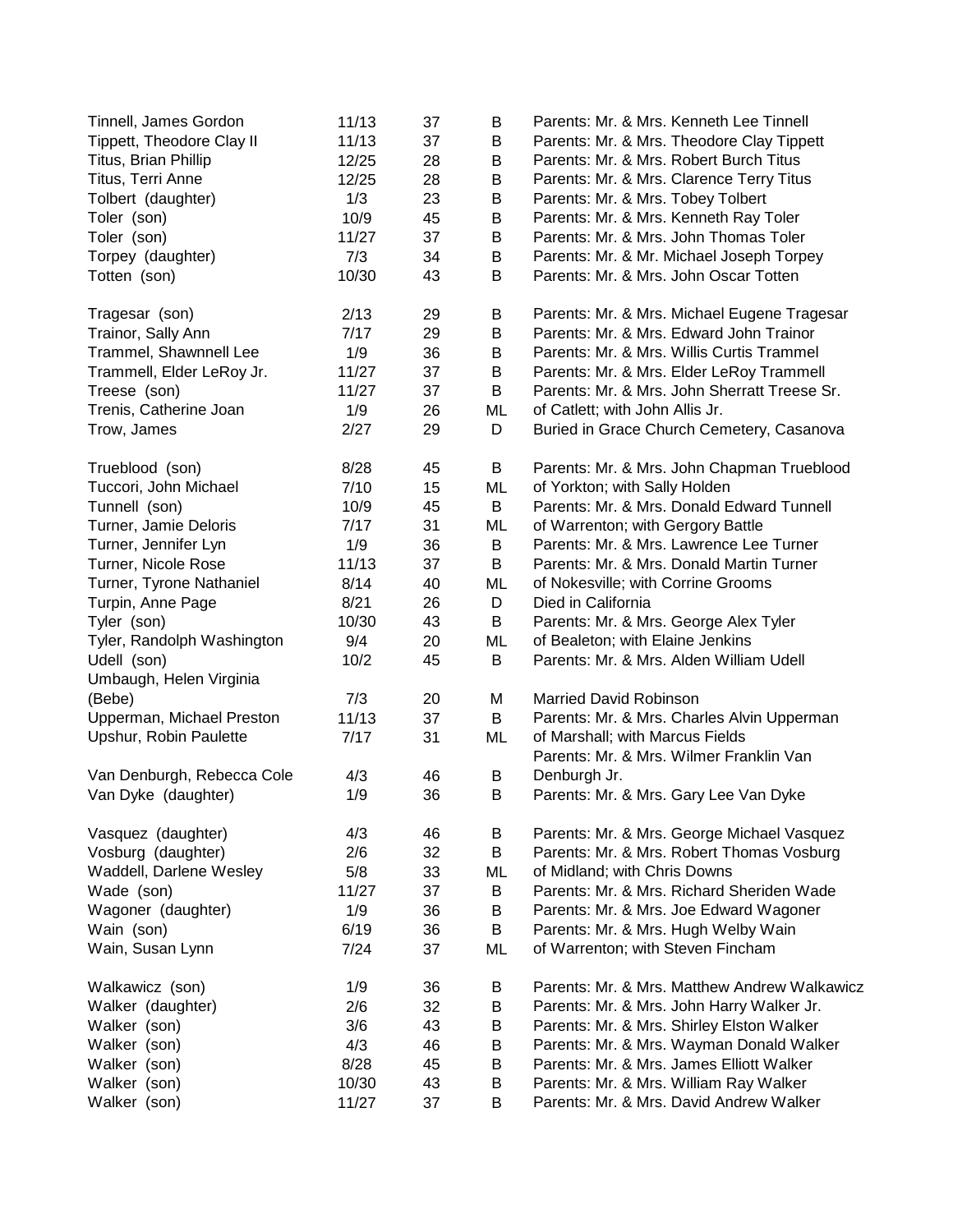| Walker, Brian Wayne        | 11/13 | 37 | B   | Parents: Mr. & Mrs. John Edwin Walker Jr.    |
|----------------------------|-------|----|-----|----------------------------------------------|
| Walker, Dumont Jenkins Jr. | 11/27 | 32 | ML  | of Alexandria; with Valdrie Nunery           |
|                            |       |    |     | of Bealeton; with James Johnson; see also    |
| Walker, Paula Edna         | 9/25  | 45 | ML  | 10/2, p. 45                                  |
| Walker, Theresa Diane      | 7/24  | 31 | M   | Married Michael Bower; see also 9/25, p. 11  |
| Wall, Donna Lynn           | 1/9   | 26 | ML  | of Warrenton; with William Crawford          |
| Walls (son)                | 8/14  | 31 | B   | Parents: Mr. & Mrs. Tommie Walls             |
| Walls (son)                | 9/4   | 37 | B   | Parents: Mr. & Mrs. Thomas Charles Walls     |
| Walls (son)                | 10/9  | 45 | B   | Parents: Mr. & Mrs. Mark Joseph Walls        |
| Walter, Faythe Lee         | 12/18 | 39 | D   | of The Plains                                |
| Wang (daughter)            | 7/3   | 34 | B   | Parents: Mr. & Mrs. Pao-Tsin Wang            |
| Wanzer, Gurley H.          | 7/10  | 15 | D   | World War I veteran                          |
| Warden (daughter)          | 7/17  | 29 | В   | Parents: Mr. & Mrs. Robert Curtin Warden     |
| Warner (daughter)          | 10/30 | 43 | B   | Parents: Mr. & Mrs. Donald Richard Warner    |
| Warren, Elizabeth Windsor  | 4/3   | 19 | Eng | To John Wine                                 |
| Washam, Amy Lawrence       | 4/17  | 32 | B   | Parents: Mr. & Mrs. Wisner Washam            |
| Washington (daughter)      | 9/4   | 35 | В   | Parents: Mr. & Mrs. James Junior Washington  |
| Washington (daughter)      | 6/19  | 36 | B   | Parents: Mr. & Mrs. Warren Lee Washington    |
|                            |       |    |     | Parents: Mr. & Mrs. Preston Alexander        |
| Washington (daughter)      | 11/27 | 37 | B   | Washington                                   |
| Washington, Andrew Lee     | 10/23 | 33 | ML  | of Casanova; with Eleanor Bullen             |
| Washington, Bertha Ann     | 12/4  | 28 | ML  | of Warrenton; with Edward Gray               |
| Washington, James Junior   | 6/19  | 32 | ML  | of Midland; with Rosey Johnson               |
| Washington, Shannon Corey  | 7/31  | 28 | B   | Parents: Mr. & Mrs. Wayne Eudon Washington   |
| Waters, Charles William    |       |    |     |                                              |
| Franklin                   | 6/12  | 39 | D   | of The Plains                                |
| Watson (son)               | 11/13 | 37 | B   | Parents: Mr. & Mrs. Tyson Carroll Watson Jr. |
| Watts, Lori Denise         | 7/31  | 28 | B   | Parents: Mr. & Mrs. Victor Edward Watts      |
| Wayland, Sarah Clarke      | 1/9   | 25 | D   | <b>Buried in Leeds Church Cemetery</b>       |
| Weaver (son)               | 6/19  | 36 | B   | Parents: Mr. & Mrs. Ronald Lee Weaver        |
| Webb (daughter)            | 12/25 | 31 | B   | Parents: Mr. & Mrs. Ronnie Lee Webb          |
| Webb, Michael Anthony      | 3/27  | 23 | ML  | of Manassas; with Janet MacInnes             |
| Wedge (daughter)           | 2/13  | 31 | В   | Parents: Mr. & Mrs. Arthur Isaiah Earl Wedge |
| Weeks, Sharon Marie        | 1/9   | 26 | ML  | of Warrenton; with Kenneth Jenkins           |
| Welch (son)                | 6/19  | 36 | В   | Parents: Mr. & Mrs. William Godfrey Welch    |
| Welch (son)                | 10/2  | 45 | B   | Parents: Mr. & Mrs. Sammy K. Welch           |
| Welde, Charles Wayne Jr.   | 11/13 | 37 | B   | Parents: Mr. & Mrs. Charles Wayne Welde      |
| Welfley, Emily E.          | 12/18 | 44 | D   | of Winchester                                |
| Wendlberger (son)          | 11/27 | 37 | B   | Parents: Mr. & Mrs. Floyd Robert Wendlberger |
| Wenning (daughter)         | 7/3   | 34 | В   | Parents: Mr. & Mrs. George Thomas Wenning    |
| Wenzel, Kristie Anne       | 9/4   | 37 | B   | Parents: Mr. & Mrs. Paul Julian Wenzel       |
| Werner (son)               | 3/20  | 47 | B   | Parents: Mr. & Mrs. Jon Charles Werner       |
| West, Thomas Adam          | 7/3   | 34 | B   | Parents: Mr. & Mrs. Thomas Baxter West       |
| Whaley (daughter)          | 9/4   | 37 | B   | Parents: Mr. & Mrs. Carman Rex Whaley        |
| Wharton, Brenda Ann        | 2/27  | 21 | ML  | of Bealeton; with Gary Maslock               |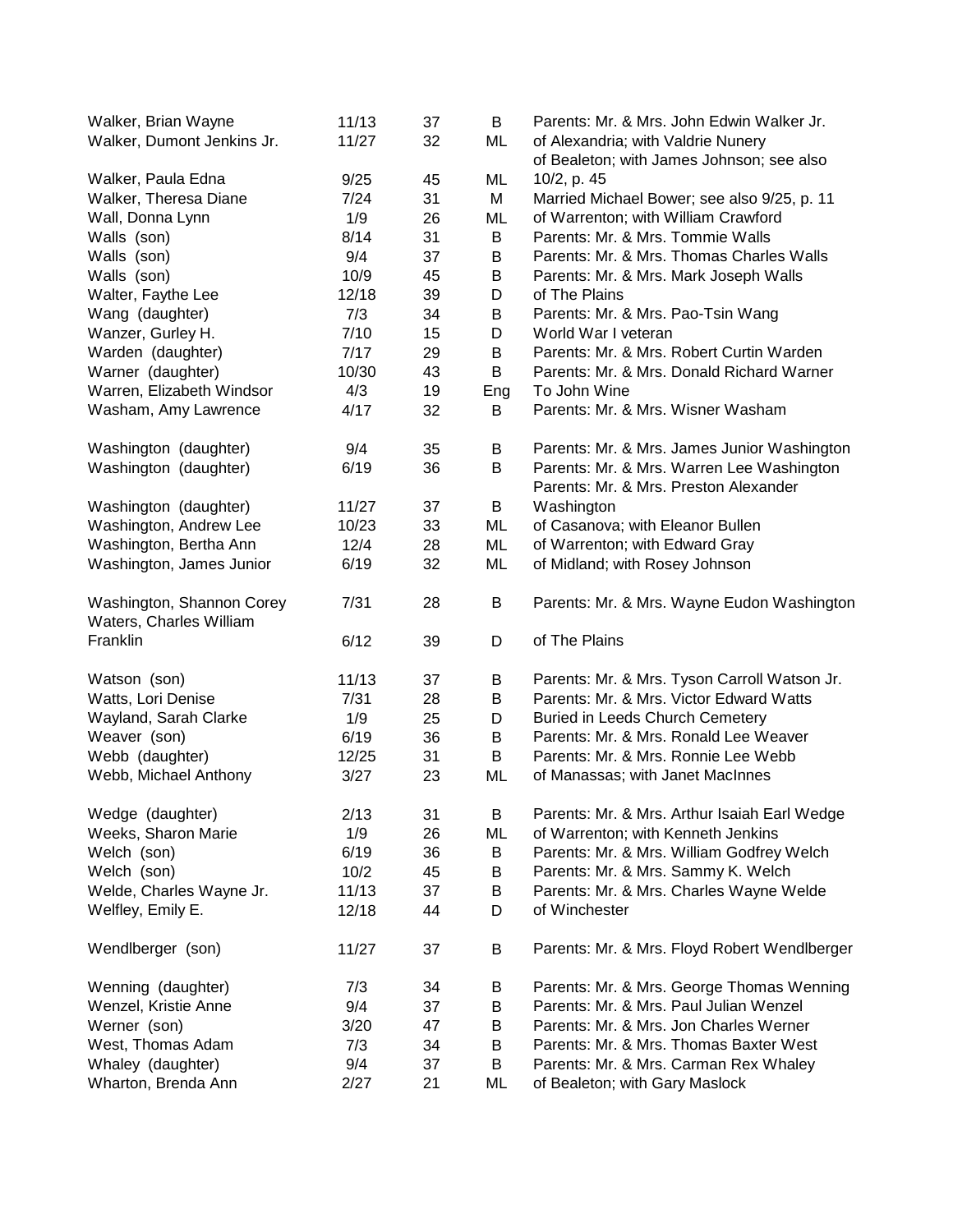| Whipple, Timothy Warren        | 5/15  | 20 | B   | Parents: Mr. & Mrs. Warren Edgar Whipple Jr.  |
|--------------------------------|-------|----|-----|-----------------------------------------------|
| White (daughter)               | 7/17  | 29 | B   | Parents: Mr. & Mrs. Dennis Ray White          |
| White (daughter)               | 11/13 | 37 | B   | Parents: Mr. & Mrs. Gary Samuel White         |
| White (son)                    | 3/20  | 47 | В   | Parents: Mr. & Mrs. General Lee White Jr.     |
| White (son)                    | 12/25 | 31 | В   | Parents: Mr. & Mrs. Franklin Henry White Sr.  |
| White (twin sons)              | 2/6   | 31 | B   | Parents: Mr. & Mrs. Douglas Eugene White      |
| White, Brandy Lynn             | 10/16 | 45 | B   | Parents: Mr. & Mrs. Robert E. Wihte           |
| White, Deith Wayne (twin)      | 3/20  | 47 | Β   | Parents: Mr. & Mrs. Arthur White              |
| White, Kenneth Patrick (twin)  | 3/20  | 47 | B   | Parents: Mr. & Mrs. Arthur White              |
| Whitley (daughter)             | 7/31  | 28 | B   | Parents: Mr. & Mrs. Julian Piland Whitley Jr. |
| Whitman (son)                  | 2/13  | 31 | B   | Parents: Mr. & Mrs. George Duane Whitman      |
| Whitmer, James Russell         | 9/4   | 20 | ML  | of Amissville; with Mary Ann Ramey            |
| Whorton (daughter)             | 7/17  | 29 | B   | Parents: Mr. & Mrs. Franklin Lee Whorton      |
| Wiatt, Laura Campbell          | 1/16  | 17 | M   | <b>Married John Beavers</b>                   |
| Wilkins (son)                  | 9/11  | 53 | B   | Parents: Mr. & Mrs. Robert Beverly Wilkins    |
| Williams (daughter)            | 6/19  | 36 | В   | Parents: Mr. & Mrs. Robert Lee Williams       |
| Williams (daughter)            | 6/19  | 36 | B   | Parents: Mr. & Mrs. Jimmy Franklin Williams   |
| Williams, Carolyn Day          | 6/26  | 22 | B   | of Gainesville; with Joel Smoot               |
| Williams, Daryl Thomas         | 3/6   | 23 | ML  | of Rectortown; with Delores Rice              |
| Williams, Don Wilson           | 9/18  | 37 | ML  | of Warrenton; with Sandra Nalls               |
| Williams, Elizabeth Virginia   | 7/24  | 38 | Div | Husband: Stuart Williams                      |
| Williams, H. Davis             | 7/24  | 37 | ML  | of Elkwood; with Carolyn Cruz                 |
| Williams, Herman Herbert       | 7/3   | 18 | ML  | of Warrenton; with Frances Edmonds            |
| Williams, Ian Rowell D.        | 12/18 | 27 | Eng | To Debra Wornom                               |
| Williams, Pamela Susan         | 11/13 | 37 | B   | Parents: Mr. & Mrs. Ike Oakley Williams Jr.   |
| Williams, Ralph Turner Jr.     | 6/26  | 22 | ML  | of East Orange, NJ; with Cynthia Risdon       |
| Williams, Raymond Hamilton III |       |    |     |                                               |
| (Spec/4)                       | 10/30 | 35 | M   | Married Faye Miles; see also 9/11, p. 53      |
| Williams, Shannon Lea          | 1/9   | 36 | B   | Parents: Mr. & Mrs. Philip Roger Williams     |
| Williams, Stuart Lee           | 7/24  | 38 | Div | Wife: Elizabeth Virginia Williams             |
| Williams, Wanda Jean           | 5/22  | 37 | ML  | of Remington; with Dennis Heflin              |
| Willingham, Robert Lawrence    |       |    |     |                                               |
| Jr.                            | 11/27 | 32 | ML  | of Warrenton; with Donna Scott                |
| Willingham, Thomas Alton       | 5/8   | 33 | ML  | of Remington; with Susan Allen                |
| Willis, Charles Randolph       | 1/3   | 15 | D   | of Paris, VA                                  |
| Willis, James Arthur           | 5/15  | 38 | ML  | of Rectortown; with Candace Gouldthorpe       |
|                                |       |    |     | Parents: Mr. & Mrs. Robert Randolph           |
| Willoughby (son)               | 7/17  | 29 | В   | Willoughby                                    |
| Wilson (daughter)              | 6/19  | 36 | Β   | Parents: Mr. & Mrs. Carlton Craig Wilson      |
| Wilson (daughter)              | 12/25 | 31 | Β   | Parents: Mr. & Mrs. John Douglas Wilson       |
| Wilson (son)                   | 9/4   | 37 | B   | Mother: Miss Brenda Lynn Wilson               |
| Wince (daughter)               | 5/22  | 37 | B   | Parents: Mr. & Mrs. Claude Dooley Wince       |
| Wince, Clyde Dooley            | 1/9   | 26 | ML  | of Marshall; with Tamiko Kitazawa             |
| Wine, Edward Gerald            | 4/17  | 38 | M   | Married Lynne Royston                         |
| Wine, John Edgar               | 4/3   | 19 | Eng | To Elizabeth Warren                           |
| Wines (daughter)               | 12/25 | 31 | B   | Parents: Mr. & Mrs. William Wayne Wines       |
| Wines, George Dallas (Dinks)   | 2/6   | 10 | D   | <b>Buried in Marshall Cemetery</b>            |
| Winfield, Gladys Gibson        | 5/22  | 24 | D   | of Warrenton                                  |